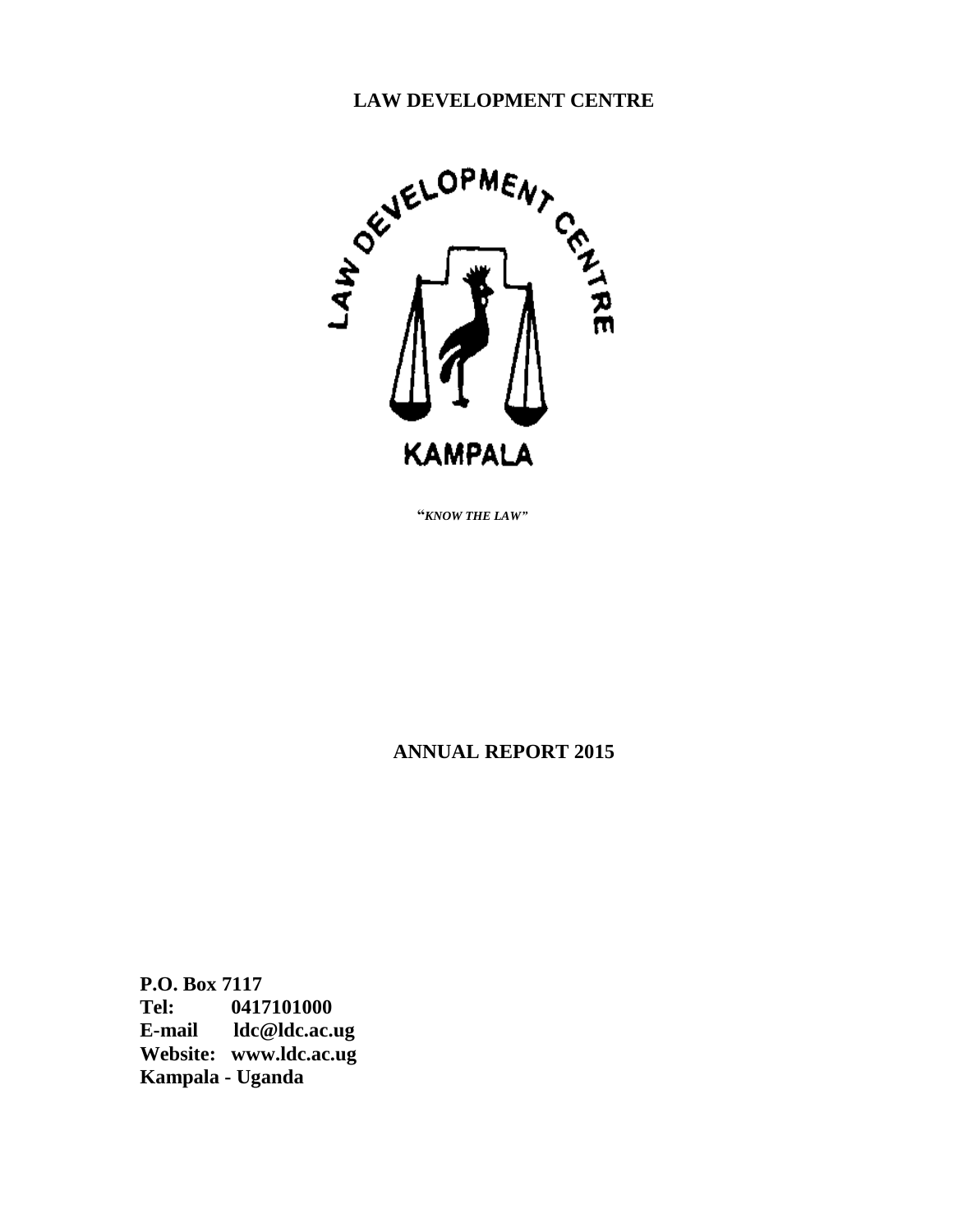#### **1.0 INTRODUCTION**

Law Development Centre Annual Report for the Year 2015 is submitted in accordance with the requirements of the Law Development Centre Act, Cap. 132. The report summarises the performance of the Centre during the period under review with particular reference to management and administration, finance, courses offered, performance of the teaching and non-teaching departments, achievements, constraints and future strategies.

### **2.0 PROFILE OF THE CENTRE**

#### **2.1 The Motto:**

*Know the Law*

### **2.2 Mandate**

*To provide legal education to lawyers and non lawyers, undertake research in topical legal issues, contribute to legal reforms, produce legal publications, teaching materials and law reports, and also provide community legal services.* 

#### **2.3 The Mission**

To promote the rule of law and access to justice through professional legal training, research, and advocacy to legal practitioners, policy makers and the public.

#### **2.4 The Vision**

To be the leading Centre for professional legal training and facilitate access to justice.

#### **2.5 Core Values**

- Professional integrity.
- Quality service delivery.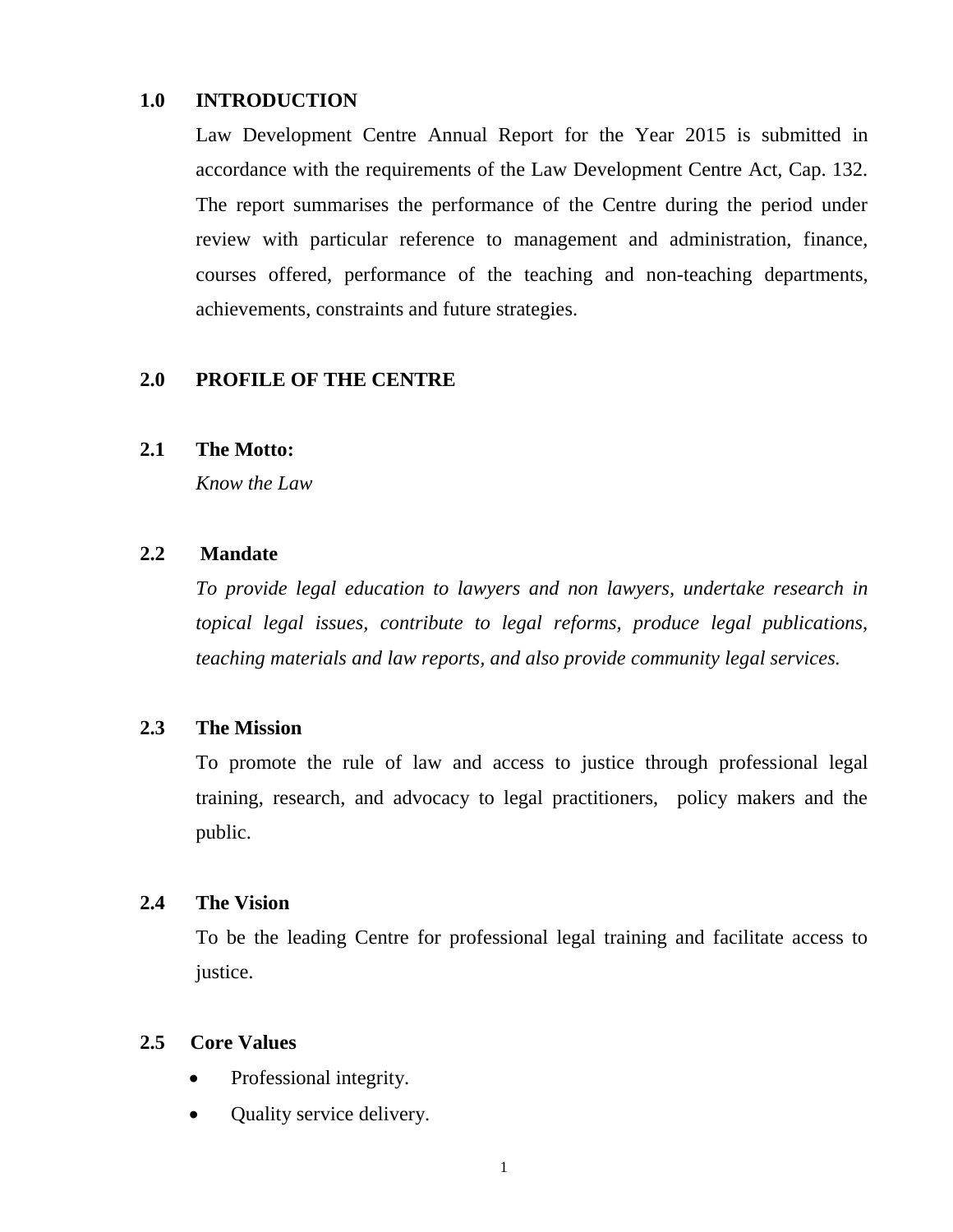- Good governance.
- Continuous improvement.
- Innovation.

### **2.6 Strategic Objectives**

- To provide accessible legal training that is relevant and responsive to the needs of the labour market.
- To develop and implement strategies to fund 100% of LDC's annual budget.
- To develop and implement policies and procedures to ensure good governance and quality service delivery.
- To improve quality and efficiency through integration of ICT services and systems in all processes.
- To provide legal aid to the indigent and vulnerable persons in society.
- To establish LDC as the leading resource for legal publications in Uganda.

### **2.7 Functions of the Centre**

The functions of the Centre as stipulated under the LDC Act are as follows:

- Organizing and conducting courses of instruction for the acquisition of legal knowledge, professional skill and experience by persons intending to practice as attorneys in subjects which shall have been determined by the Law Council under the provisions of any law in force.
- Organizing and conducting courses in legislative drafting.
- Organizing and conducting courses for magistrates and for persons provisionally selected for appointment as such.
- Organizing and conducting training courses for officers of the Government and members of the Armed Forces of Uganda with a view to promoting a better understanding of the law.
- Organizing and conducting courses for officers and personnel of courts with a view to improving their efficiency.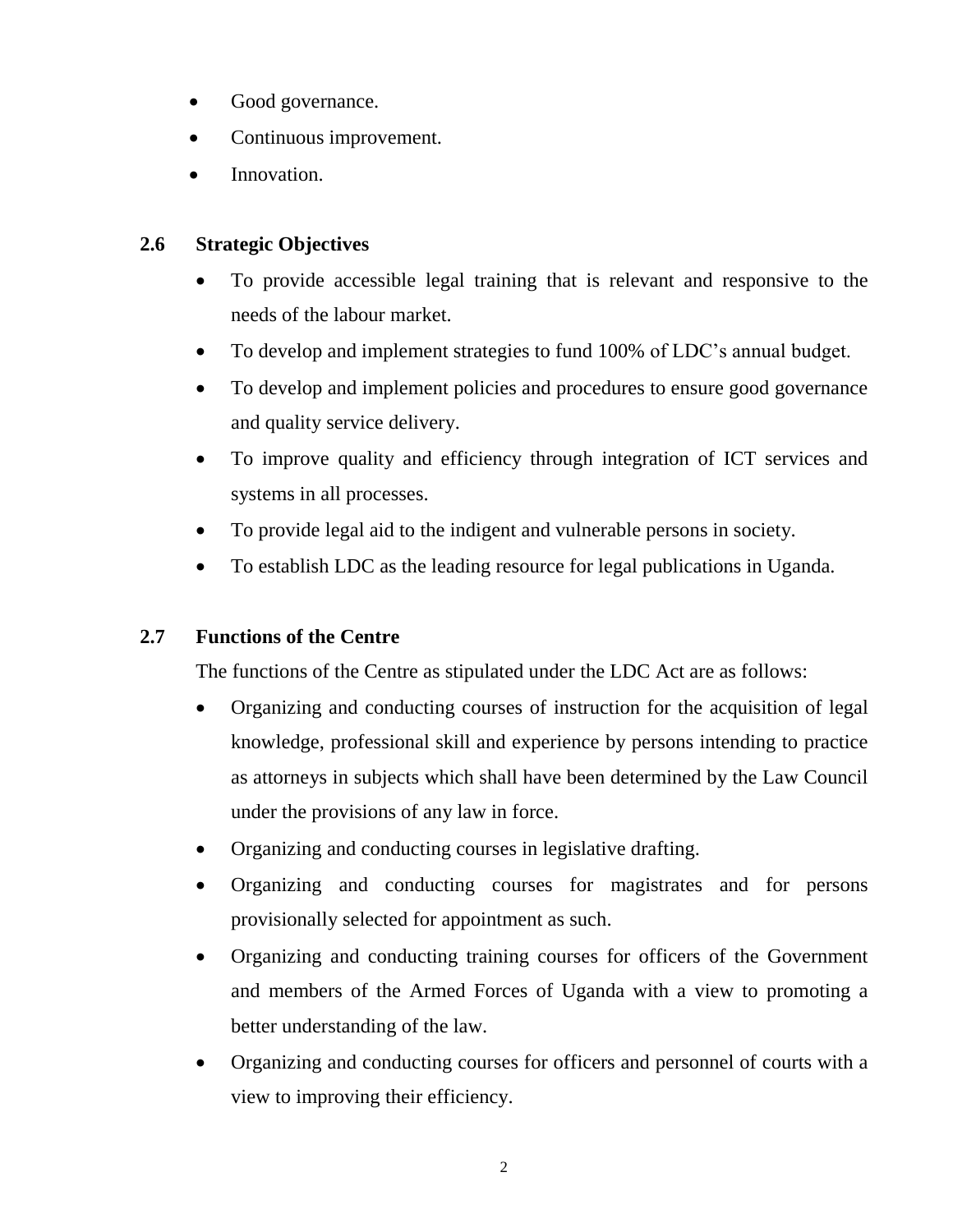- Assisting any commissioner who may be appointed in the preparation and publication of a revised edition of the Laws of Uganda.
- Assisting in the preparation of reprints of Acts of Parliament in accordance with any law for the time being in force.
- Assisting the Law Reform Commission in the performance of its functions.
- Undertaking research into any branch of the law.
- Holding seminars and conferences on legal matters.
- Collecting, compiling, analyzing and abstracting statistical information on legal and related matters.
- Assisting in the provision of legal aid and advice to indigent litigants and accused persons in accordance with any law for the time being in force.
- Compiling, editing and publishing law reports for Uganda.
- Publishing periodicals, bulletins, digests or other written material concerned with legal and related matters.
- Disseminating and promoting generally a better knowledge of the law.
- Any other functions as the Attorney General may, from time to time, specify by statutory instrument.

### **2.8 Services Offered:**

- Imparting legal and practical skills to Bar Course students.
- Providing legal knowledge to those whose work requires a knowledge of law and to others who have obtained at least an Advanced Certificate of Education and wish to further improve their academic capabilities.
- Conducting clinical legal education to Bar Course students.
- Organising and conducting short courses, seminars, conferences and any other tailored courses for government, public and private sectors with a view to promoting a better understanding of the law.
- Undertaking research into any branch of the law.
- Assisting the Law Reform Commission in the performance of its functions.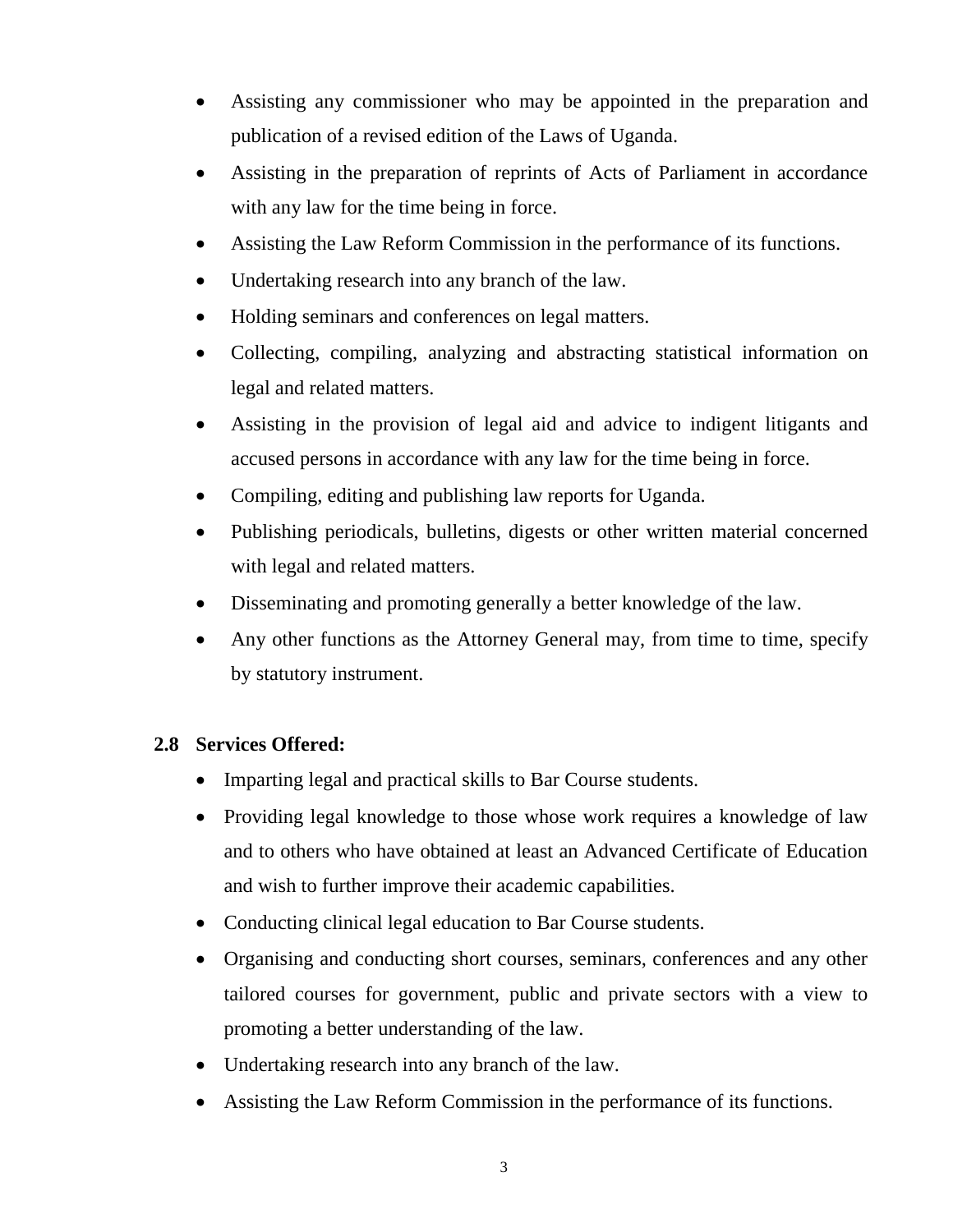Assisting in the preparation of reprints of Acts of Parliament in accordance with any law for the time being in force.

### **2.9 Courses Offered**

- Postgraduate Bar Course.
- Diploma in Law Course (Day and Evening).
- Diploma in Human Rights Course.
- Administrative Officers' Law Course.
- Court Bailiffs, Brokers and Auctioneers'/Court Clerks and Law Clerks Law Course.
- Any tailored Short Law Course.

### **3.0 MANAGEMENT OF THE CENTRE**

### **3.1 Management Committee Membership**

During the year 2015, the composition of the Management Committee was as follows:

| 1. | Hon. Lady Justice Stella Arach-Amoko J.S.C.                                                                           | Chairperson                  |
|----|-----------------------------------------------------------------------------------------------------------------------|------------------------------|
| 2. | Mr. Denis Bireije, representing the Solicitor General,                                                                |                              |
|    | Ministry of Justice and Constitutional Affairs                                                                        | Ex-officio<br>Member         |
| 3. | Dr. Pamela Tibihikirra-Kalyegira,                                                                                     |                              |
|    | Director, Quality Assurance & Accreditation,                                                                          |                              |
|    | National Council for Higher Education,                                                                                | Member                       |
| 4. | Mr. James Mukasa Sebugenyi, Advocate                                                                                  | Member                       |
| 5. | Mr. Edgar Agaba, Advocate                                                                                             | Member                       |
| 6. | Mr. Kakula-Khirome S., representing the Permanent Secretary,<br>Ministry of Education, Science, Technology and Sports |                              |
|    |                                                                                                                       | Ex-officio<br>member         |
| 7. | Dr. Damalie Naggita-Musoke Dean, School of Law,                                                                       |                              |
|    | Makerere University.                                                                                                  | Ex-officio<br>member         |
| 8. |                                                                                                                       | Ex-officio                   |
|    | Mr. Frank Nigel Othembi, Director, LDC.                                                                               | Member                       |
| 9. |                                                                                                                       |                              |
|    | Mrs. Joyce Werikhe, Secretary, LDC.                                                                                   | Secretary to<br>the meeting. |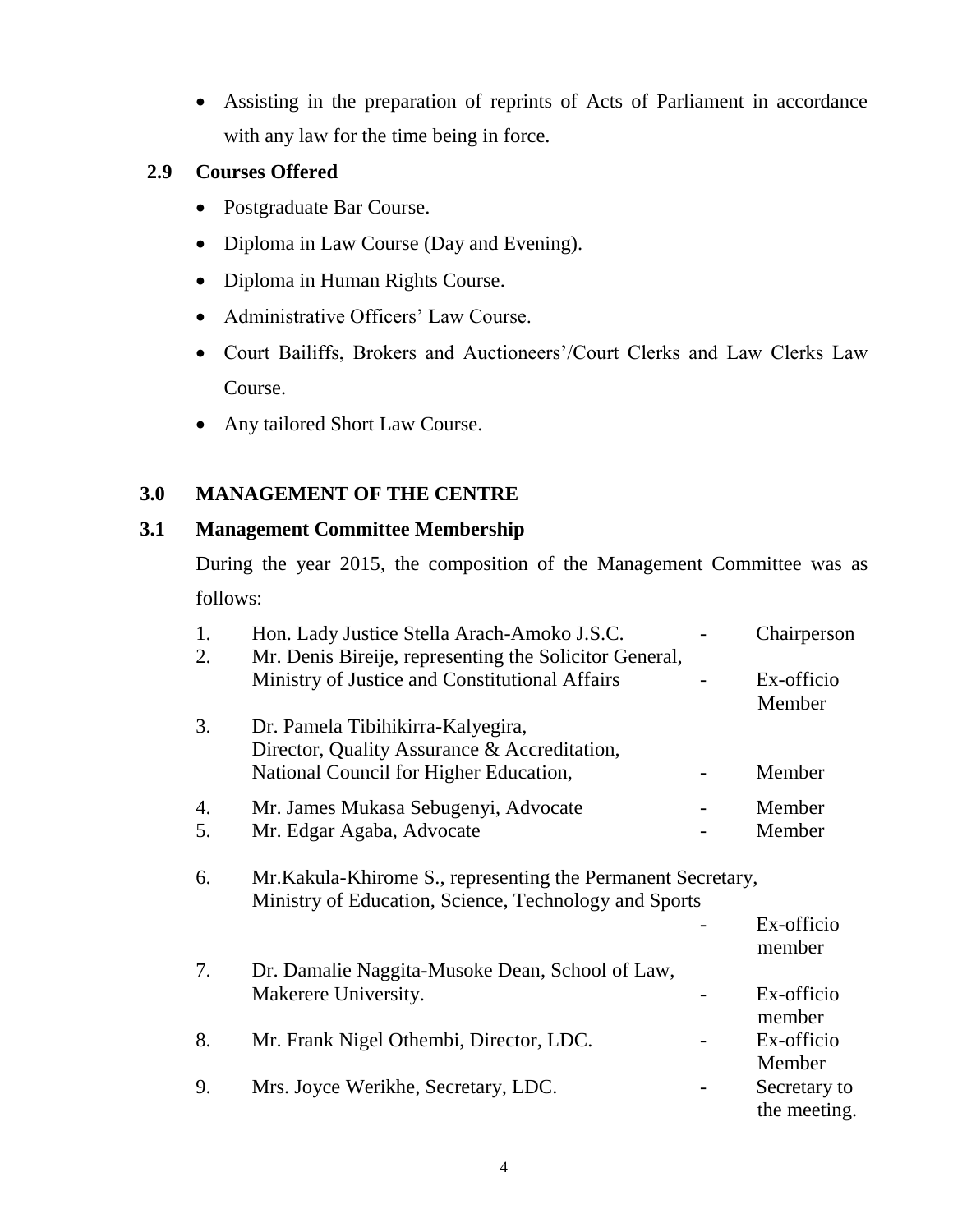#### **3.2 The Role of the Management Committee**

The Management Committee is appointed by the Attorney General. The Committee is the policy making body of the Centre. The policies are implemented by the Director through various departments.

#### **3.3 Appointments Sub-Committee**

The Appointments Sub-Committee carries out the work of recruitment, appointment, promotion, confirmation and discipline of staff in salary scales LS1- LS5 on behalf of the Management Committee.

#### **3.4 Human Resource Committee**

The Human Resource Committee handles similar personnel matters of staff of salary scale LS6-LS9.

#### **3.5 LDC Publishers Sub-Committee**

This is a Sub-Committee of the Management Committee responsible for overseeing the smooth operations of LDC Publishers.

#### **3.6 Admissions Board**

The Admissions Board handles all admissions of students to the Centre on behalf of the Management Committee.

#### **3.7 Finance and Audit Sub-Committee**

This is a Sub-Committee of the Management Committee responsible for overseeing finance and audit matters on behalf of the Committee.

#### **3.8 Examination Appeals Sub-Committee**

The Sub-Committee is responsible for examination matters.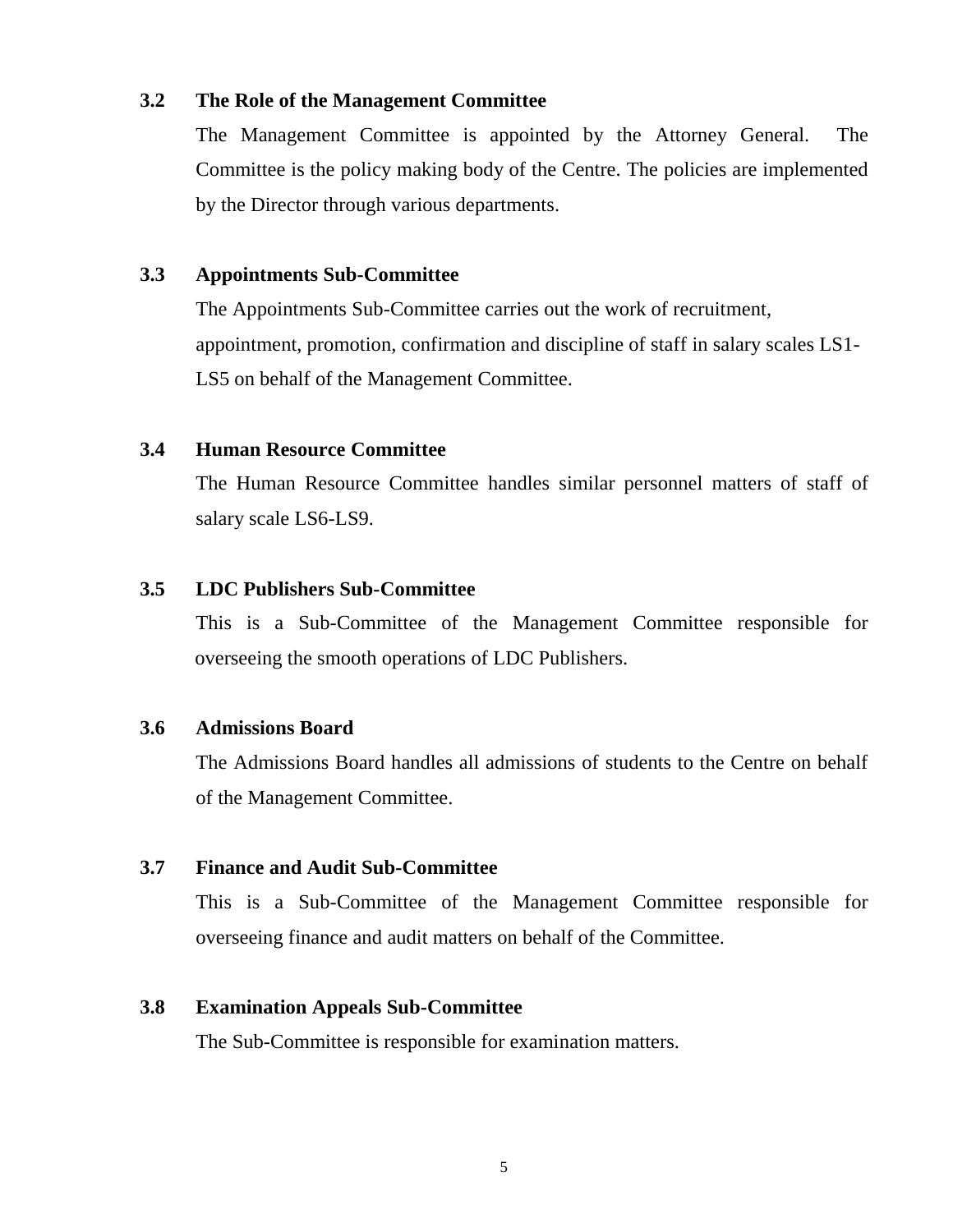#### **3.9 Contracts Committee**

This Committee was set up as a result of the enactment of the Public Procurement and Disposal of Public Assets Authority (PPDA) Act, 2003. It is independent but under the Law Development Centre Standing Orders it falls under the Management Committee. The Committee reports all major transactions to the Management Committee and makes monthly reports to the Public Procurement and Disposal of Public Assets Authority (PPDA).

#### **4.0 DIRECTOR'S OFFICE**

The Director's office provides overall administration and management of the Centre. It is responsible for overall accountability, strategic planning and implementation of the LDC organizational mandate.

The following departments and units are under the Director's office:

#### **4.1 Department of Human Resource and Administration**

The Department of Human Resource and Administration is headed by the Secretary/Head Human Resource and Administration assisted by the Administration Manager, Human Resource Manager and Manager LDC Publishers. It is responsible for general administration and management. The department makes recommendations for the recruitment, appointment, confirmation, promotion and discipline of staff to the Appointments Sub-Committee in case of professional and senior administrative staff, and to the Human Resource Committee in case of other staff.

The department is also responsible for the welfare of staff as well as students. During the period under review, the LDC staffing position was as follows:

- Administrative staff  $\overline{77}$
- Professional staff (Full time) 10
- Teaching staff (Part time) 36
- Administrative staff (Part time) 15 **Total - 138**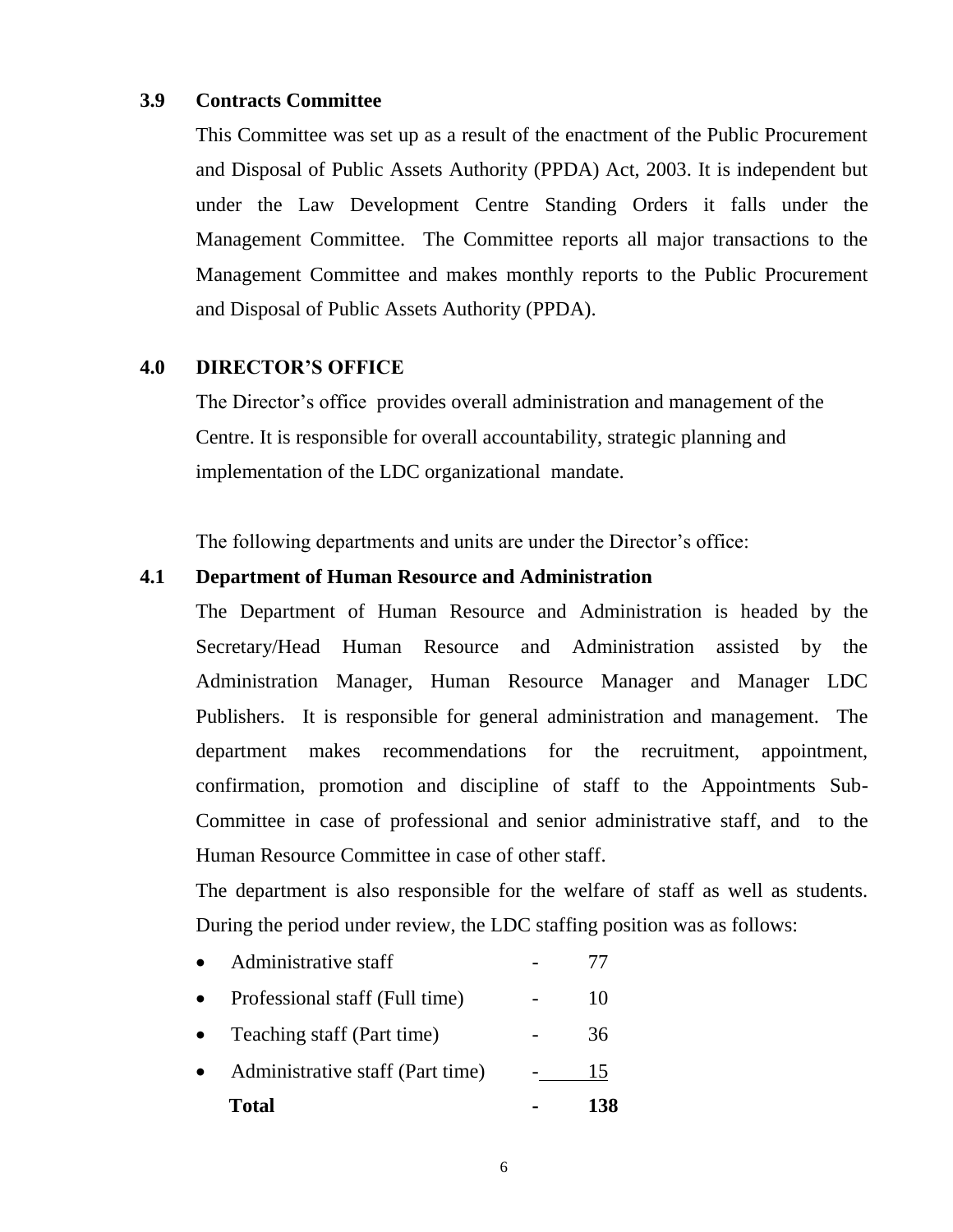The department comprises three sections namely: Administration, Human Resource, LDC Publishers and an ICT Unit.

### 4.1.1 **Human Resource Section**

This section is responsible for staff welfare and discipline It is also responsible for the LDC Medical Unit which provides healthcare to LDC students.

### 4.1.2 **LDC Publishers Section**

This section is charged with production of legal publications for sale to students and the general public. It was established in January 1973 as a business arm of LDC to print legal materials for students, the legal fraternity and the public.

### **Activities**

- Production of legislation and sale through the bookshop.
- A 5 year business plan is being formulated to guide business processes.
- The process of automating activities and processes to match the digital era is ongoing. The outcome of this activity will enable stakeholders to easily follow business activities of LDC Publishers.
- The process of identifying new machinery and better practices in the printing and publishing business is ongoing. A team of four representing the Management Sub-Committee of the Management Committee was sent to London, United Kingdom Publishing and Print houses for a benchmark trip.

### **Challenges:**

- Heads of concerned departments have not been proactive to provide manuscripts for handbooks and prospectus 2015/2016 and lists of books/statutes to be prepared for students and relevant stakeholders.
- The bookshop has no staff formerly attached to it. This affects supervision since there is no direct control.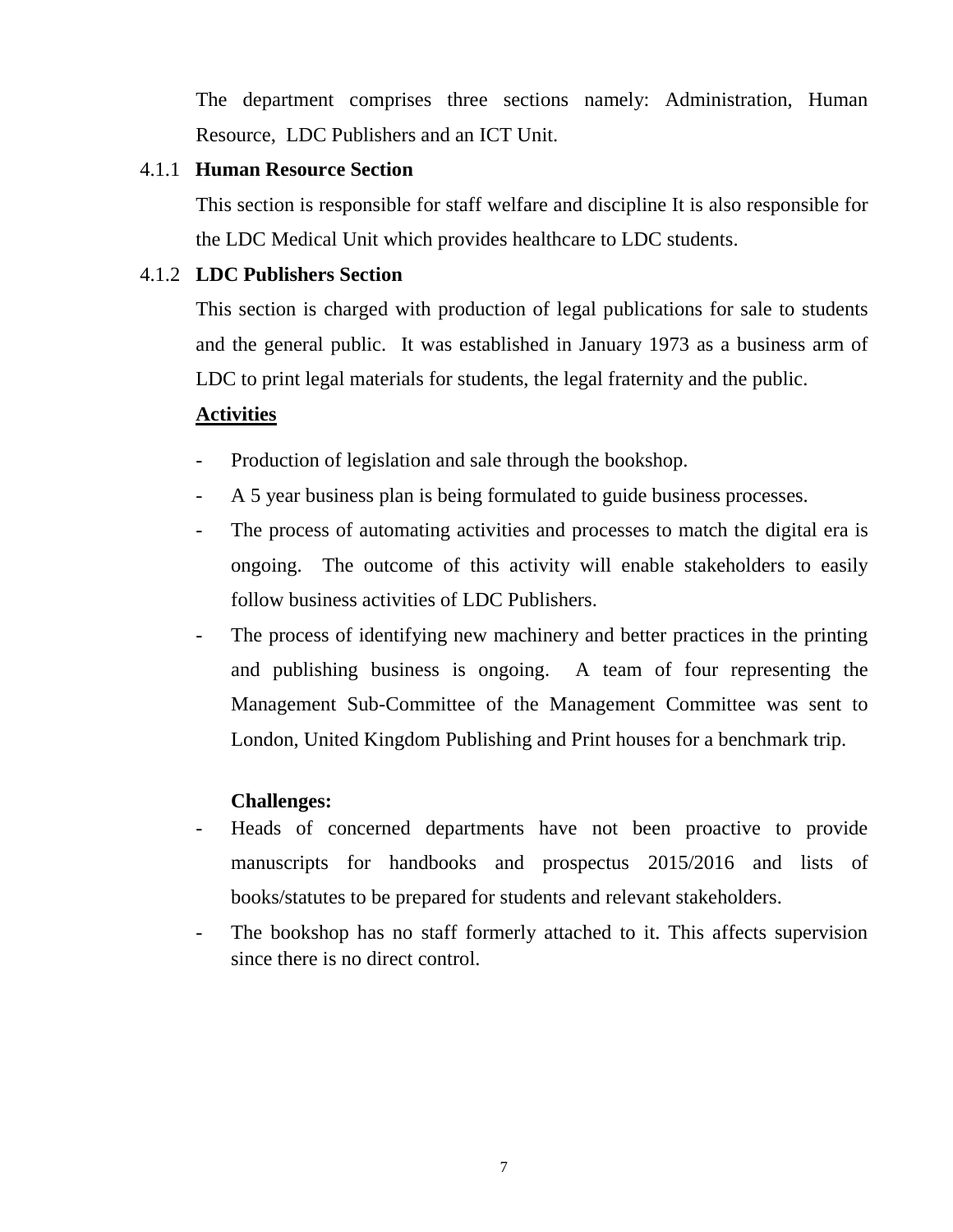# **Summary of transactions during the period**

# **A. Summary of transactions of the Bookshop**

| $\rm i)$ | On average this year the bookshop had a stock of                                       |             |                     |
|----------|----------------------------------------------------------------------------------------|-------------|---------------------|
|          | about                                                                                  | 50,588      | <b>Publications</b> |
| ii)      | The balance of stock as at 18th December 2015<br>in the Bookshop                       | 45,031      | <b>Publications</b> |
|          | iii) The bookshop sold off                                                             | 24,959      | <b>Publications</b> |
|          | iv) The amount of revenue generated from the<br>bookshop(sale or return inclusive) was | 29,686,500  | <b>UGSHS</b>        |
|          | v) Value of stock as at 18th December 2015                                             | 494,908,500 | UGSHS               |

### **B. Summary of Expenditure( input)**

i) Total expenditure on Printing activities

**546,352,406** UGSHS

| C. List of Debtors                     |  |
|----------------------------------------|--|
| Not provided by the bookshop staff yet |  |
| <b>Total Income</b>                    |  |

### i) Total income expected from debtors UGSHS

| D. List of Creditors               |  |
|------------------------------------|--|
| Not provided by bookshop staff yet |  |
| <b>Total Amount</b>                |  |

Total Amount to be paid to authors UGSHS

| E. Cost of work in progress                     |                    |              |
|-------------------------------------------------|--------------------|--------------|
| Cost of WIP printing publications as indicated  |                    |              |
| in the monthly report for the month of          |                    |              |
| December 2015.                                  | 68,156,065   UGSHS |              |
| Cost of balance of publications as indicated in |                    |              |
| the monthly reports for the month of December   |                    |              |
| 2015.                                           | 494,908,500        | <b>UGSHS</b> |
| <b>TOTAL INCOME expected</b>                    |                    |              |

### **F. Bad debts**

| . . | buu uccu                             |  |
|-----|--------------------------------------|--|
|     | <b>Jobs/Publications written off</b> |  |
|     | not provided by bookshop staff yet   |  |
|     |                                      |  |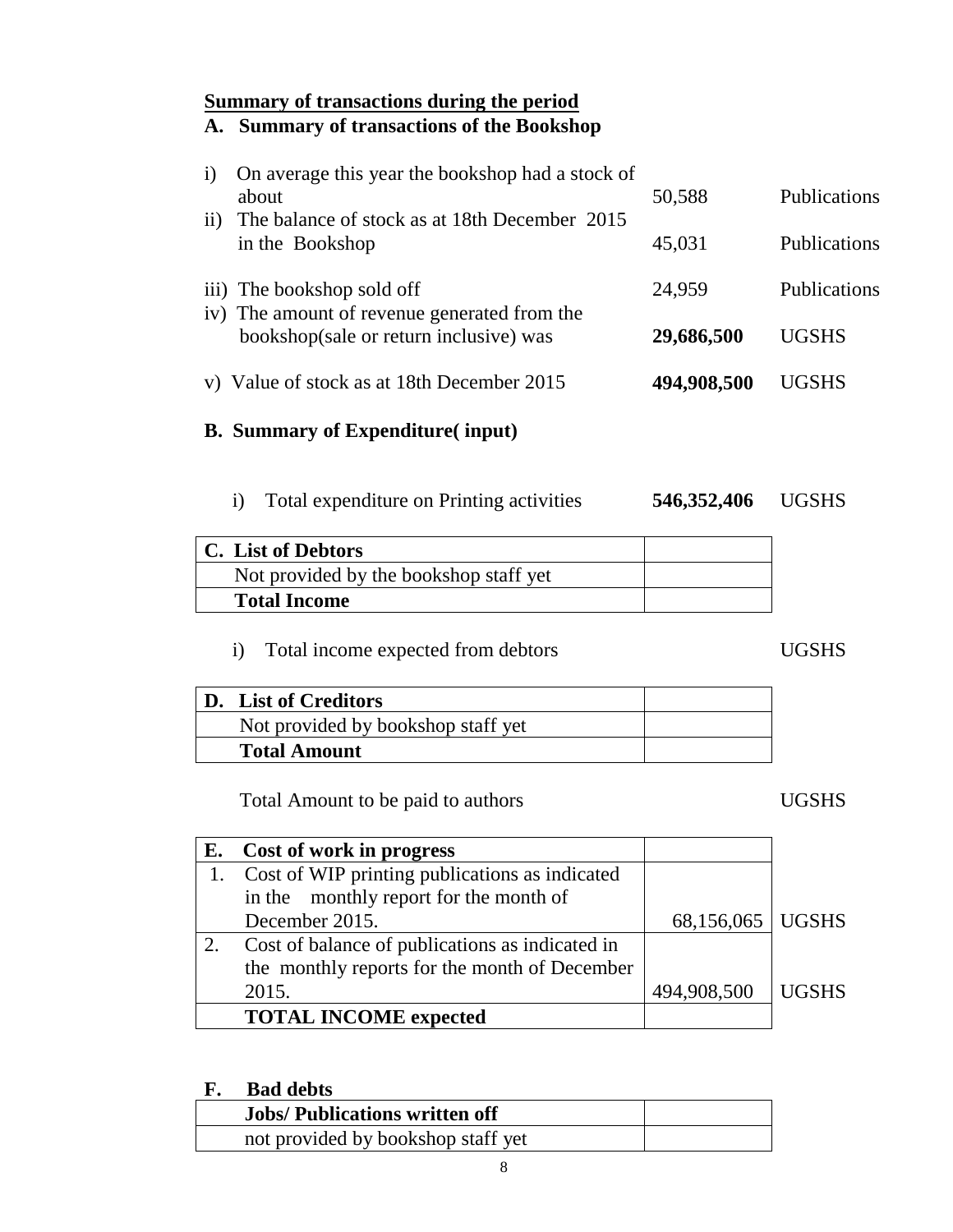| Total income lost on publication write off |  |
|--------------------------------------------|--|

### Total cost of Jobs/written off/Bad debts **UGSHS**

| Other transactions of the bookshop                 |
|----------------------------------------------------|
| <b>Sale of Law Reports (Joint Venture with Law</b> |
| Africa)                                            |
| 1. Uganda Law Report 2008                          |
| 2. Uganda Law Report 2007(2)                       |
| 3. Uganda Law Report $2007(1)$                     |
| 4. Uganda Law Report 1952 - 57                     |
| 5. Uganda Law Report 1936 -1951                    |
| 6. Uganda Law Report 1920 - 1935                   |
| <b>Total Sales/month</b>                           |

### **Total sales** UGSHS

 **Sale of Alumni Association Souveniors** 1. T. Shirts 2. Mugs 3. Caps 4. Neck ties 5. Scarves **Total Sales/month**

UGSHS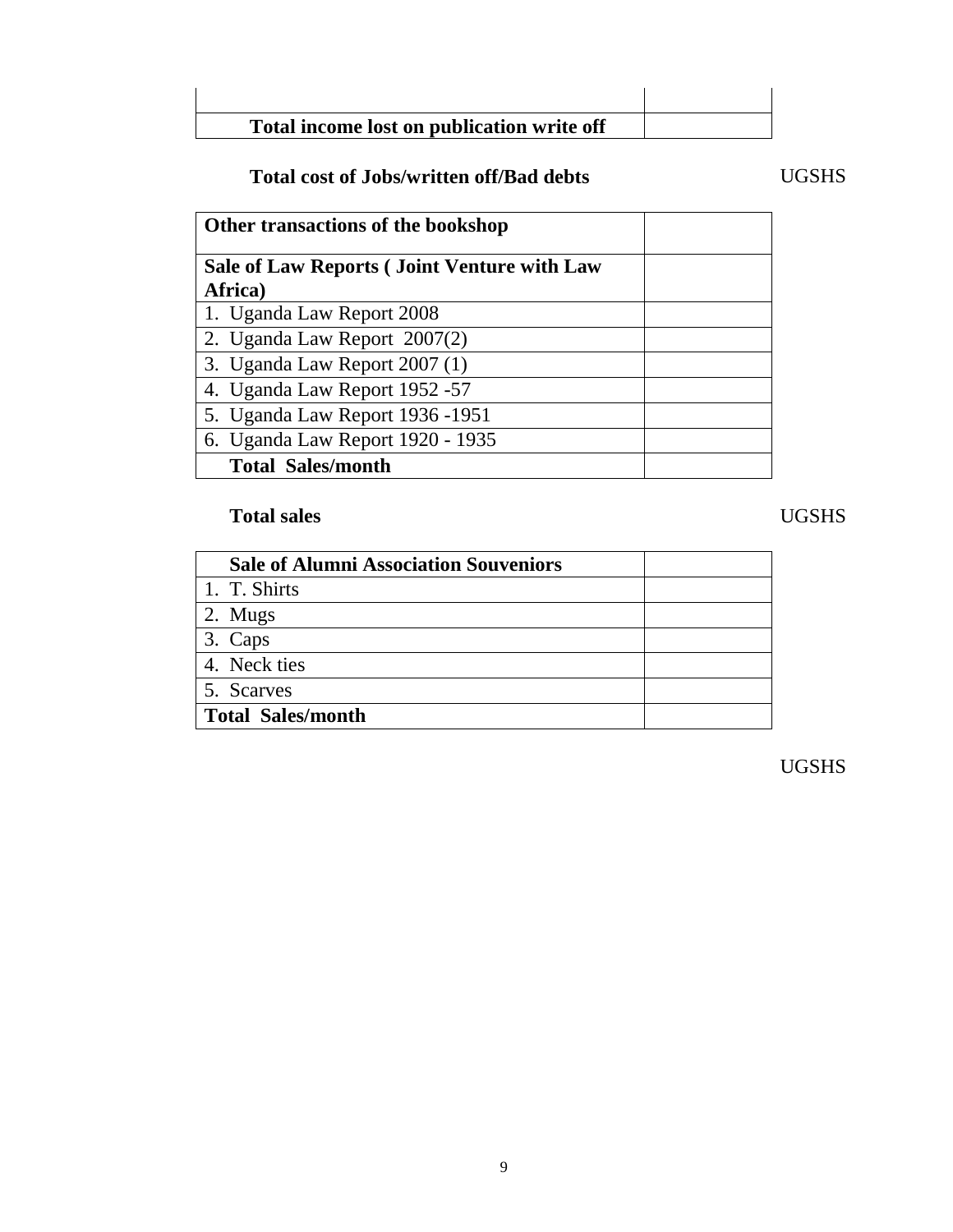### 4.1.3 **Administration Section**

This section is charged with the responsibility of general maintenance of Centre premises and property, students' welfare, security and ICT delivery. The section also manages the fleet of LDC vehicles.

The Centre has 8 vehicles:

| Toyota Land Cruiser Prado - | in good working Condition. |
|-----------------------------|----------------------------|
| Isuzu Mini Lorry            | in good working Condition. |
| Toyota Pick-up              | in good working Condition. |
| <b>Toyota Land Cruiser</b>  | in good working condition. |
| Mini Bus                    | in good working condition. |
| Prado Fortuner              | in good working condition. |
|                             |                            |

- Nissan Qashqai in good working condition.
- Nissan Qashqai in good working condition.

### **4.1.3.1 Information Technology Unit**

The unit is a support unit under the Administration section. It currently has two staff that is the ICT Technician and Systems administrator/ ICT Officer.

### **Functions**

- Management of the LDC network infrastructure and ensuring network connectivity to the local area network at all times.
- Ensuring 24/7 internet connectivity for all staff and students, that is monitoring and control of internet activity.
- Ensuring that all IT related hardware is in good working condition including maintenance and repair of broken equipment.
- Recommending purchase of IT equipment by provision of specifications that are of high quality yet cost effective.
- Maintaining the telephone system of the institution.
- Issuance and management of user logon and email accounts to staff and students within the institution.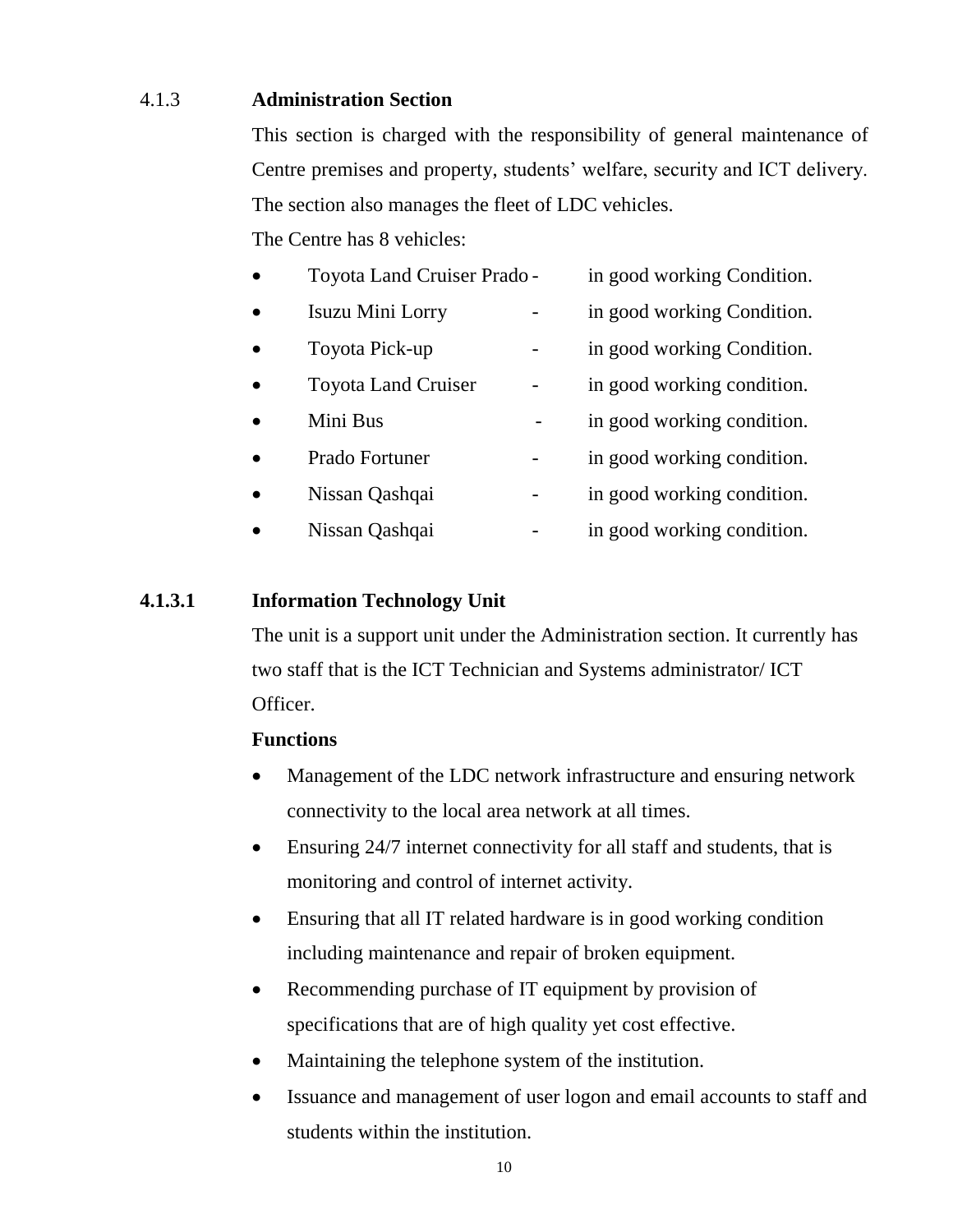Provision of ICT related support to all LDC staff and students.

### **Activities during 2015**

- Cabling of the newly created LAC office which included both voice and data for LAC staff.
- Provision of IT resources to new staff that joined in 2015.
- Installation of network printers for department of Postgraduate Legal Studies and Legal Aid; and Department of Law and Continuing Legal Education.
- Digitization of the library.
- Installation of UPS in all rack areas to ensure network availability when main power goes off.
- Creation of email accounts for both Bar Course and Diploma in Law Course Students.
- Provision of wireless access to both Bar Course and Diploma in Law students.
- Ensuring 24/7 uptime for all library computers.
- Installation of a storage area network to allow for bigger storage space for network files and folders.
- Upgrading of internet bandwidth/ speeds from 2mbps to 8mbps to accommodate both staff and students.

### **Challenges**

- Lengthy power fluctuations and blackouts affecting the availability of network resources to the users.
- Loss of requisition papers thereby delaying procurements.
- Failure of staff to embrace the idea of shared resources.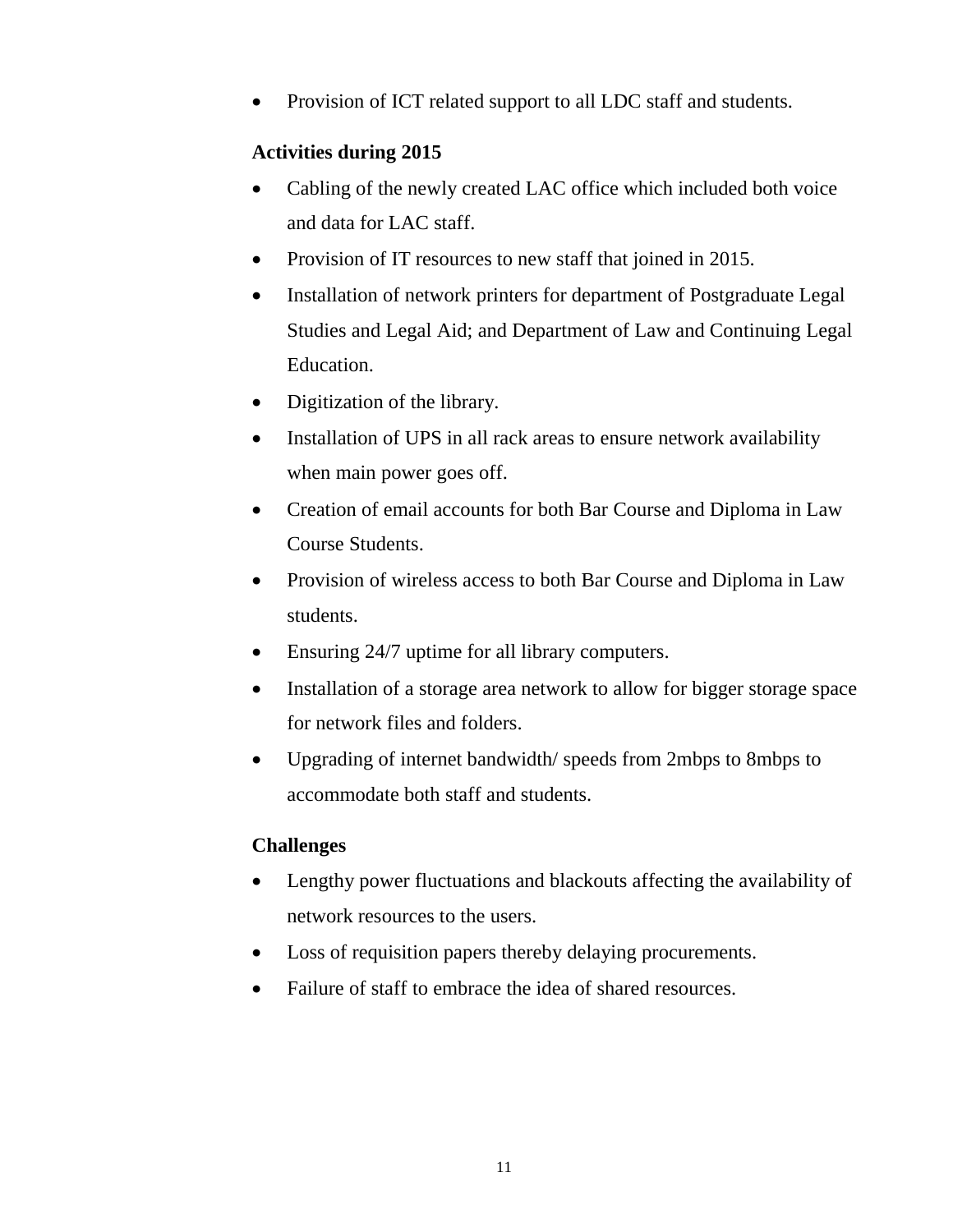### **Future plans**

- Having the ICT draft policy approved by management in order to have uniformity in the systems.
- Automation of LDC business processes like finance, human resource and publishers.
- Ensuring all staff are equipped with all IT related resources.
- Introducing e-learning to ease on ways in which students access reading materials.
- Investing in an invertor system to store power for longer hours thereby ensuring longer availability of IT resources.

#### **4.2 Finance and Planning Department**

The department of Finance and Planning is responsible for the management and control of Centre funds. It is divided into six sections, namely, budgeting and planning, salary, finance, management accounts, bookkeeping and stores. The functions of the department include; revenue collection, payroll preparation, management of expenditure, management of stores, book-keeping and production of final accounts. Books of account are annually audited by the Auditor General pursuant to S.23 of the Law Development Centre Act, Cap 132.

The planning unit is supervised by this department.

#### **4.3 Internal Audit Unit**

The internal audit unit is a support unit to the administration of the centre and reports directly to the Director. It helps the centre to accomplish its objectives by bringing a systematic, disciplined approach to evaluate and improve the effectiveness of internal controls, risk management, compliance and governance processes.

The unit further provides an independent, objective assurance and consulting activities designed to add value and improve the centre's operations.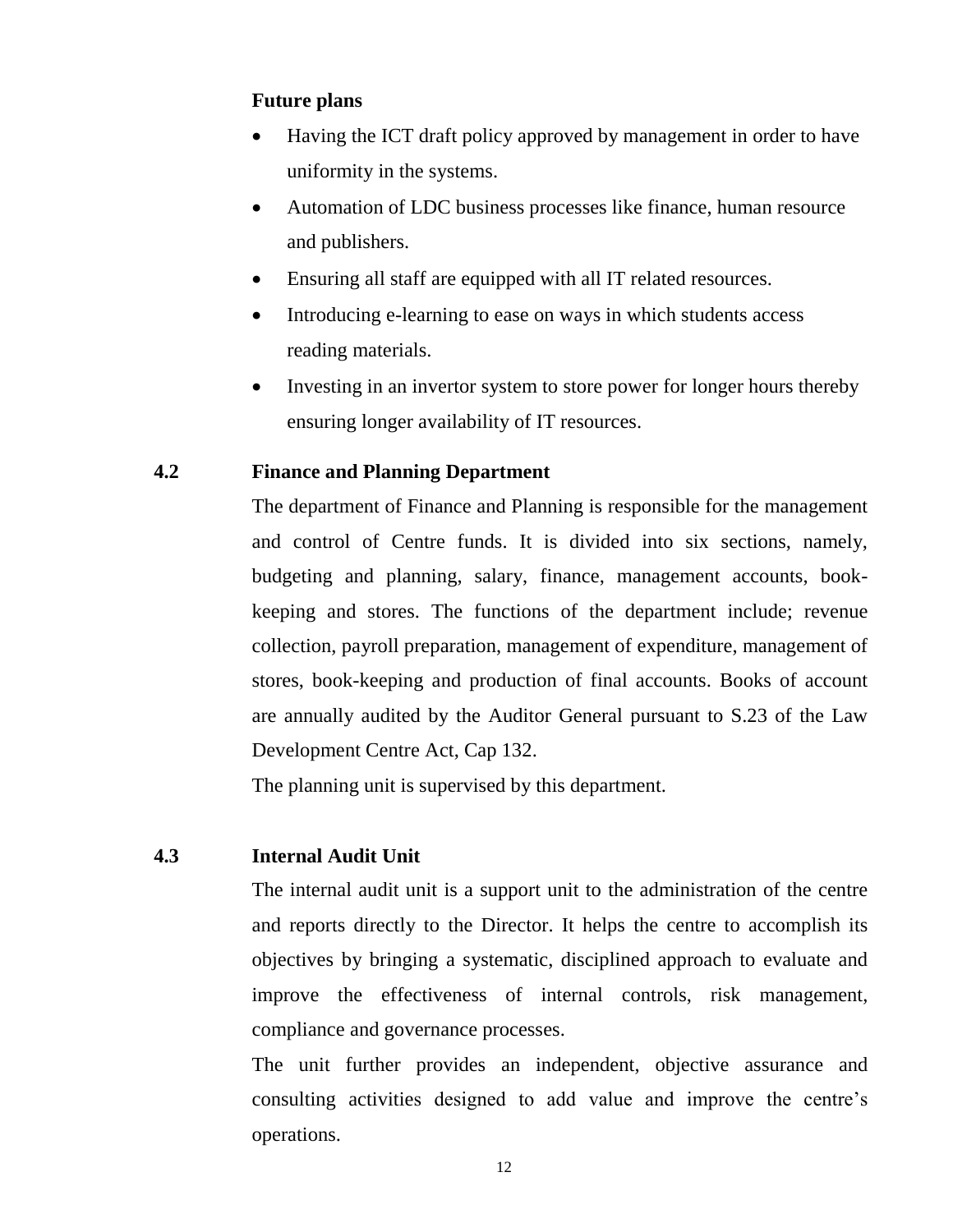### **Functions of the Unit**

The internal audit unit is charged with the following responsibilities;

- To audit revenues and expenditures and ensure that they have been handled as required by the law.
- To review the financial and accounting systems in the finance department and ensure they are adequate, effective and conforms to the provisions of the Treasury accounting instructions (2003).
- To identify and assess risks which may affect the achievements of the centre's objectives and determining how such risks could be managed.
- Reviewing other relevant laws and regulations, which if not observed could have material effect on the financial statements.
- To carry out pre- Audits and ensure that there is un restricted access to all functions, records, property, personnel documents and other information provided to internal audit.
- To review procurement procedures and payments to ensure that all goods, services and works are properly ordered, received, verified and paid for as specified by the Public Procurement and Disposal Act 2004.
- Ensuring that there is transparency and accountability of the centre's funds.

### **Achievements**

During the year 2015, the unit was able to achieve the following;

- Preparation of monthly and quarterly reports to the Accounting officer to take corrective action and decision making.
- Verification of the various students course fees and text book deposits and tracing them back to the Bank statement to confirm their existence.
- Witnessed the end of year stock taking both in the stores and publishers sections.
- Verification of all the goods and services delivered at the centre and ensuring that they have been delivered as ordered for in the Local purchase order.
- Reviewed the procurement files to ensure they are in order.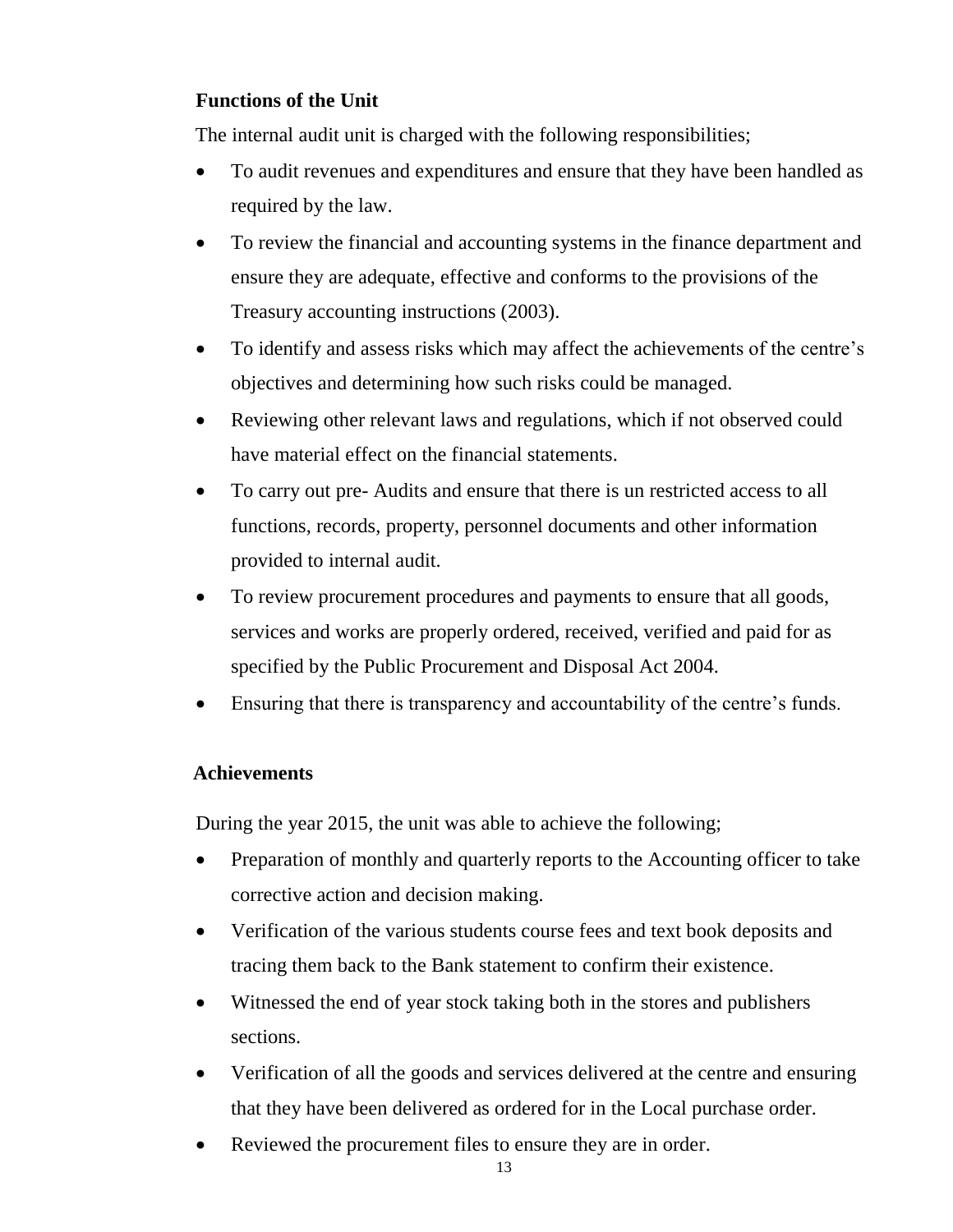- Reviewed the financial accounts prepared by the finance department.
- Performed surprise cash counts in finance to ensure that all monies received are receipted and banked promptly.

### **Way forward**

The future plans for the unit include the following;

- Produce a draft Audit charter and internal Audit manual.
- Staff capacity development through continuous professional development, attending seminars and workshops.
- Have an additional staff in the Audit unit to ensure smooth running of the unit's activities and timely quarterly reports.
- Produce a Risk management policy for the centre.
- Have full and free access to the audit committee; obtain the necessary assistance of personnel in units of the centre.
- Introduction of the on-line business to ease verification of the students bankslips.

### **4.4 Procurement and Disposal Unit**

Procurement and disposal unit is mandated to manage all the procurement and disposal activities of Law Development Centre. The procurement and disposal unit works closely with the following stake holders to ensure its success that is the Director, Contract Committee, User Department, Evaluation committee and Contract Managers. The PDU directly reports to the Director. Below are functions, achievements, challenges, and recommendation and future plans of Procurement and disposal unit.

### **Functions of Procurement and Disposal Unit.**

- manage all procurement or disposal activities of the procuring and disposing entity except adjudication and the award of contracts;
- support the functioning of the Contracts Committee;
- implement the decisions of the Contracts Committee;
- liaise directly with the Authority on matters within in jurisdiction;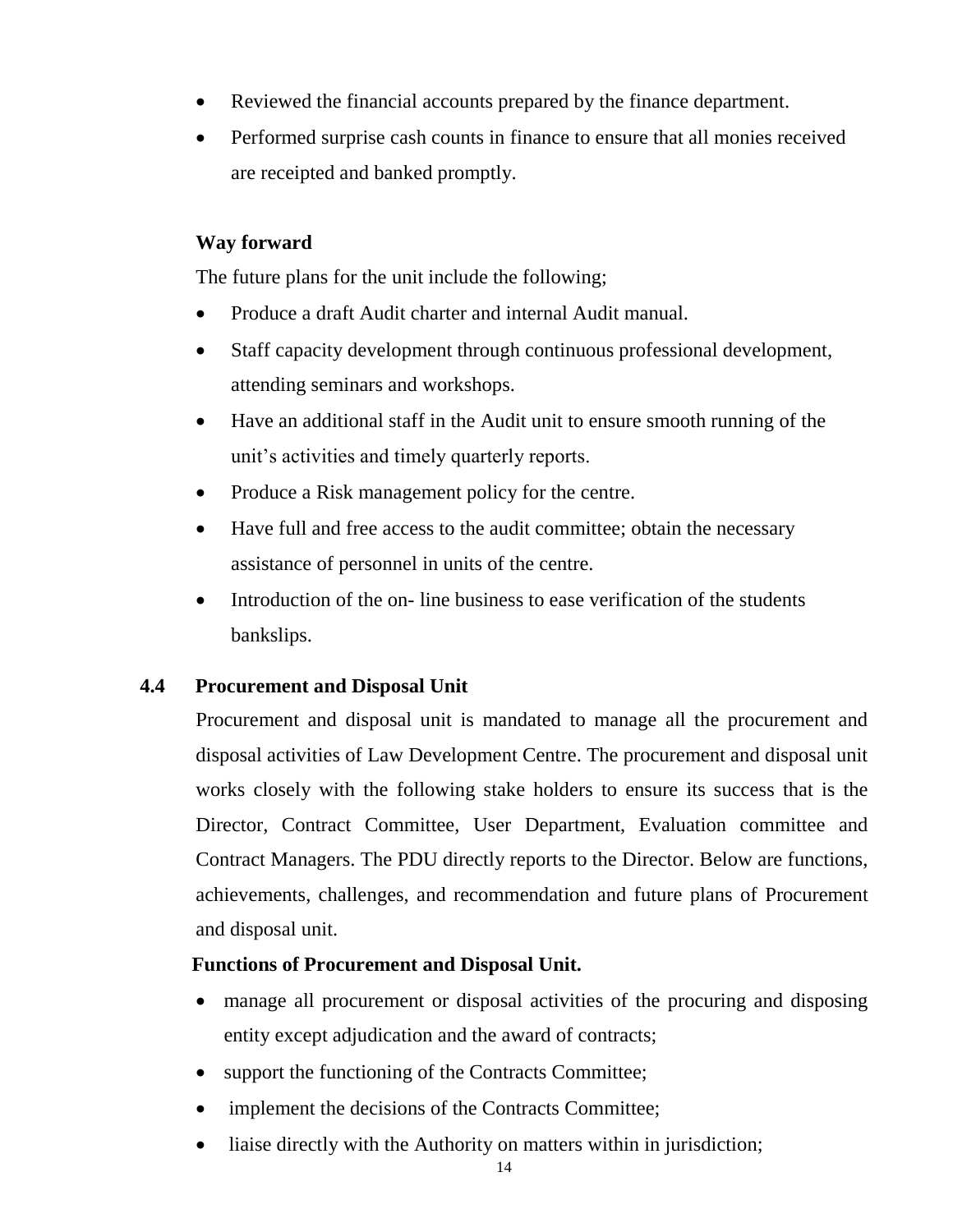- plan the procurement and disposal activities of the procuring and disposing entity;
- recommend procurement and disposal procedures;
- check statements of requirements;
- prepare bid documents;
- prepare advertisements of bid opportunities;
- issue bidding documents;
- maintain a providers list;
- prepare contract documents;
- issue approved contract documents;
- maintain and archive records of the procurements and disposal process;
- prepare monthly reports for the Contracts Committee;
- co-ordinate the procurement and disposal activities of all the departments of the procuring and disposing entity;
- Prepare any other such reports as may be required from time to time.

# **Stakeholders of procurement and disposal entity (Law Development Centre in function)**

- Accounting Officer
- User Department
- Procurement and Disposal Unit
- Contract Committee
- Evaluation Committee

### **Achievements of Procurement and Disposal Unit**

- 80% procurement needs were incorporated in the Procurement plan 2014-2015.
- 80% of the procurements incorporated in the consolidated procurement plan were awarded by end of financial year 2014-2015.
- Appointment of Contract Managers for all procurements in the financial year 2014/2015 was implemented.
- Framework contracts for some of routine procurements under financial year 2014-2015 are in place.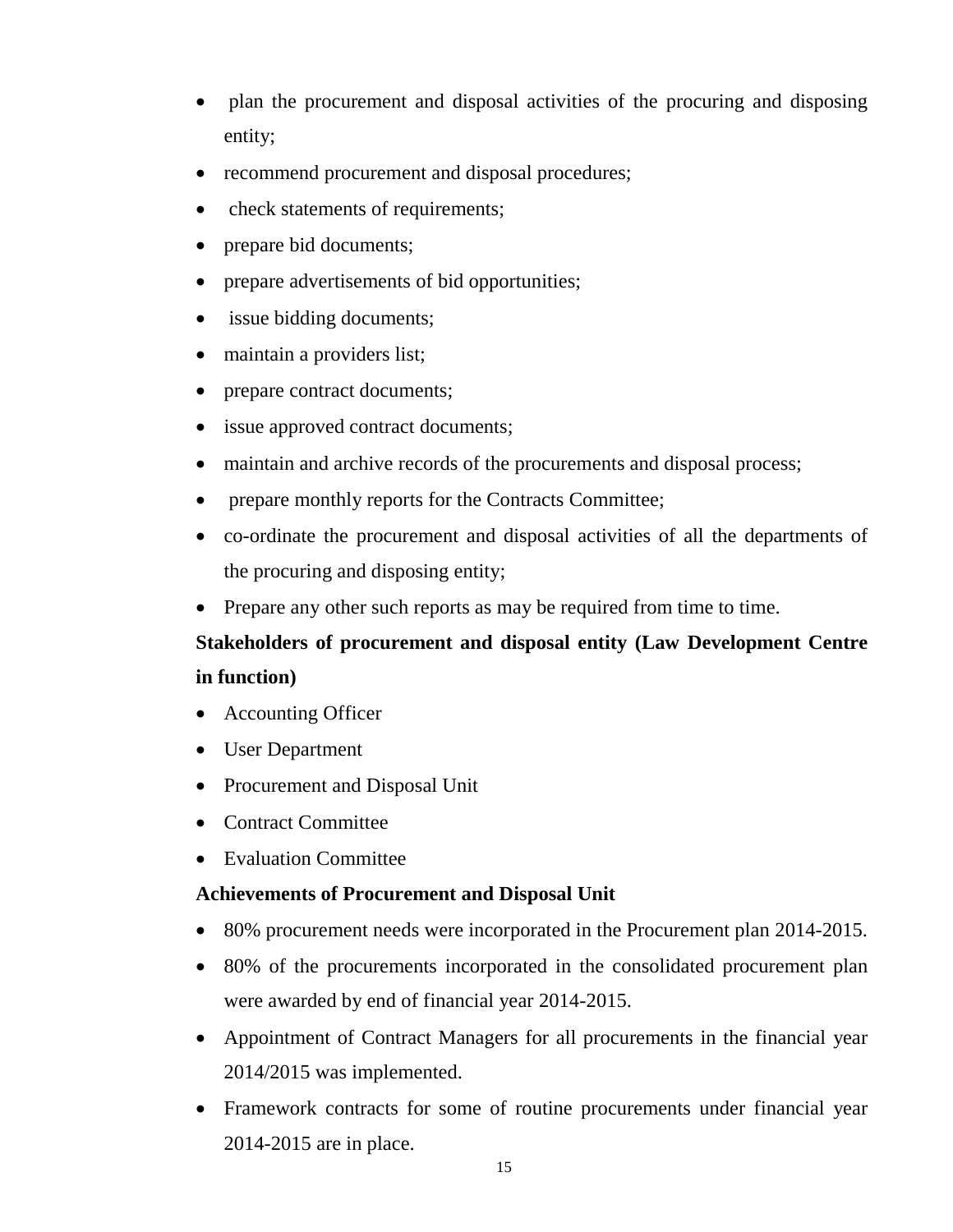• Pre-qualified list for bidders that shall be used effective 2015/2016 to 2018/2019 is available.

### **Challenges of Procurement and Disposal Unit**

- Some User Departments do not effectively plan and still submit inadequate User Departmental Plans.
- Some departments make submission of their departmental plans very late.
- Some User departments do not know how to develop clear specifications for their needs hence hindering quality procurements.
- Submission of late requisitions to PDU hence giving insufficient time to carry out the procurement cycle.
- Some Contract Managers have not taken up their full responsibility of managing respective contracts hence hindering effective and efficient delivery of these contracts.
- Inadequate staffing in the PDU Unit.

### **Recommendations**

- Training of User departments on effective procurement planning, specifications, terms of reference development.
- Motivation of Evaluation Committee members by providing sitting allowance.
- Training of User department on effective and efficient contract management.
- Management to recruit a third person in the Procurement and Disposal Unit.

### **Future plans**

- Ensure 100% procurements and disposal items are incorporated in the consolidated procurement and disposal plans of Law Development Centre.
- Enroll 100% of routine procurements under Frame work Contract management system
- Provide capacity building to contract Managers to ensure value for money is achieved as the end result.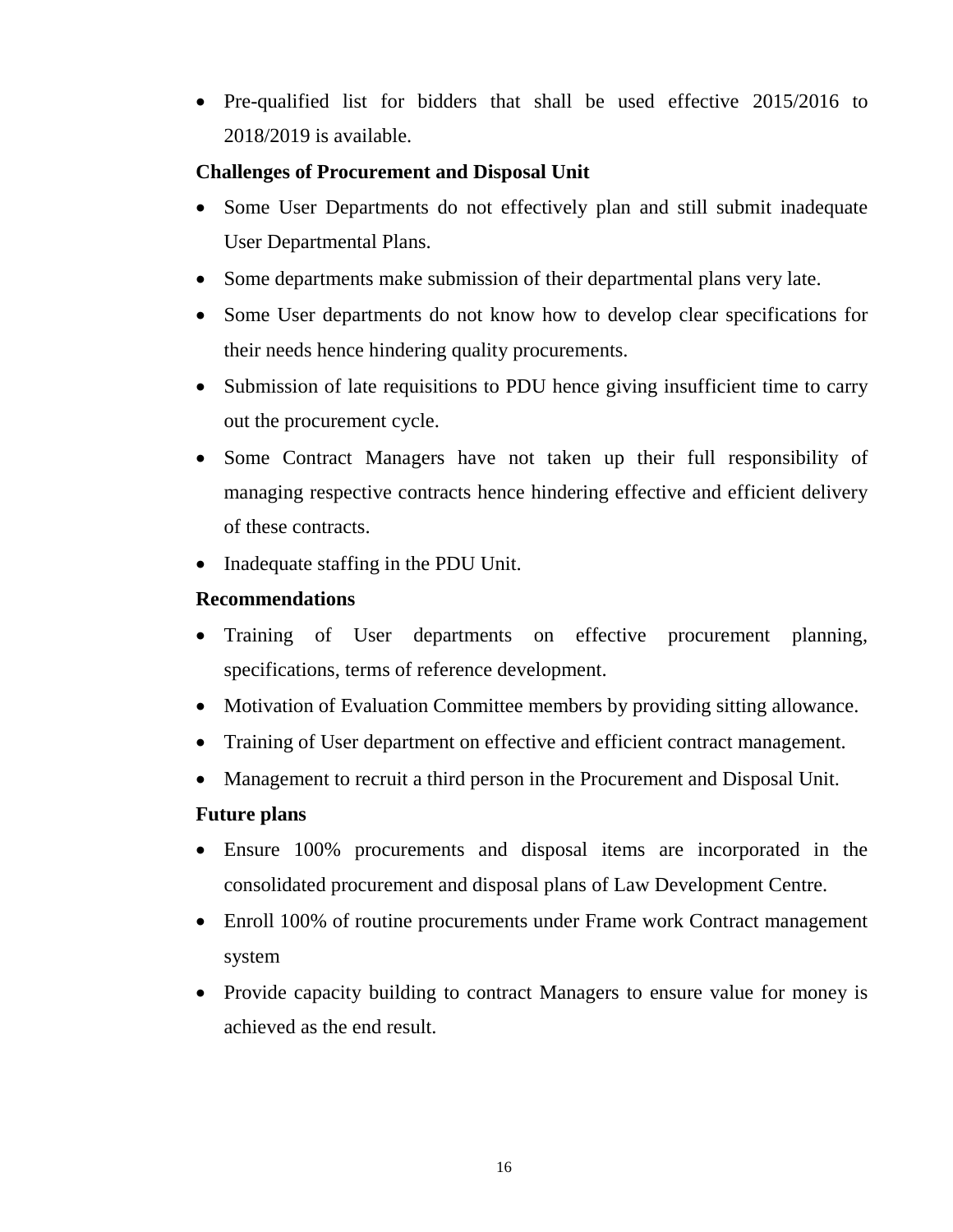#### **Conclusion**

Procurement and Disposal Unit (PDU) has had great achievements. There were however challenges that hindered more effective performance. Management should assist PDU to improve in order to achieve greater performance in the next financial year.

#### **5.0 DEPUTY DIRECTOR'S OFFICE**

The office of the Deputy Director is responsible for planning, organizing and providing academic leadership of the Centre. It is also responsible for the development, monitoring and review of academic programmes offered at the Centre as well as for the strengthening of the academic capability of the institution. The following departments fall under the office of the Deputy Director:

#### **5.1 Department of Postgraduate Legal Studies and Legal Aid**

The department conducts a one year Post graduate Bar Course programme leading to the award of a Diploma in Legal Practice which is a pre-requisite for enrolment as an advocate and practicing law in Uganda. It also provides legal aid services to the indigent members of society, especially women and children in conflict with the law. The department is composed of full time and part-time professional staff and support staff.

#### **Eligibility for admission to the Bar Course.**

The Advocates Act, Cap. 267 and the Advocates Professional Requirements for Admission to Post – Graduate Bar Course) Notice 2007 prescribes the admission requirements for admission to the post graduate Bar course.

To be eligible for admission to the Bar Course, the applicant should be:

 A holder of a degree in law granted by a University in Uganda whose programme has been accredited by the Law Council. This applies to Ugandan and non Ugandan citizens.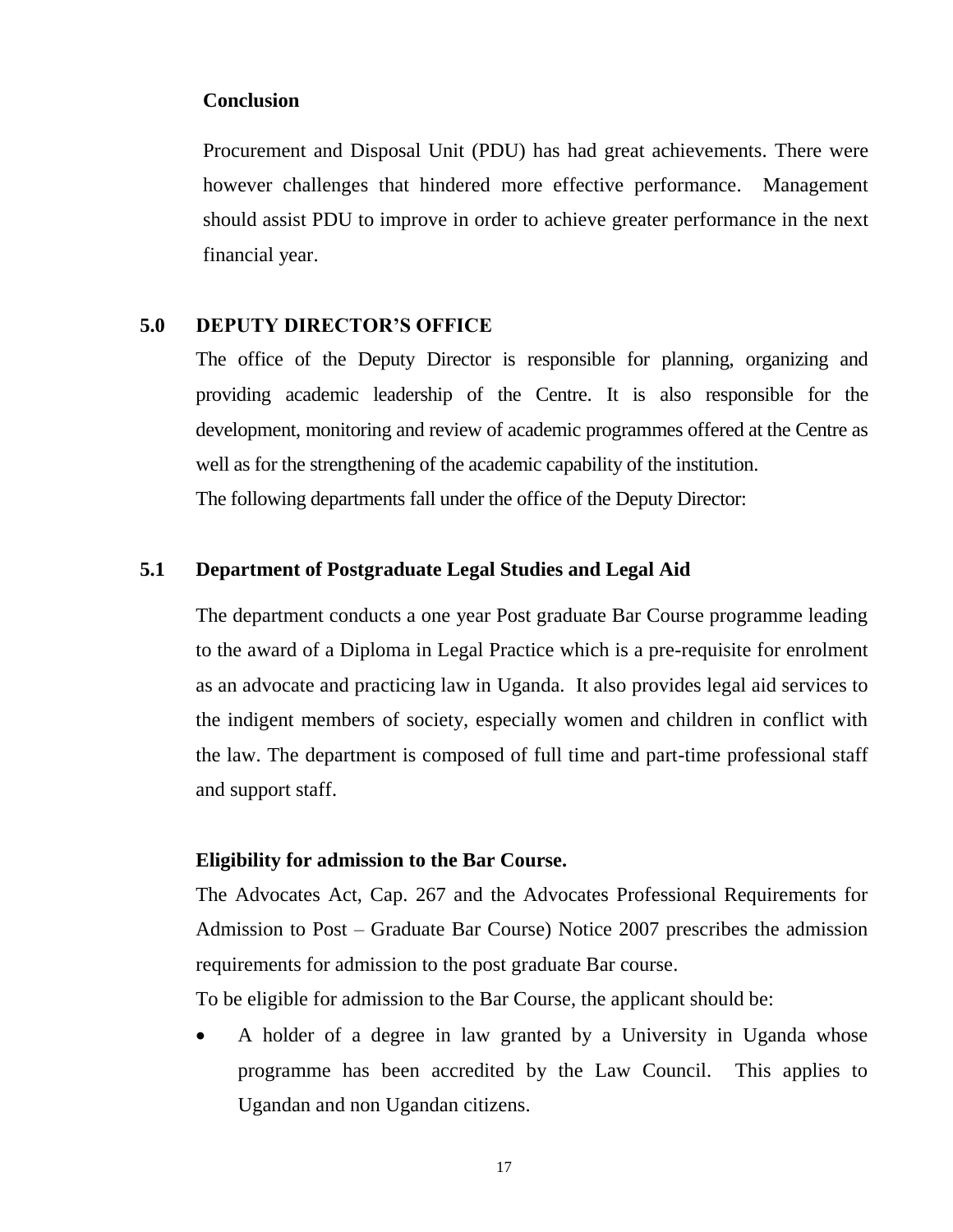A Ugandan citizen who is a holder of a degree in law obtained from a University recognized by the Law Council in a country operating the common law system.

**The requirements include studying and passing the prescribed courses of study at under graduate level, namely:**

- Legal Methods
- Constitutional Law
- **Contract**
- Criminal Law
- Torts
- Evidence
- Civil Procedure
- Criminal Procedure

**The following activities were undertaken during the year towards the realization of the Centre's strategic objectives directly applicable to the Department;**

o **Provision of legal training that is relevant and responsive to the needs of the labour market.**

#### **Revision of the Bar Course curriculum**

For the first time in a period of over forty years, the Bar Course curriculum was reviewed. As a result, the new curriculum which will ideally provide students with opportunities for specializing and deeper scholarship in preferred areas of the law – which would ideally prepare LDC graduates for the various career prospects ahead of them. The new curriculum as well begins the process of aligning training on the Bar Course with emerging domestic, regional and international best practice in training and legal practice. The shift to student centered learning encourages and allows for personalized / individualized responses and help to foster creativity in students. This review provides an opportunity for promoting efficiency in training by minimizing repetitiveness while at the same time promoting an emphasis on interdisciplinary teaching of knowledge, value and skills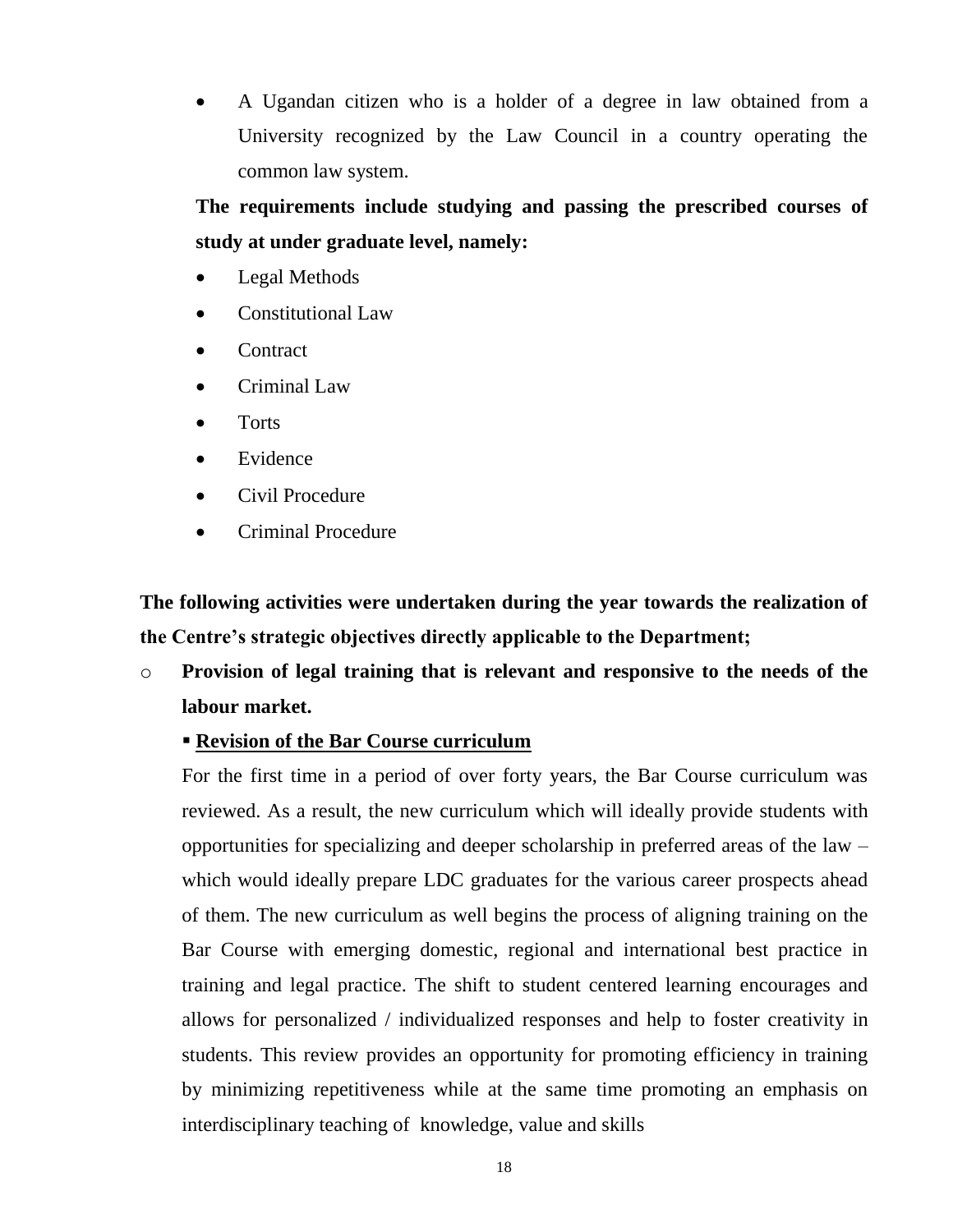#### **Management of student numbers**

The 2014 / 2015 academic year was the largest single intake ever in the history of the institution. With only eight firm rooms available, the class was divided into four streams and each stream into eight firms of 21 students each. The teaching time was expanded; starting at 8.00 am and ending at 6.30 pm with lunch and tea breaks in between. To guarantee equitable utilization of the inadequate physical infrastructure, the department adopted a rotational policy with regard to study time slots and physical space.

#### **Management of assessments**

Such a big class necessitated urgent recruitment of teaching staff. Over thirty part time staff were recruited within two weeks of the commencement of the academic year to beef up the existing full time staff. The rules for passing the course introduced a minimum attendance requirement of not less than 90% for one to be eligible for the end of term examinations. This was enforced strictly. Marking of individual weekly assessment written exercises was shared among both full time and part time teaching staff. Only four students did not undertake clerkship. The rest did and were duly supervised. This academic year saw the introduction of graded clerkship assessments and the use of clerkship journals by students. The oral practical examinations required the constitution of four panels for each subject, which arrangement facilitated completion of the exercise within the available planned two weeks of the academic calendar. Marking of the final examinations was successfully completed at a ten day marking retreat.

#### **Academic Performance**

In the year 2015, **675** Bar Course students were admitted, **628** students reported for the course and 559 of those who reported passed the practical examinations (representing an 82.9% pass rate), 37 were eligible for supplementary examinations and for the first time in over a decade, none of the students was discontinued at the end of the first and second terms. However, 14 were involved in suspected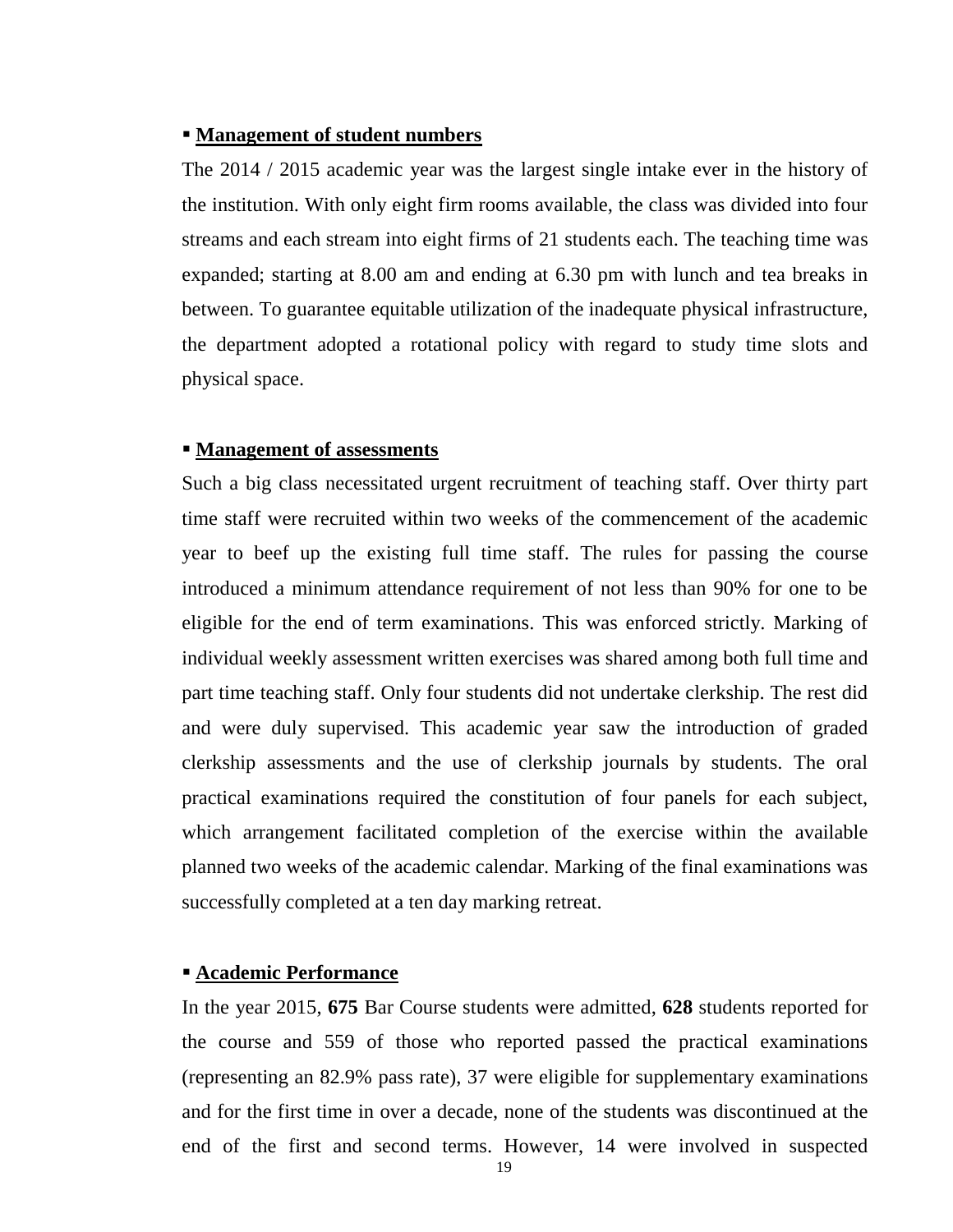examination malpractice, 16 missed some examinations, another 16 were barred from sitting the examinations due to poor attendance of class 2 withdrew from the course and 8 abandoned the course.

At the end of the final examinations, 133 students had passed (representing a 21.2% pass rate), 439 qualified for supplementary examinations, 31 failed the course 20 missed some examinations while 5 were barred from sitting the examinations due to poor attendance of class. At the time of this report, the supplementary examinations had been done and the marking was in progress.

For the academic year 2015 / 2016 which began in September 2015, 436 students were admitted but only 411 reported for the course. Of those who reported, 2 were barred from sitting the written practical examinations in December 2015 at the end of the first term, due to poor class attendance. The examinations were still being marked at the time of submitting this report.

### o **Provision of Legal Aid to the indigent and vulnerable persons in society**

### **1.0 OVERVIEW**

The Law Development Centre Legal Aid Clinic is a section within the Department of Post Graduate Studies and Legal Aid. The Clinic began its operations in 1998 and it is multi-functional. The Clinic derives its mandate from the Law Development Centre Act Cap 232 Section 3(7) which provide for the functions of LDC.

This annual report will cover the performance of the Clinic, point out some of the challenges encountered and highlight some of the priorities for the next year.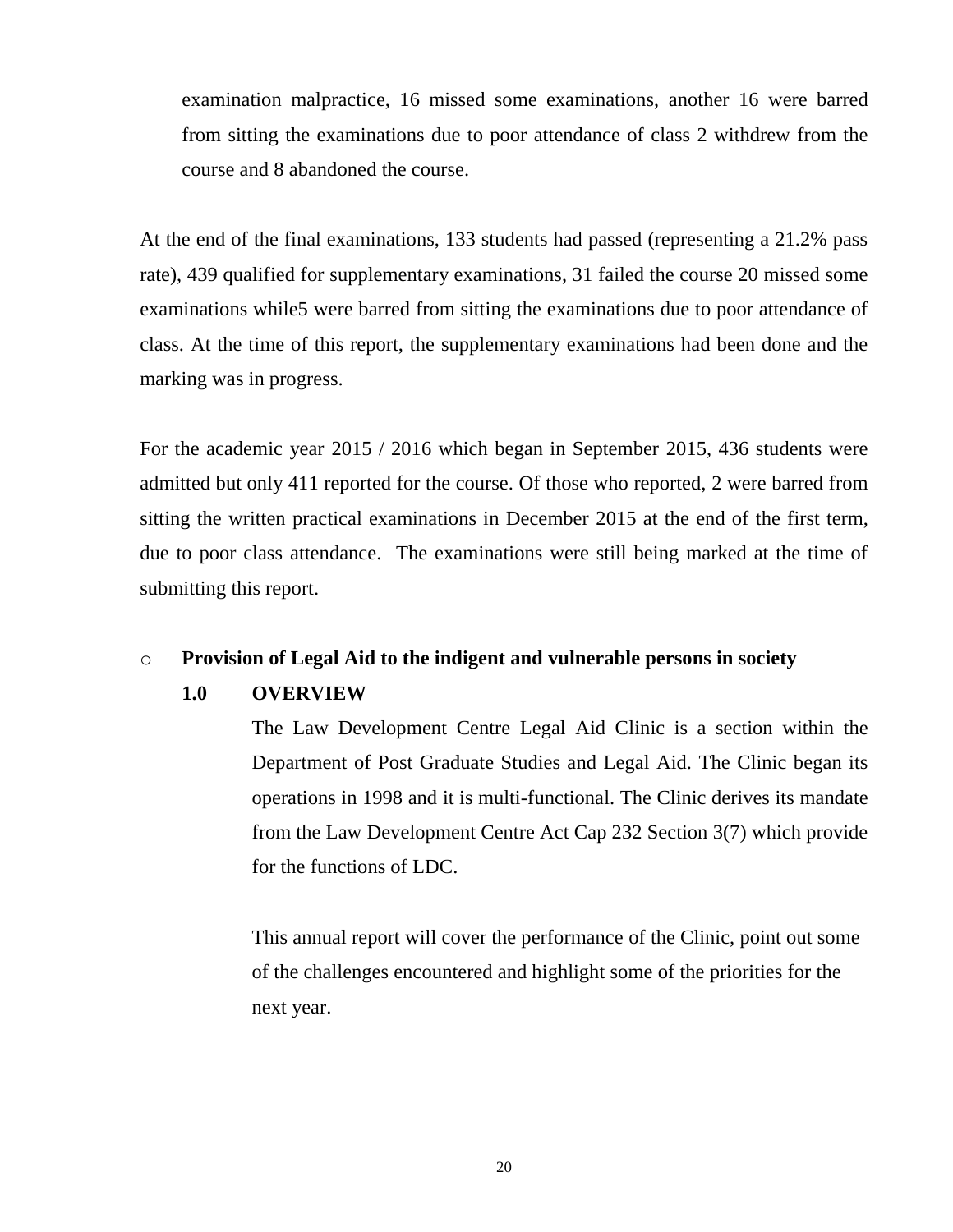### **1.1 The Functions and Duties of the Clinic in year 2015:**

- o To conduct for the Bar Course students the Clinic Legal Education Program.
- o Provide probono legal aid services
- o In-house Counsel for the Law Development Centre
- o Conduct research
- o Provide the Secretariat function for the Legal Aid Clinic Advisory Board
- o In-house counsel for the Law Development Centre

### **1.2 Reported changes in Year 2015.**

In the year 2015, the Clinic underwent some changes which we report as notable in the history of the seventeen year old clinic. These changes include:

- Change in the structure of the Legal Aid Clinic.
	- 1. At the institutional level, the Clinic for the first time became a semi-autonomous section, within the Department of Post Graduate Studies and Legal Aid.
	- 2. The Clinic took on a new human resource structure. This saw the provision for the recruitment of 3 legal officers, a senior legal officer, a legal assistant/law clerk
- Recruitment of a new Manager Legal Aid Clinic effective  $1<sup>st</sup>$  January 2015.
- New mandate of the Clinic with regard to its assignment to the Inhouse Counsel for LDC since January 2015
- Relocation of the office premise to a newly partitioned Clinic office on the ground floor of the Old Main Building in the month of November 2015.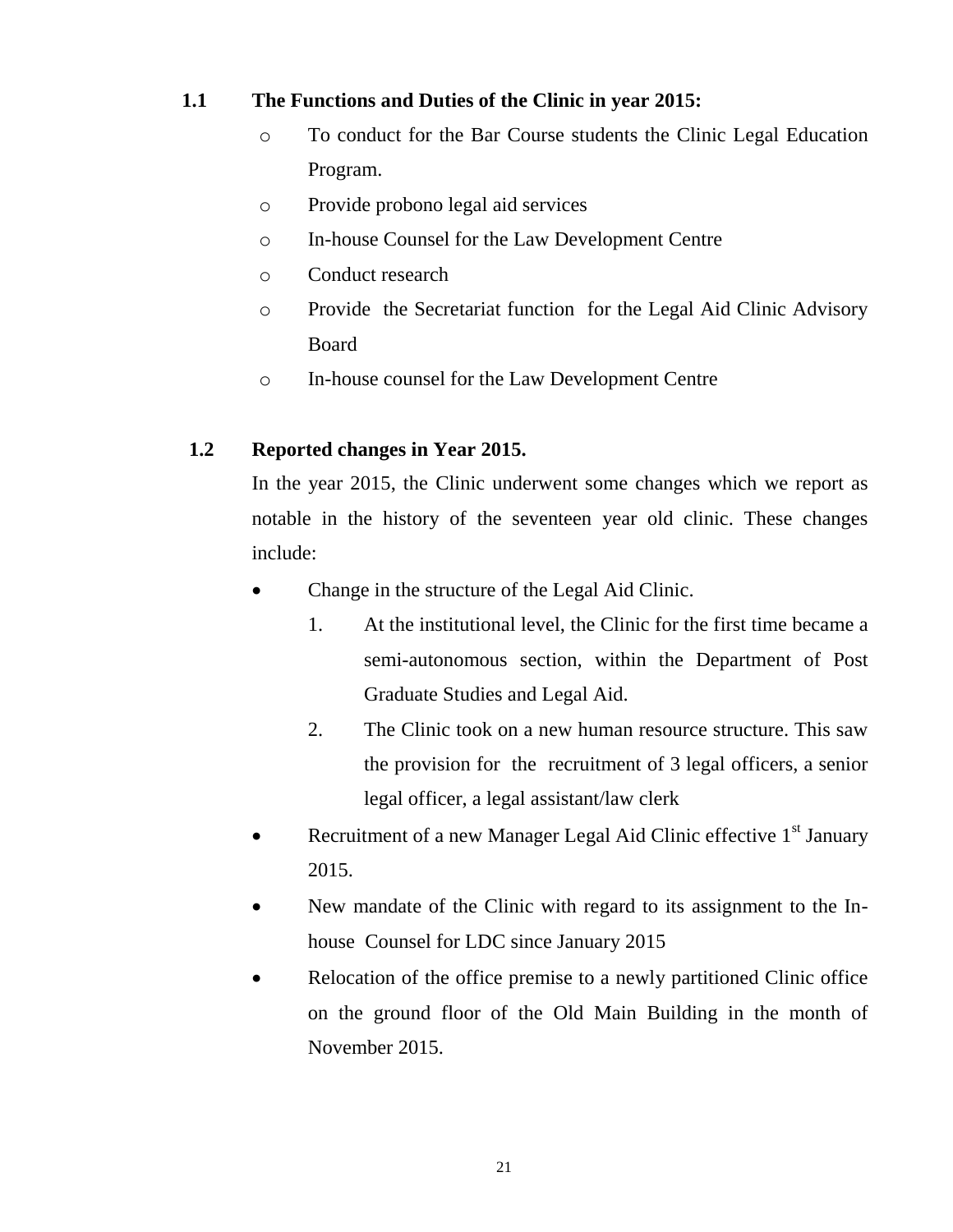- The opening of the second year of the USAID SAFE funded project –Using ADR mechanisms to Enhance Resolution of Land Disputes for the Indigent, with the closure of the first year of the project-2014.
- Recruitment of some new staff under the DGF funded project-Use of Bar Course Students to Enhance Access to Justice-the new student volunteers selected from the student intake of academic year 2014/2015, legal officer headquarters and the replacement of the legal officer-Kibaale District.
- Recruitment of new student Reconciliator under the JLOS funded reconciliation program in November 2015
- Conduct of the first annual review and planning meeting for all LDC Clinic staff in April 2015 in Fort-Portal town
- Introduction of some innovations in the Clinical Legal Education Program.
- Development of syllabus for the elective subject –Legal Aid/Probono Practice
- The Clinic for the first time submitted an annual workplan and budget estimates to be incorporate in the institution workplan and budget.
- The Masindi branch legal aid Clinic office moved into a more spacious office in February 2015

# **2.0 PERFORMANCE OF THE LEGAL AID CLINIC YEAR 2015 AND KEY ACHIVEMENTS REGISTERED.**

**2.1 Teaching the Bar Course Students Academic Year 2014/2015 and 2015/2016.**

### **2.2 Conduct of the Clinical Legal Education Program**

Clinical Legal Education is a compulsory subject for the student of the Post Graduate Diploma in Legal Practice**.** The Clinic continued to be responsible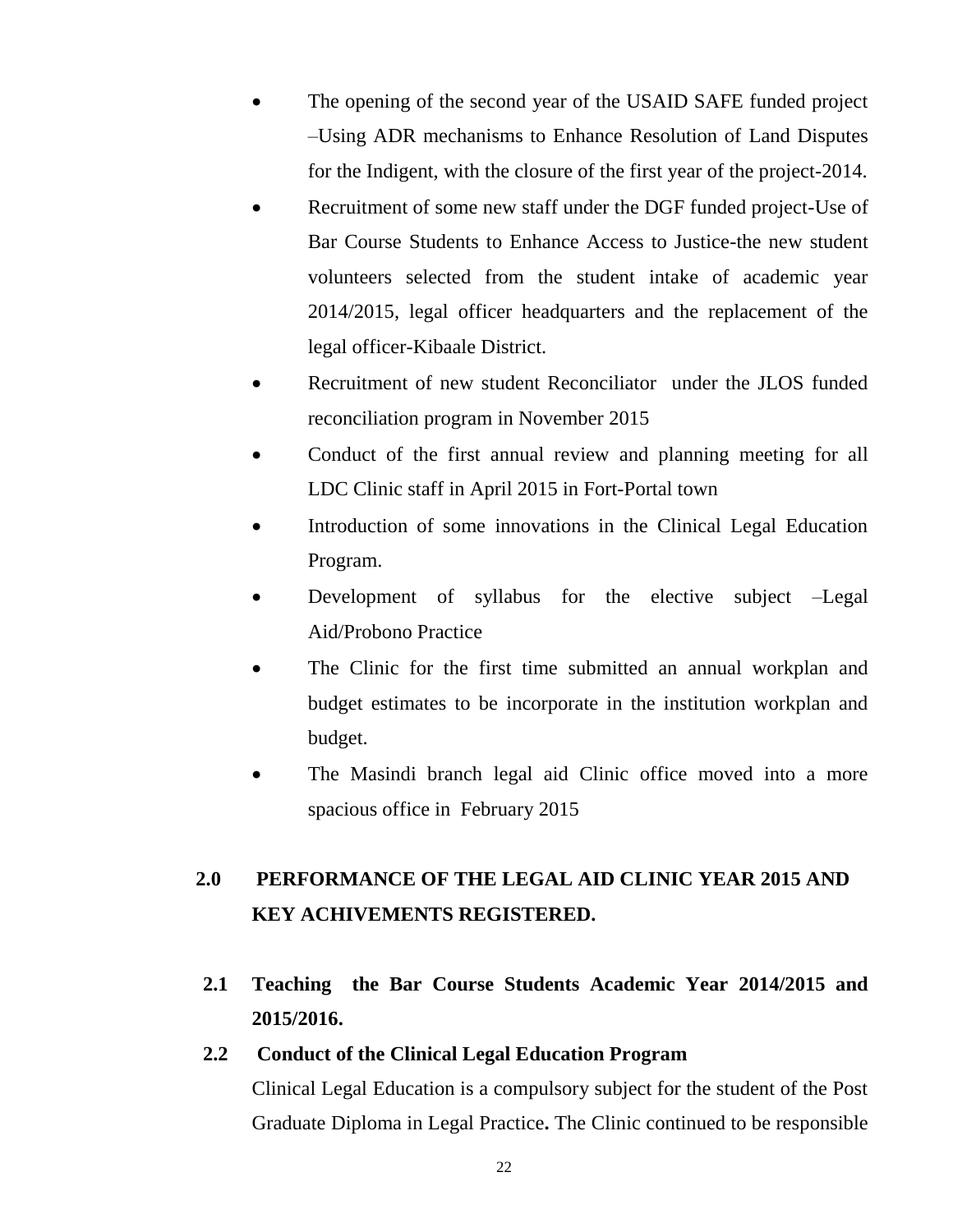for the conduct of the program which was taught in the first, second and fourth term of the academic year. The clinic maintained the traditional teaching methods used by LDC i.e. lectures by Clinic teaching staff and guest speakers, role plays, video clips, group discussions and visits to selected JLOS institution.

Some innovations were made in the conduct of the program:

In a bid to enforce compulsory attendance of the Clinical Legal Education classes we introduced capture of class weekly record of attendance in the weekly report of attendance issued by the Head of Department. The Clinic made progressive efforts to involve lecturers of the Department in teaching on the program and idea contribution. A student field visit was made to the Ministry of Lands Jinja zonal land office and to the Uganda Registration Services Bureau. New Topics were introduced on the syllabus : Preparing for employment, The Practical Aspects of Business Registration for the Legal Practitioner, The Practical Aspects of Civil Registration for the Legal Practitioner. All handouts and power point lecture presentations were distributed to the students by e copy. In academic year 2014/2015,a total of 650 students were trained and in year 2015/2016, a total of 426 students are under taking the training.

# **2.4 Development of the Syllabus for the subject Legal Aid/Probono practice.**

Following the introduction of the new syllabus for the student of the Post Graduate Studies and Legal Aid, the Clinic has developed the syllabus for this subject. The Clinic will be responsible for organizing the teaching of this new subject, which will be taught for the first time in the academic year 2015/ 2016.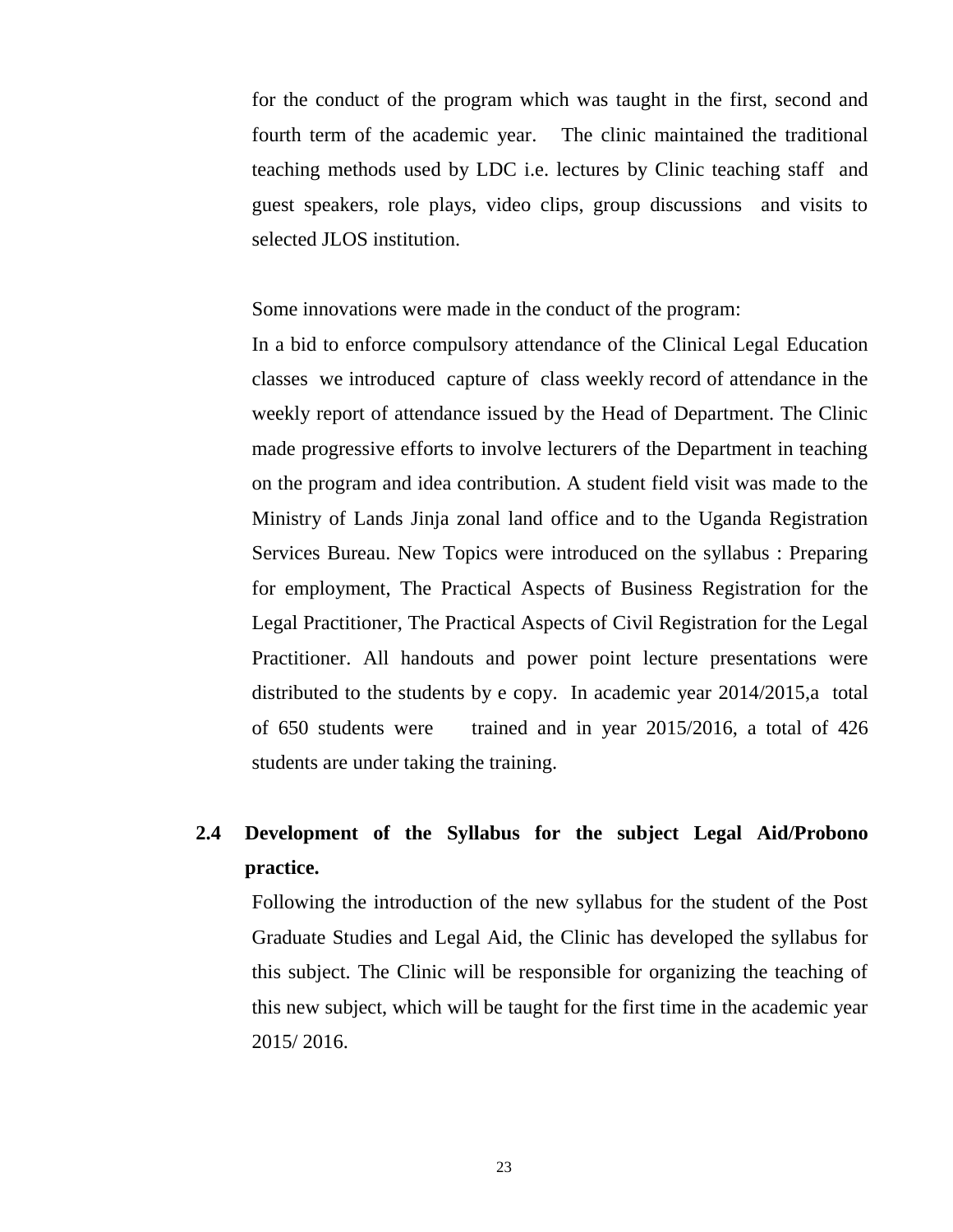#### **2.4.1 Clerkship for students of the Academic Year 2014/2015.**

The Clinic had 3 students at the headquarter clinic during the clerkship term, two of whom were male and one female. The Clinic also participated in the interview of students for clerkship in the districts termed hard to reach and supported by the JLOS funding.

#### **2.5 Legal Aid Service Provision at the Headquarter Clinic.**

Statistical report on new walk in clients cases (Table 1): A total of 223 clients were provided service in the year 2015. An average of 22clients are served per month.

Table 1.

| Ouarter      | Gender<br><b>Disaggregation</b> |        | Legal<br><b>Advice</b> | <b>Employ</b><br>ment | <b>Mainten</b><br>ance/<br>Custody | Land | <b>Criminal</b> | <b>Others</b> | <b>Mediation</b> /<br>Court | <b>Total</b> |
|--------------|---------------------------------|--------|------------------------|-----------------------|------------------------------------|------|-----------------|---------------|-----------------------------|--------------|
|              | Male                            | Female |                        |                       |                                    |      |                 |               |                             |              |
| Jan - March  | 28                              | 35     | 25                     | 04                    | 18                                 | 04   | 03              | 00            | 09                          | 63           |
| April - June | 40                              | 25     | 31                     | 03                    | 11                                 | 05   | 02              | 01            | 02                          | 65           |
| July - Sept  | 41                              | 27     | 38                     | 00                    | 11                                 | 08   | 07              | 02            | 01                          | 68           |
| Oct - Dec.   | 12                              | 15     | 12                     | 02                    | 03                                 | 04   | 05              | 00            | 01                          | 27           |

In a bid to improve effectiveness a File numbering system, Clients, File and Daily Staff Attendance Register and Monday morning week meetings and weekly reports were introduced( though some are still developing as routine practices) The Clinic took up its new physical offices on the ground floor in November 2015.The new office outlay has all the functions and staff of the headquarter clinic in a single service point on the ground floor. Part time employment opportunity of legal clerical assistant for the period July-December 2015 was provided for the Former LDC Guild President academic year 2014/2015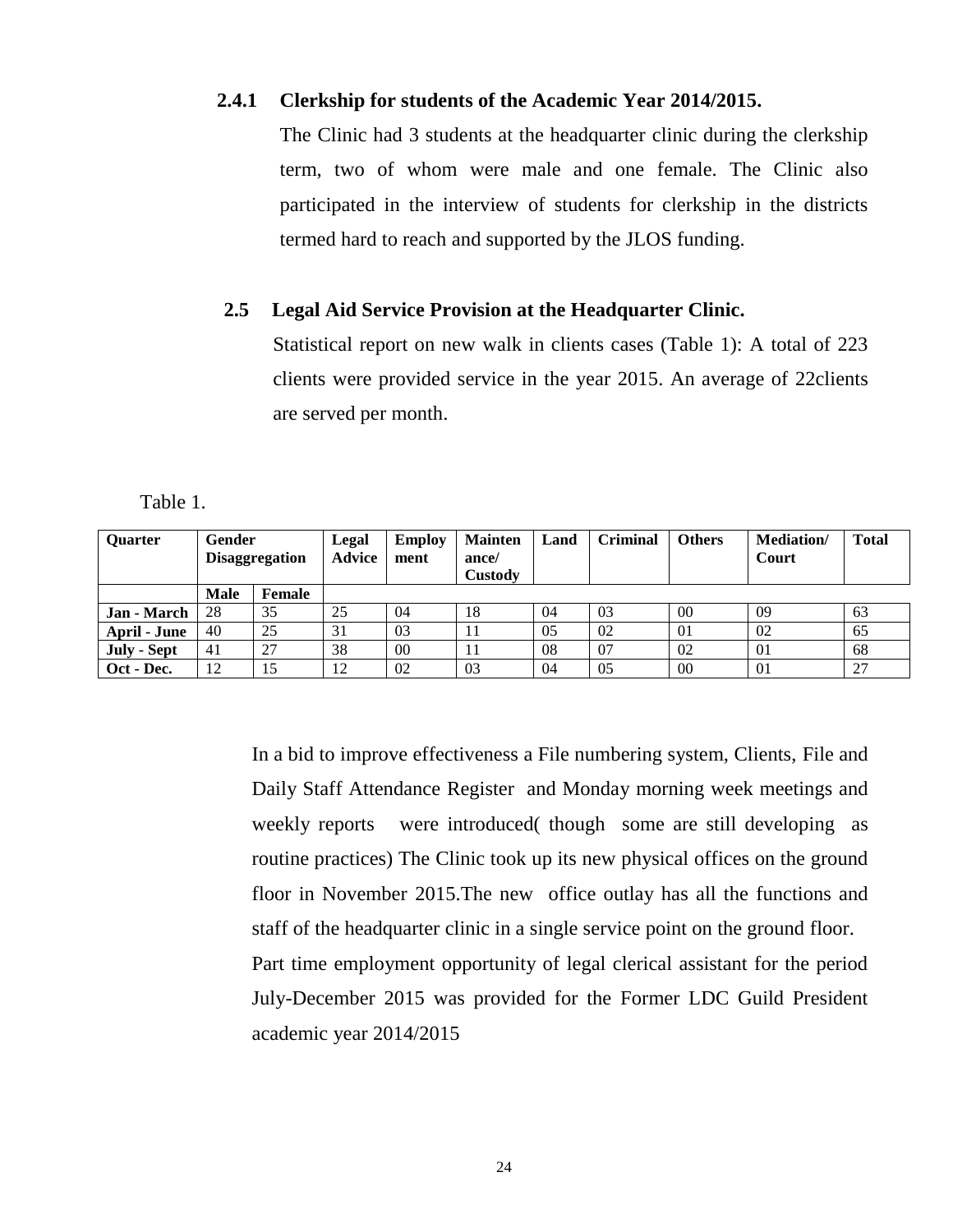#### **2.6 In-House Counsel for the Law Development Centre**

The Clinic was assigned this task in January 2015.The role includes writing legal opinions, handling correspondences, monitoring court cases handled by external counsel for LDC. For this period in terms of number the following were undertaken:

9 Legal Opinions researched and written,

9 legal correspondences drafted,

10 number of court cases followed up on,

#### **2.7 Programs and Projects Undertaken**

**2.8 Project: Use of Alternative Dispute Resolution mechanisms (ADR) to enhance resolution of land disputes for the indigents in Kibaale District funded by USAID SAFE**

Year 2015 was the second year of implementation of this project. The projects focus is on land justice and its activity was focused in 5 sub counties of Kibaale District , although the walk in clients went beyond the 5 sub counties of Mpeefu, Muhooro, Bwikara ,Kasambya and Birembo .The Legal Aid Clinic maintained 2 branch offices within Kibaale District  $-$  at Kagadi and Karuguza towns. A separate detailed End of Project Report has been compiled and is available. The grant for the year from USAID SAFE was a sum of Ugx 299,000,000/=Achievements under this project in the year 2015 include the strengthening of relationships within the local government structures (both at the district and sub county level), strengthening of a grass root community level structure, increased awareness of, and interest in enforcement of land rights and increased skilling in various forms of legal aid service provision for the Clinic staff and student volunteers. An advocate and 4 student volunteers were employed under the project. The statistical out put on project activities is tabulated below in Table 2.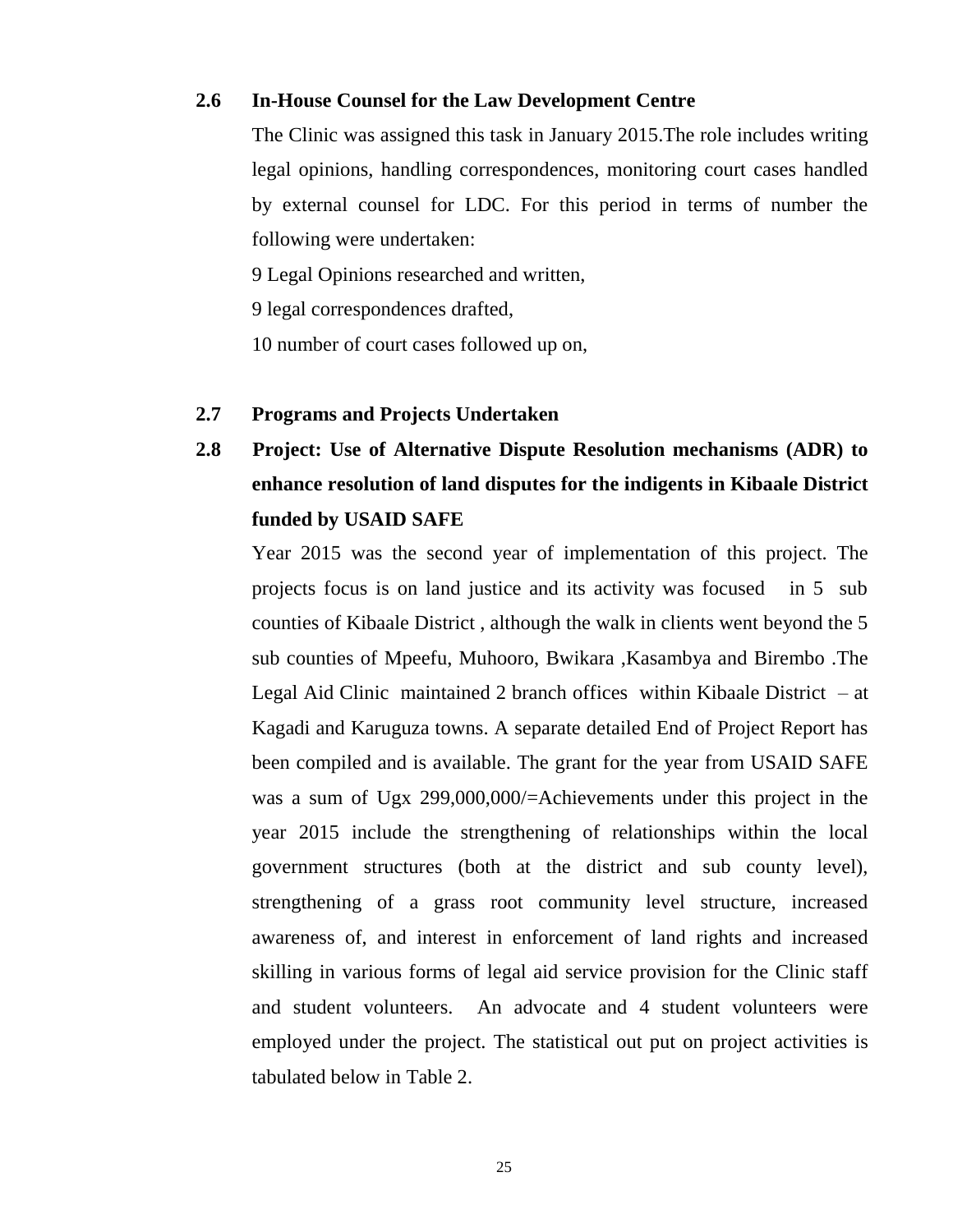Table 2:

| <b>ACTIVITY</b>                                | <b>OUTPUT</b>                           |
|------------------------------------------------|-----------------------------------------|
| Probono legal aid to walk in clients(includes  | 218 walk in clients attended to.        |
| legal advice and counseling<br>by both the     |                                         |
| and<br>the clvs'<br>clinic<br>lawyers<br>legal |                                         |
| representation in court).                      |                                         |
| Mediation and Reconciliation Sessions (by      | 382 cases handled using ADR             |
| lawyers and Community<br>Legal<br>clinic       |                                         |
| Volunteers).                                   |                                         |
| Community<br>dialogues/mobile<br>camps         | 20 mobile camps conducted. A total of   |
| Conducted and number of participants.          | 2560 people of Kibaale were             |
|                                                | physically present in these camps.      |
| Training and Review of performance of          | 40 Clvs trained in 2 workshops.         |
| CLV's.                                         |                                         |
| Sensitization of JLOS stakeholders and         | 90 participants, 2 workshops            |
| district officials.                            |                                         |
| Sensitization of traditional leaders, opinion  | 108 participants,2 workshops            |
| leaders<br>and members of Area Land            |                                         |
| Committee.                                     |                                         |
| Social networking and internal quarterly       | 4 quarterly meetings conducted at 4 sub |
| meetings at sub county.                        | counties-56 participants per sub        |
|                                                | county.                                 |
| Quarterly M &E                                 | A visit conducted in each quarter       |
|                                                |                                         |
| Field visits in 5 sub counties                 | 36 visits conducted                     |

USAID SAFE also supplied us 447 of copies of the Handbook entitled Okusagika Enkora Y'okutunga Obwinganiza, Kukorra Ha BiragiroN'okuleetaObusinge-AkatabuK'okusomesa Abeebembezi B'abagurusi/Abakaikuru

The Clinic staff also attended: a Fraud Awareness Training organized by USAID on the 5<sup>th</sup> May 2015 and a Reflection and Learning Meeting organized by USAID SAFE on 19th-22<sup>nd</sup> May 2015.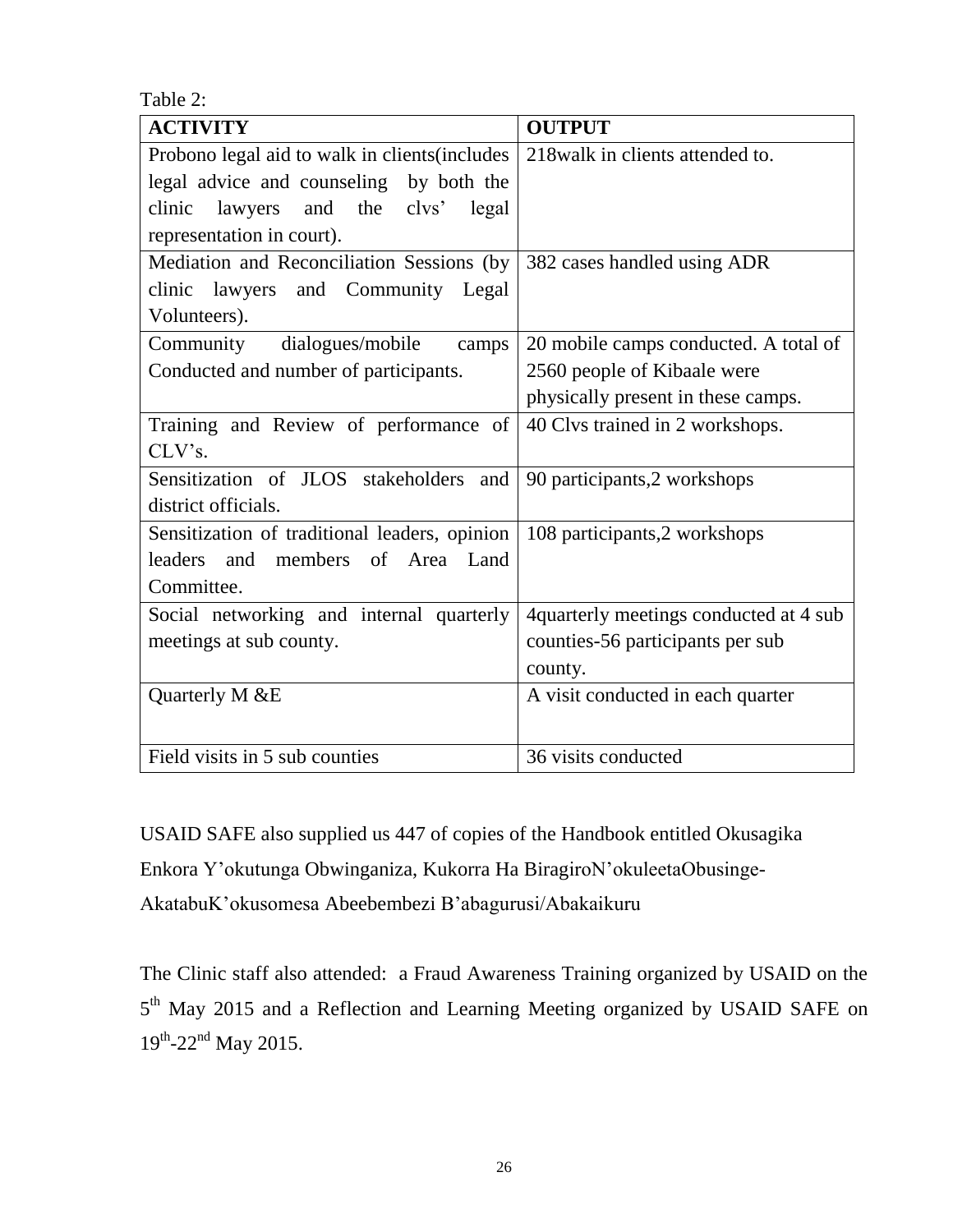**2.9 Project: Use of Bar Course Students to Enhance Access to Justice for the Juveniles and Indigent persons-funded by the Democratic Governance Facility.**

Through the year 2015, the Clinic continued to implement this project that had commenced its second phase in November 2014 and this phase is to run up to the end of June 2016.This project is being implemented in 4 districts – Kampala, Kabarole, Kibaale and Masindi. The second phase of the DGF funding is referred to as LEAP II and this time round the project innovations that were not included in LAP I which ran for the period; October 2012 to November 2014. These new innovations include a wider scope of activity –activities now include the handling of civil cases, coaching clients on self-representation and conduct of school outreaches to establish children clubs. There is also a component of the project referred to as Skilling for Legal Aid Service provision which is being implemented by the Clinic in partnership with the Centre for Justice Studies and Innovations. The particular skill focus for this partnership with CJSI is to enhance the standards for delivery of legal aid to children, through the formulation and dissemination of standards for child friendly legal aid.

The key achievements for year 2015 under this project have been:

- Procurement and installation of 5 computers at the Clinic headquarters. In addition the purchase of one printer and scanner is under consideration.
- Monitoring visit to the LDC headquarters by a team from the DGF Secretariat Managers – on  $15<sup>th</sup>$  September 2015.
- The recruitment of 13 number of volunteers of the student intake academic year 2014/2015 in the month of November 2015 and the close of the annual contract of the student volunteers recruited from the student intake academic year 2013/2014.We received a total of 83 applications for the November recruitment.
- In partnership with CJSI we have developed the Child Friendly Standards for Legal Aid and a Training Manual.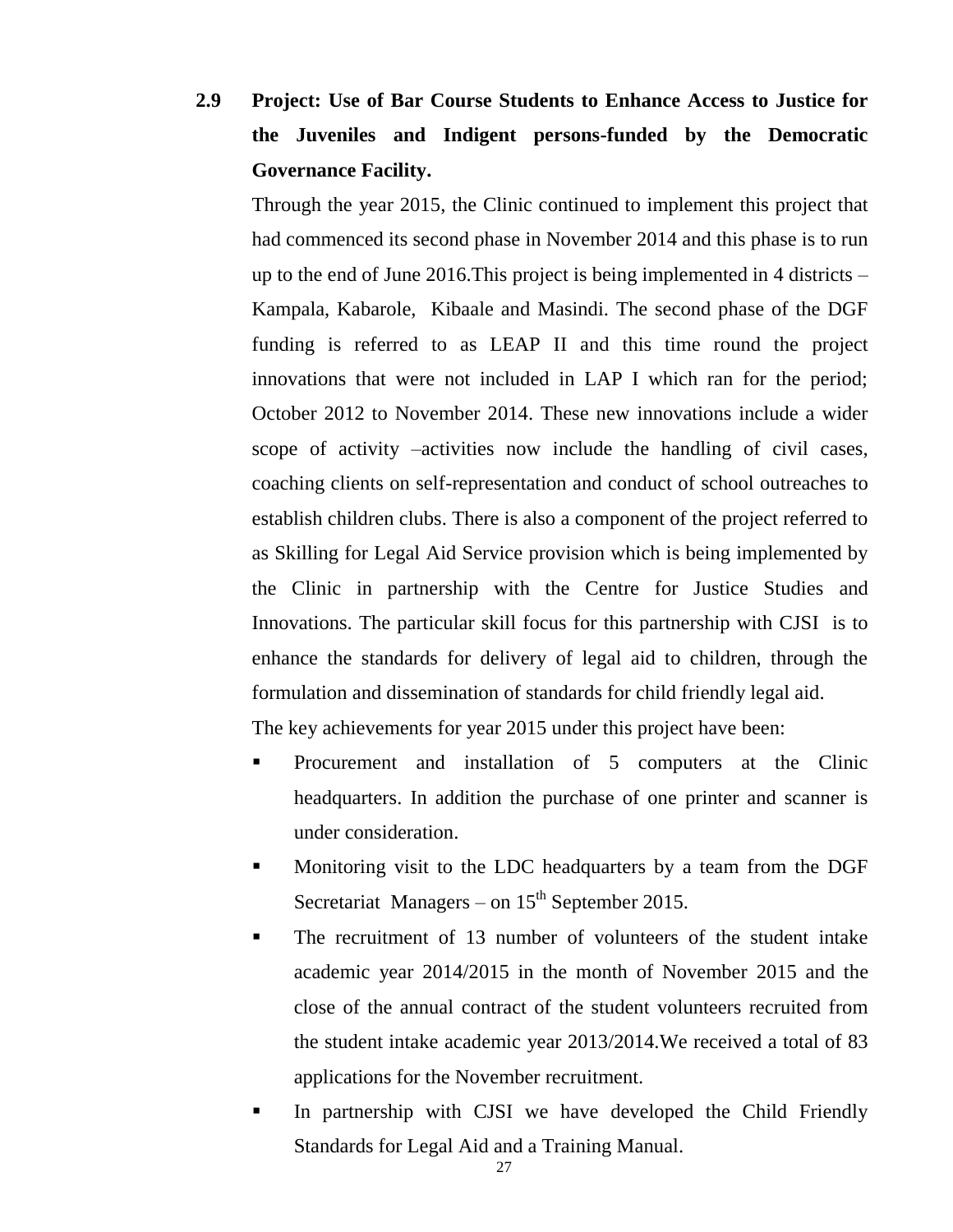- The Clinic under this project has been able to operate 2 offices in Kibaale District , 3 service points at 3 courts in Kampala District-LDC, Makindye and Nabweru courts and an office in Masindi and Fort portal town. It is important that we report that the office space in Masindi, Fort portal, Karuguza and Kagadi have been provided by courtesy of these district local governments out of their government offices.
- Invitation to submit a Concept Note for extended funding for legal aid work for the period termed DGF 1+ for the period July 2016 to December 2017 with a funding ceiling of Ugx  $900,000,000/=$ .An increase in the funding ceiling beyond that of LAP 1 and LEAP II
- The statistical performance on activities is tabulated in Table 3 below.
- LDC Legal Aid Clinic has a 2 person representation on the DGF ICT Working Group

|                                    | <b>PERIOD</b>      | Legal<br>Counseli<br>ng<br>and<br>advice | Legal<br>Represe<br>ntation | Coachi<br>ng on<br>self<br>represe<br>ntation | <b>Juvenile</b><br><b>Offenders</b><br><b>Diverted</b> | <b>Mediatio</b><br>n and<br>Reconcili<br>ation | Location<br><b>Mobile</b><br>Camps,<br>participants | Workshops/<br><b>Trainings</b><br><b>Establishing</b><br><b>School Clubs</b>                                      | $\mathbf{M}$<br>& E<br><b>Visits</b> |
|------------------------------------|--------------------|------------------------------------------|-----------------------------|-----------------------------------------------|--------------------------------------------------------|------------------------------------------------|-----------------------------------------------------|-------------------------------------------------------------------------------------------------------------------|--------------------------------------|
| <b>MASINDI</b><br><b>DISTRICT</b>  | Jan-March<br>2015  | 115                                      | 46                          | 6                                             | $\overline{9}$                                         | 47                                             | 250                                                 |                                                                                                                   |                                      |
|                                    | April-June<br>2015 | 44                                       | 20                          | 13                                            | 38                                                     | $\overline{25}$                                |                                                     |                                                                                                                   |                                      |
|                                    | July-Sept<br>2015  | 79                                       | 59                          | 6                                             | $\overline{4}$                                         | 26                                             |                                                     | radio talk<br>show was<br>aired on 93.6<br>Kings F.M                                                              |                                      |
|                                    | Oct-Dec<br>2015    | 43                                       | 52                          | $\,8\,$                                       | 1                                                      | 24                                             |                                                     | Prison visits,                                                                                                    |                                      |
| <b>KABAROLE</b><br><b>DISTRICT</b> | Jan-March<br>2015  | 246                                      | 48                          | $\overline{5}$                                | 18                                                     | 153                                            |                                                     |                                                                                                                   |                                      |
|                                    | April-June<br>2015 | 246                                      | 51                          | 9                                             | 12                                                     | 99                                             |                                                     |                                                                                                                   |                                      |
|                                    | July-Sept<br>2015  | 157                                      | 61                          | 9                                             | 6                                                      | 53                                             | 197                                                 | the Clinic<br>participated<br>in the court<br>open day 28<br>celebration<br>held at Fort<br>portal High<br>Court. |                                      |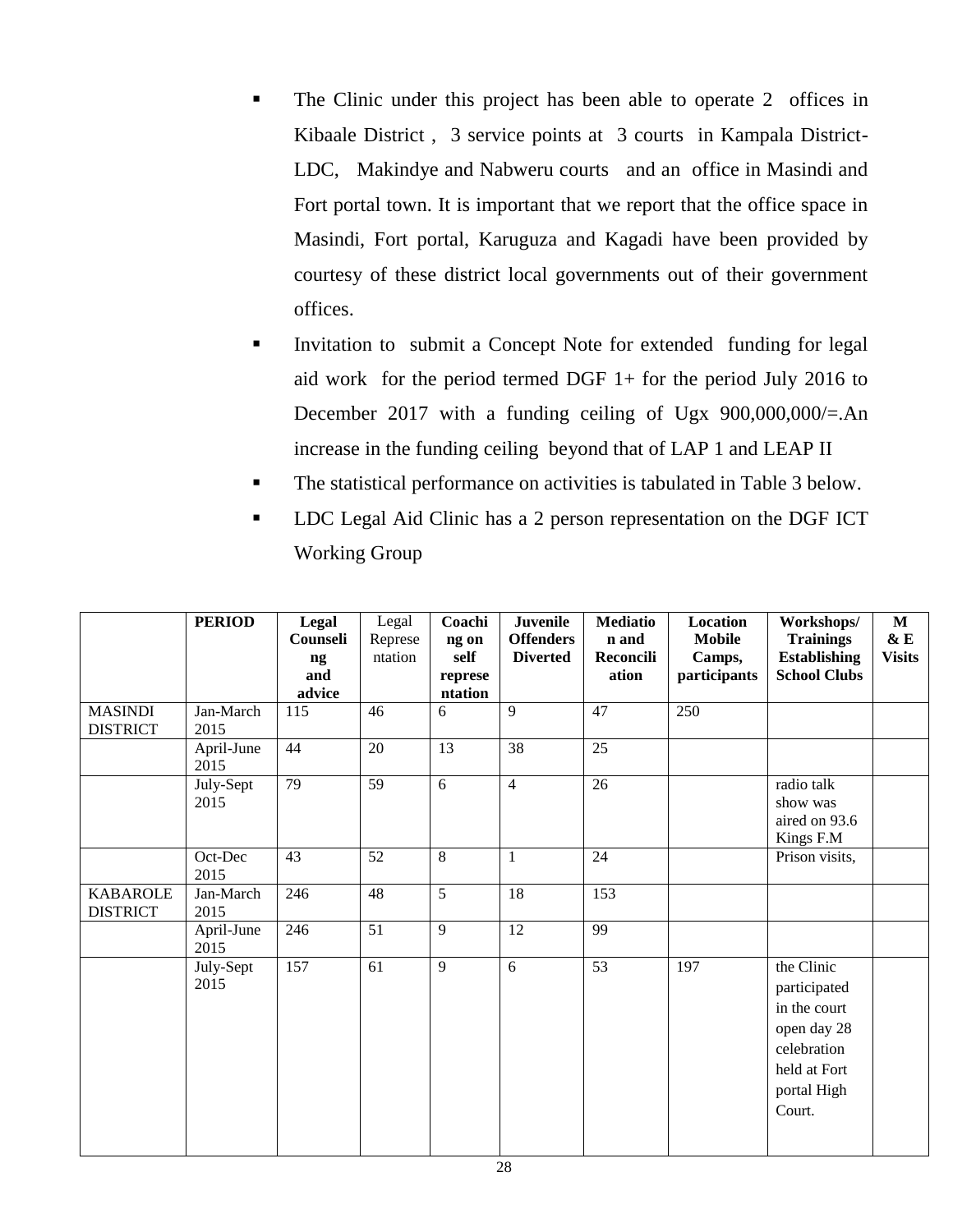|                 |               |                 |                 |                 |                |                 |     | District Chain   |     |
|-----------------|---------------|-----------------|-----------------|-----------------|----------------|-----------------|-----|------------------|-----|
|                 |               |                 |                 |                 |                |                 |     | Link             |     |
|                 |               |                 |                 |                 |                |                 |     | Committee        |     |
|                 |               |                 |                 |                 |                |                 |     | (DCC) and        |     |
|                 |               |                 |                 |                 |                |                 |     | Regional         |     |
|                 |               |                 |                 |                 |                |                 |     | Chain Link       |     |
|                 |               |                 |                 |                 |                |                 |     | Committee(R      |     |
|                 |               |                 |                 |                 |                |                 |     | $CC$ ).          |     |
|                 |               |                 |                 |                 |                |                 |     |                  |     |
|                 |               |                 |                 |                 |                |                 |     | A capacity       |     |
|                 |               |                 |                 |                 |                |                 |     | building         |     |
|                 |               |                 |                 |                 |                |                 |     | training         |     |
|                 |               |                 |                 |                 |                |                 |     | workshop         |     |
|                 | Oct-Dec       | 38              | 76              | $\overline{5}$  | $\mathbf{1}$   | 90              |     | Radio Talk       |     |
|                 | 2015          |                 |                 |                 |                |                 |     | Show was         |     |
|                 |               |                 |                 |                 |                |                 |     | conducted at     |     |
|                 |               |                 |                 |                 |                |                 |     | Voice of         |     |
|                 |               |                 |                 |                 |                |                 |     | Toro(VOT)        |     |
|                 |               |                 |                 |                 |                |                 |     | Fm,              |     |
| <b>KAMPALA</b>  | Jan-March     | 38              | 21              | 24              | 21             | 30              |     |                  |     |
|                 |               |                 |                 |                 |                |                 |     |                  |     |
| <b>DISTRICT</b> | 2015          | 62              | 71              | $\overline{75}$ | 45             | 84              |     |                  |     |
|                 | April-June    |                 |                 |                 |                |                 |     |                  |     |
|                 | 2015          |                 |                 |                 |                |                 |     |                  |     |
|                 | July-Sept     | $\overline{50}$ | 94              | $\overline{39}$ | 78             | 62              |     | Radio Talk       |     |
|                 | 2015          |                 |                 |                 |                |                 |     | Show was         |     |
|                 |               |                 |                 |                 |                |                 |     | held on Beat     |     |
|                 |               |                 |                 |                 |                |                 |     | FM 96.3          |     |
|                 | Oct-Dec       |                 |                 |                 |                |                 |     | DGF-ICT          |     |
|                 |               |                 |                 |                 |                |                 |     | Working          |     |
|                 | 2015          |                 |                 |                 |                |                 |     | Group            |     |
|                 |               |                 |                 |                 |                |                 |     | meeting.         |     |
|                 |               |                 |                 |                 |                |                 |     |                  |     |
|                 |               |                 |                 |                 |                |                 |     |                  |     |
| <b>KIBAALE</b>  | Jan-March     | 18              | 40              | $\overline{7}$  | $\overline{2}$ | 31              |     |                  |     |
| <b>DISTRICT</b> | 2015          |                 |                 |                 |                |                 |     |                  |     |
|                 | April-June    | $\overline{11}$ | $\overline{25}$ | 10              | $\Box$         | 33              |     |                  |     |
|                 | 2015          |                 |                 |                 |                |                 |     |                  |     |
|                 | July-Sept     | $\overline{15}$ | 16              | 11              | 6              | $\overline{17}$ |     | a capacity       |     |
|                 | 2015          |                 |                 |                 |                |                 |     | building of      |     |
|                 |               |                 |                 |                 |                |                 |     | stake holders    |     |
|                 |               |                 |                 |                 |                |                 |     | $\sqrt{}$ annual |     |
|                 |               |                 |                 |                 |                |                 |     | review of the    |     |
|                 |               |                 |                 |                 |                |                 |     | project          |     |
|                 | Oct-Dec       | 21              | 20              | 10              |                | $\overline{40}$ |     |                  | M&E |
|                 | 2015          |                 |                 |                 |                |                 |     |                  |     |
|                 | <b>GRAND</b>  | 1,183           | 700             | 237             | 241            | 966             | 447 |                  |     |
|                 | <b>TOTALS</b> |                 |                 |                 |                |                 |     |                  |     |
|                 |               |                 |                 |                 |                |                 |     |                  |     |

**Table 3:**

The DGF supported M & E Training for all staff of the Clinic on  $8<sup>th</sup>$  April 2015 at Piato Restaurant In Kampala District.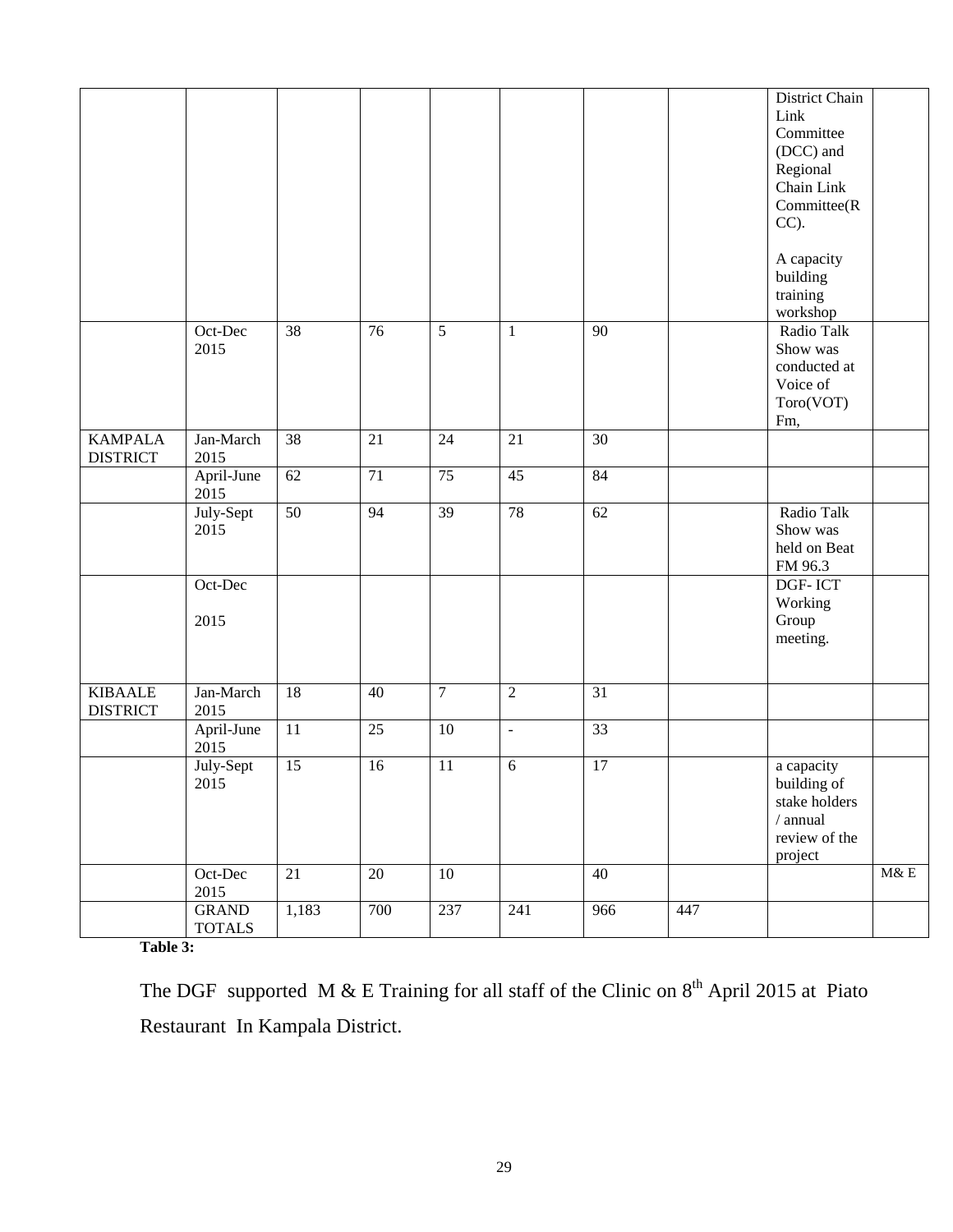#### **2.9.1 The Diversion of Children in Conflict with the Law Program**

During the year the Clinic received finances from the JLOS to support 2 social workers to divert petty juvenile offenders from the formal justice system. The 2 social workers made a follow up on cases in the courts of Makindye Magistrates Court ,Kasangati Magistrate courts, Entebbe Magistrate courts, City hall Court, Buganda Road Court and Law Development Centre Court.

Under the JLOS funds were extended for the identification and selection of Fit persons. Using this funding Rapid Assessment, stakeholder one to one meetings, selection, commissioning and initial training of 40 fit persons in the districts of Jinja, Gulu and Mbarara was carried out.

40 bicycles for Fit Persons were procured using finances from JLOS funding.

#### **2.9.2 Reconciliation Program**

The LDC Legal Clinic received funds from the JLOS to support the Reconciliation of petty cases at Magistrates Courts under S.160 of the Magistrates Courts Act.

The program was for part of the year operational at the courts of: Iganga, Kajjansi, Makindye, City Hall, Lira, Kasangati and a total number of 282 cases were handled. Under the FY 2015/2016 further support has been provided by Justice, Law and Order Sector (JLOS) to continue with the program so far within Kampala and Wakiso Districts.

# **3.0 COLLABORATION AND PARTICIPATION IN STAKEHOLDER EVENTS WITHIN THE LASPNET, JLOS AND FORUM NETWORKS.**

The Clinic participated in several events within the LASPNET and JLOS circles as listed below. This helped the clinic establish relationships, get update information, skills capacity building and sharing information.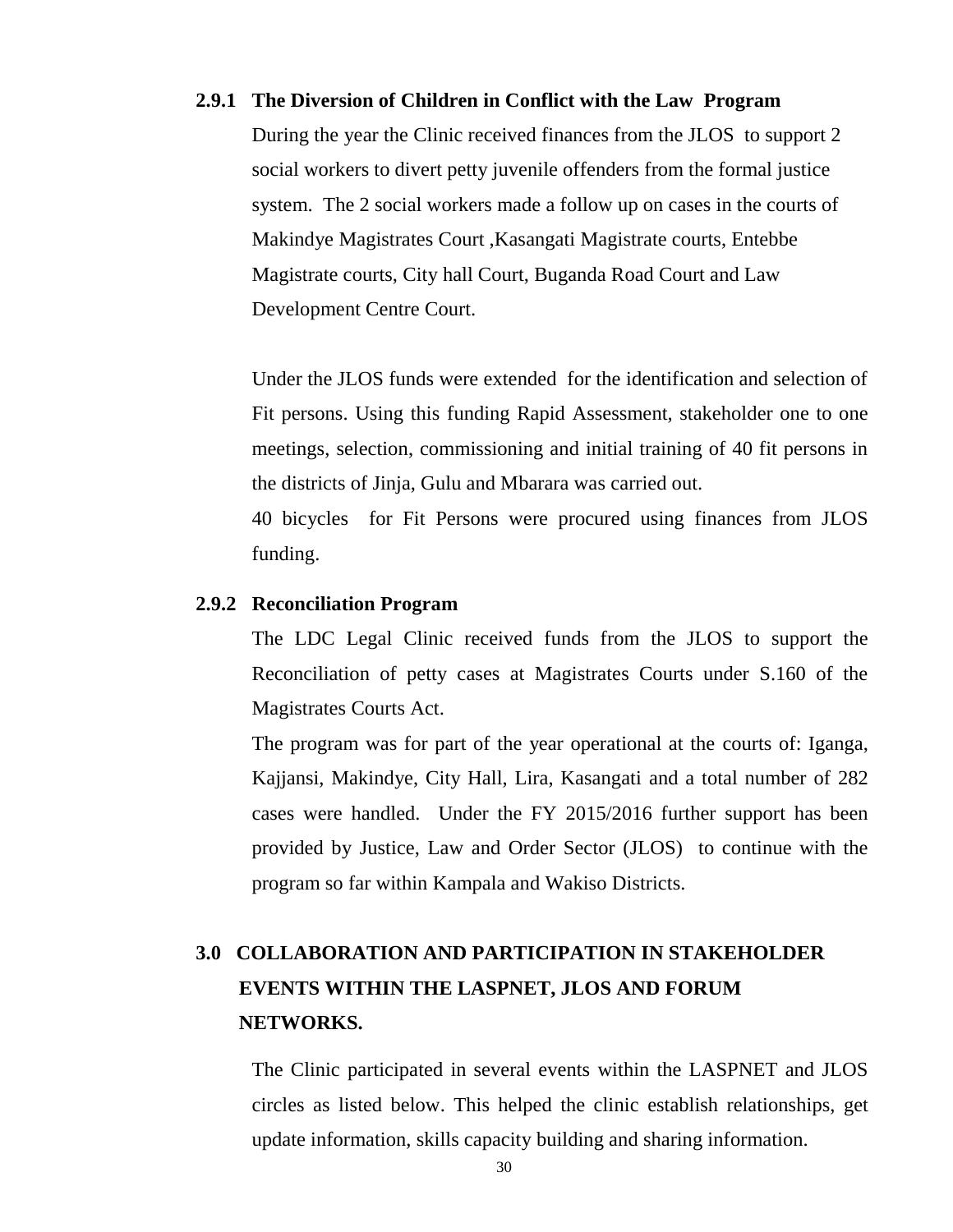- *Trial and Advocacy training held at Esella Hotel, held at Najjera*( $12^{th}$  to  $15^{th}$  January 2015) Organized by JUSTICE ADVOCACY AFRICA and LASPNET: The main objective was to equip advocates in Legal Aid with skills to present the factual and legal aspects of their cases persuasively so as to permit the court to reach an enlightened and just result.
- *Human Rights Defenders Planning Meeting held at PiatoRestaurant* (6<sup>th</sup> February 2015) organized by LASPNET. The meeting's main object was to Identify which Human Rights defenders would be interested to take on cases on the violation of Human rights
- *Consultative meeting on Development of Child Friendly Standards for Legal Aid Service Provision. Held at Grand Imperial Hotel Kampala.* ( $17<sup>th</sup>$  February 2015) organized by CJSI. The meeting was aimed at sharing initial findings, informing skills gaps in relation to adhering to standards for Legal Aid Provision and seeks recommendations to enrich the process of developing standards for child friendly legal aid service.
- *Commemoration of the world Day of social Justice held at Nakivubo blue primary school* (20<sup>th</sup> February 2015) organized by LASPNET The commemoration mainly focused on Upholding the right to Educate for the Urban Poor.
- *Launch of the Access to Justice ICT Application and SMS Platform held at Kolping Hotel Kampala.*  $(26<sup>th</sup>$  February 2015) organized by MUSLIM CENTRE FOR JUSTICE AND LAW The Muslim Centre for Justice and law integrated ICT to enhance access to Justice for the most vulnerable members of our communities where they use their basic phones to access important legal information hence the launch.
- *Access to Justice for All Made a Reality held at Railway Grounds, Kampala.* ( $27<sup>th</sup>$  February, 2015) organized by the UGANDA LAW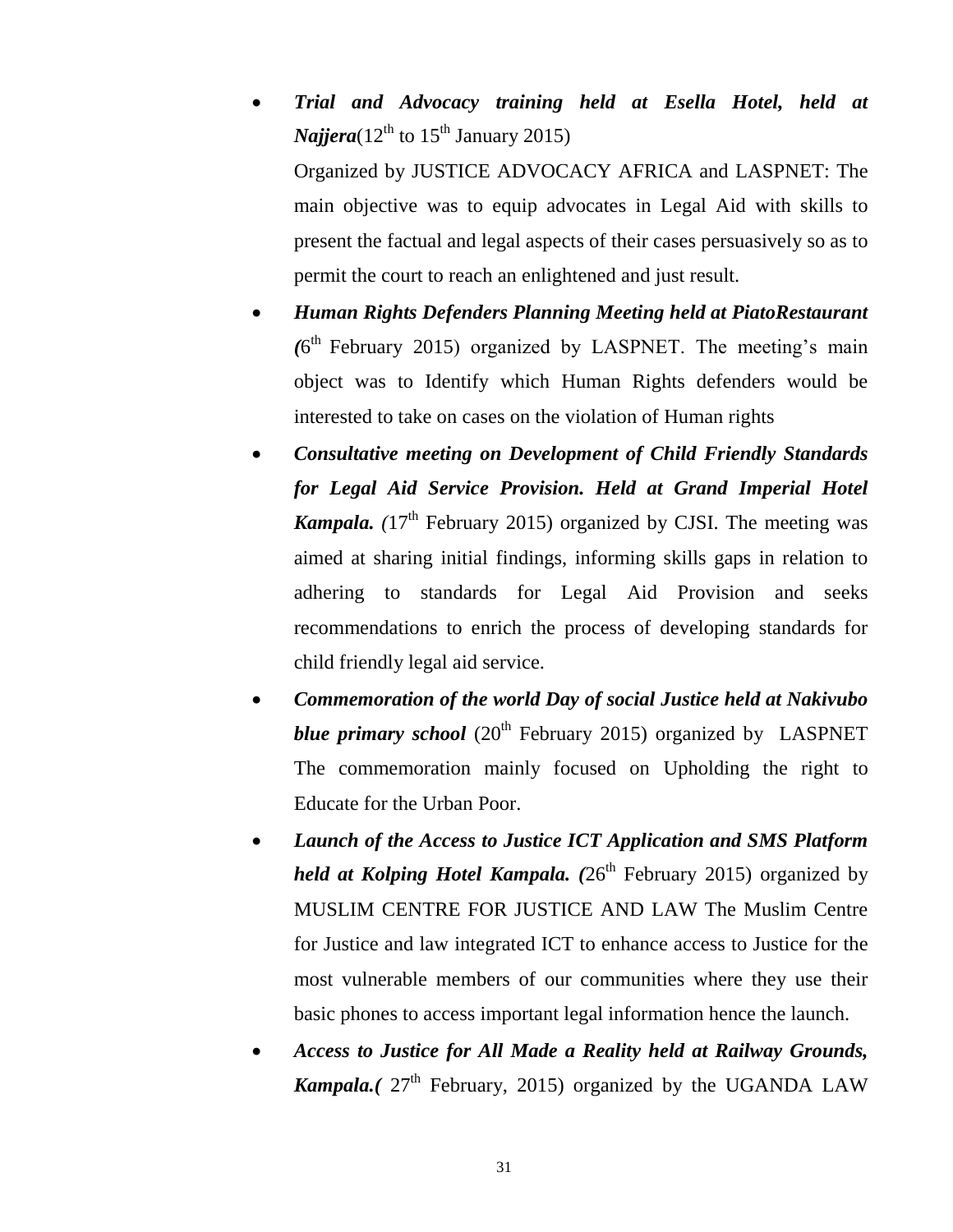SOCIETY. This was to promote equality in access to justice and improve delivery and standard of legal services through pro bono.

- *Street Children coming in conflict with the Law held at Imperial*  **Royale.** (4<sup>th</sup> March 2015) organized by RETRAK UGANDA. The meeting was to raise awareness about the street children and Handling Street children in conflict with the law.
- *Consultative Meeting on the Development of Standards for Delivery of child friendly Legal Services to children in contact with the Law held at Fairway Hotel.* (13<sup>th</sup> March, 2015) organized by CJSI. This was mainly to seek practical recommendations on the Development of a core package for Legal aid service provision to children and forging the way forward.
- *Launching the Roll out of Alternative Dispute Resolution Mechanisms held at Imperial Royale Hotel.* (18<sup>th</sup> March, 2015) organized by MINISTRY OF JUSTICE AND CONSTITUTIONAL AFFAIRS. This aimed at rolling out existing ADR processes implemented in the Commercial Division of the High Court across all JLOS Institutions with dispute resolution mandates and strengthening the implementation of existing ADR mechanisms.
- *Meeting Between Law Council And Legal Aid Service Providers Held At Imperial Royale Hotel.* (19<sup>th</sup> March 2015) organized by LAW COUNCIL. To discuss the Current trends in Legal Aid Service Provision and Regulations in Uganda.
- *Meeting on Accountability and Redress for Victims of sexual violence in conflict in Uganda within a Transitional Justice Frame work held at Protea Hotel.* (24<sup>th</sup> March 2015) organized by UGANDA LAW REFORM COMMISSION AND FIDA. The overall objective of the study was to develop proposals for a model law that comprehensively addresses and redresses sexual violence in conflict.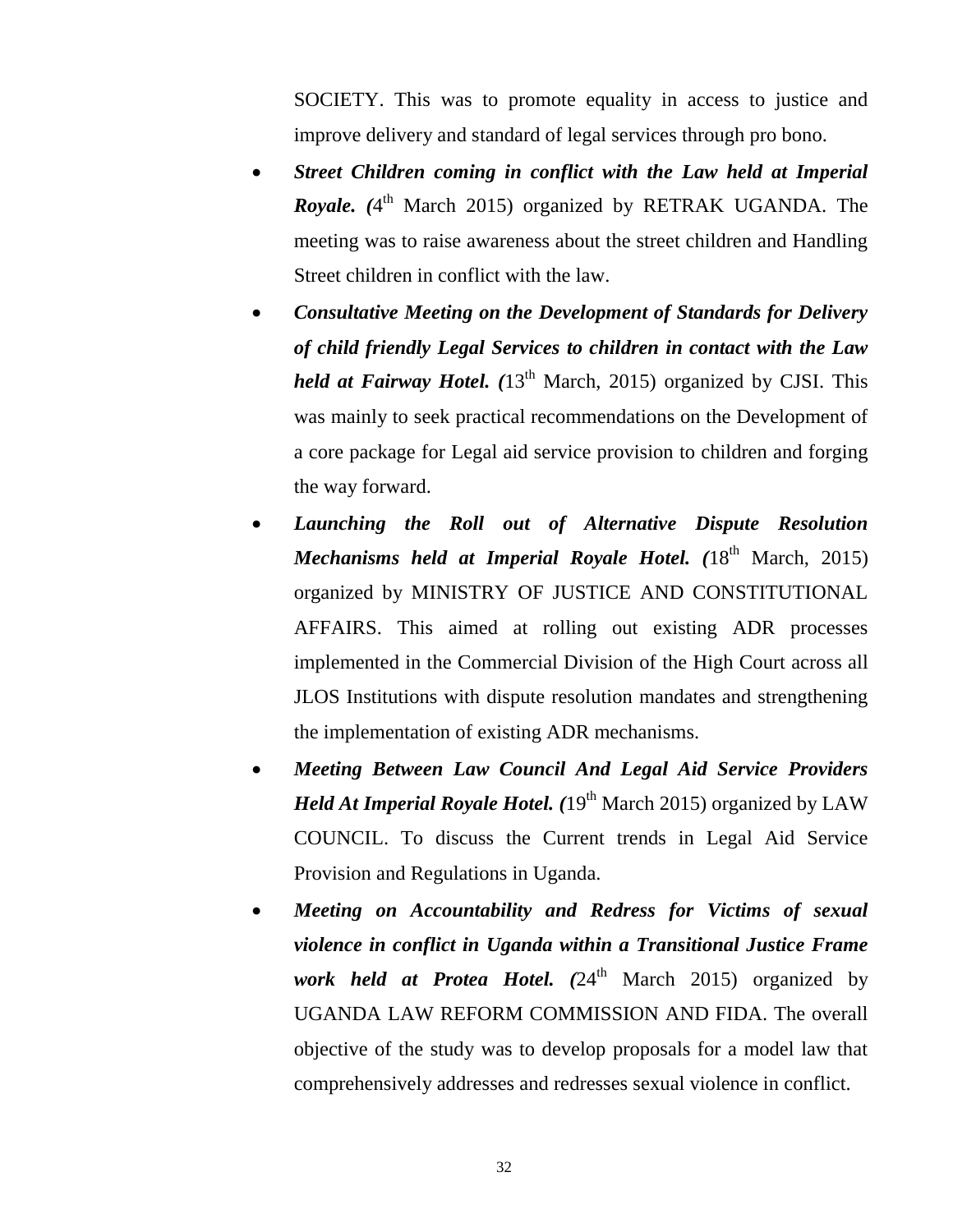- *Mobile Legal AID Clinic at Kasanvu LC1 Kisugu.* (25<sup>th</sup> March 2015) organized by JUSTICE CENTER UGANDA. This aimed at promoting equality in access to justice and improves delivery and standard of legal services.
- *How to conduct a Justice Needs and Satisfaction Tools IN Uganda held at DGF Kampala.*  $(26<sup>th</sup> March 2015)$  organized by HAGUE INSTITUTE FOR THE INTERNATIONALIZATION OF LAW AND DGF. This is aimed at promoting aspects of Data and Justice and how to use data to enable access of Justice.
- *Training on Alternative Dispute Resolution, counseling and*  **Psychotherapy held at Makerere University.** (25<sup>th</sup> -26<sup>th</sup> and 30<sup>th</sup>-31<sup>st</sup> March 2015) organized by PILAC And LASPNET. This was mainly to equip Legal Aid Service providers, PILAC staff and students with ADR and Psychotherapy skill so that they can be prepared mentally and emotionally to handle their clients cases more professionally.
- *CJSI Stakeholders Consultative meeting held at Silver springs*  Bugolobi. (2<sup>nd</sup> April 2015) organized by CENTER FOR JUSTICE STUDIES AND INNOVATIONS. To find ways of deploying the trained young professionals with legal aid service providers institutions and other key JLOS institutions intended to test out and refine the standards for legal aid service provision to children
- *CJSI Young Professionals training on Child friendly Justice System*  and Child friendly legal Aid services held at Fair way Hotel. (7<sup>th</sup> -10<sup>th</sup> April 2015) organized by CENTER FOR JUSTICE STUDIES AND INNOVATIONS. Training and building the capacity of fresh Law graduates to test out the concept of skilling for legal aid service provision.
- *Meeting with the LDC Legal Aid Clinic. Reconciliators held at LDClegal Aid Office.* ( $15<sup>th</sup>$  April 2015) organized by LEGAL AID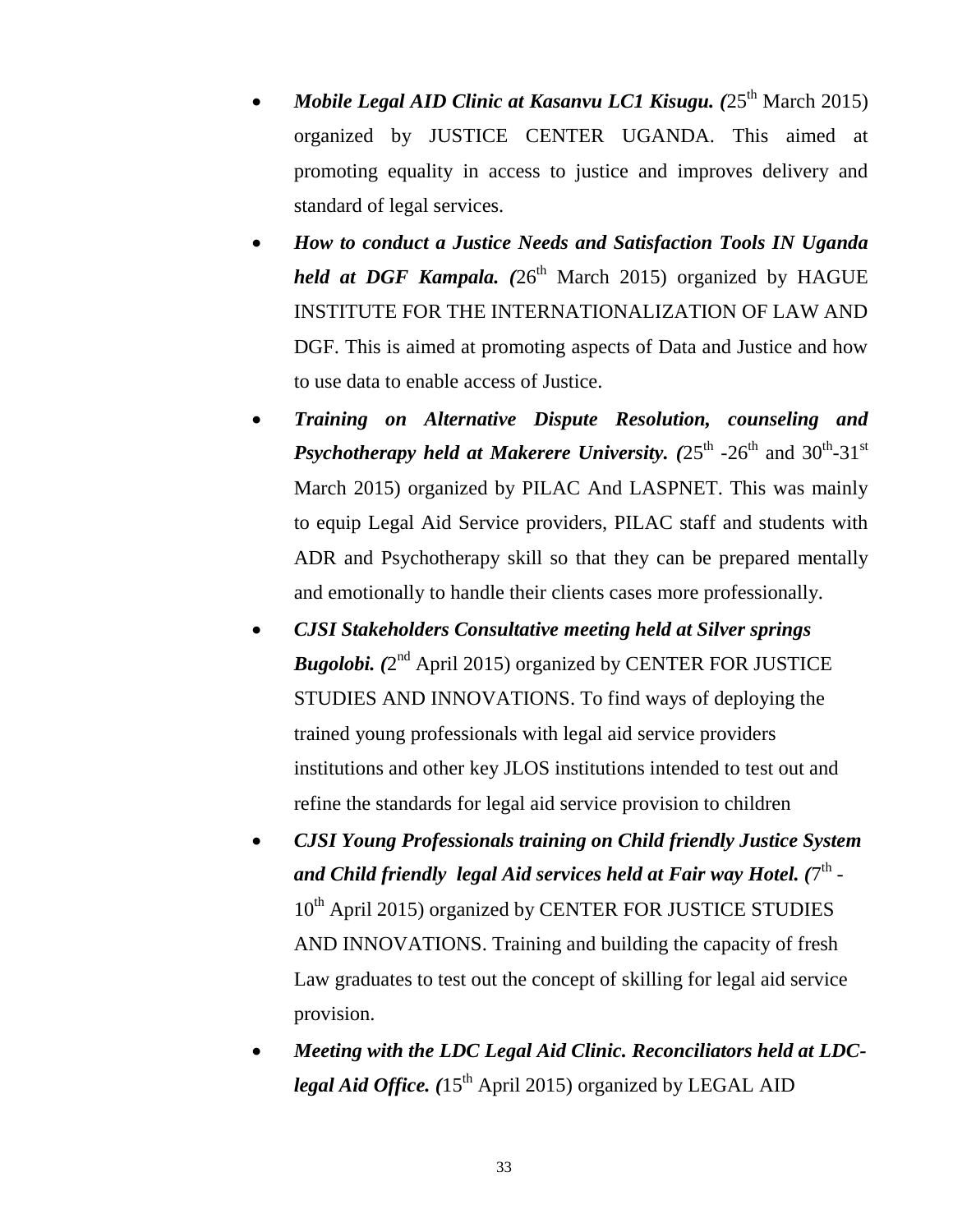CLINIC. Obtaining status and Reporting for the Reconciliators and also getting to know them

- *Legal Aid: An integral part of access to justice in Uganda held at Luweero.* (30<sup>th</sup> April 2015) organized by JUSTICE CENTRE UGANDA. The main objectives were To bring together Legal Aid service providers and stakeholders to share ideas on how to improve access to justice through quality legal aid. To underscore the importance of legal aid in the realization of access to justice for all. To publicize and generate support for the Legal Aid policy and Bill.
- *Child Protection workshop.*  $(30<sup>th</sup>$  April 2015) organized by HUMANE AFRICA. The workshop was about finding legal solutions to child sacrifice in Uganda
- *Regional Conference about Access to Justice in Luweero.* (30<sup>th</sup> May 2015) organized by JUSTICE CENTERS UGANDA. This aimed at bringing together Legal aid Service providers and stakeholders to share ideas on how to improve access to Justice through quality Legal Aid.
- *Report on ICT working group Inaugural meeting.* (24<sup>th</sup> June 2015) organized by DGF. The workshop was about to sharing experiences in regards to use of ICT to facilitate and enhance access to Justice.
- *Half-Day Public Dialogue in commemoration of the UN International Day in support of Victims of Torture held at railway grounds.*  $(24<sup>th</sup>$  and  $26<sup>th</sup>$  June 2015) organized by UGANDA HUMAN RIGHTS COMMISSION. The dialogue aimed at popularizing the recently enacted Anti Torture Law in Uganda.
- *Prisons As Places Of Positive Transformation.* (22<sup>nd</sup> July 2015) organized by AFRICA PRISONS PROJECT. The event mainly aimed at bringing Dignity and hope to men, women and children in prison under the thematic areas of access to justice, healthcare and education.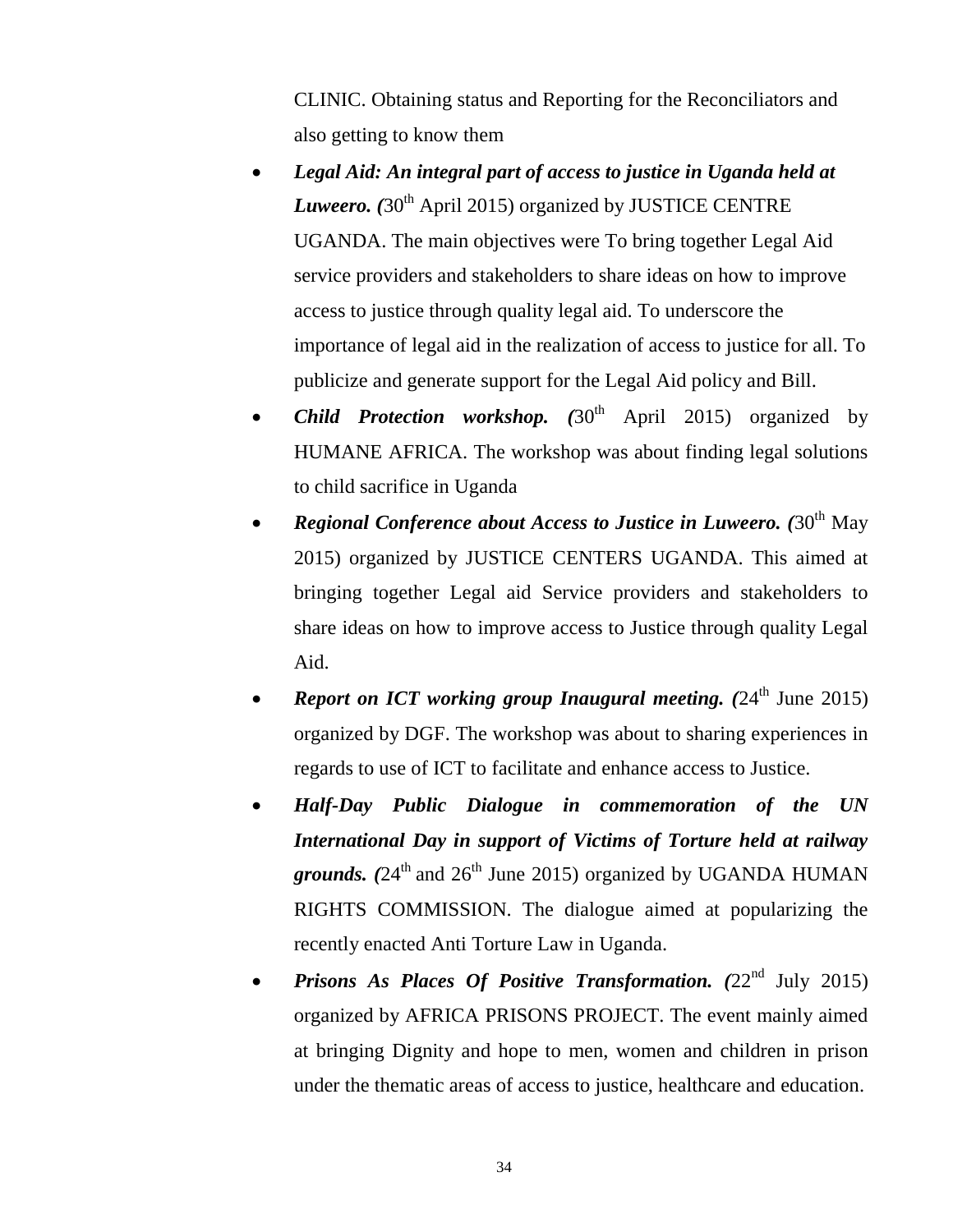- *National Legal Aid Conference held at Munyonyo Commonwealth Resort Hotel.* (9<sup>th</sup> and 10<sup>th</sup> August 2015) organized by CHAMBERS OF THE CHIEF SUPREME COURT OF UGANDA. The aim of the conference was to bring the issue of Legal Aid service delivery to the National agenda given that more than 63% of all people in Uganda are either living in abject poverty or are vulnerable to poverty hence a need to deliberately plan for them in the administration of Justice system.
- *Strategic Litigation Advocacy Seminar held at Royal Suites Bugolobi.* (28<sup>th</sup> August 2015) organized by FOUNDATION FOR HUMAN RIGHTS INITIATIVE. The major objective was to explore strategic and advocacy opportunities for Civil society during litigation.
- Validation workshop for Bar Course Curriculum. (9<sup>TH</sup> September 2015) organized by LDC. It was about validation of the Bar Course curriculum of 2015/16 after approval by the Law Council.
- *Stakeholder's meeting on Review of the Children Act held at Namirembe Guest House.* (21<sup>st</sup>September 2015) organized by UGANDA CHRISTIAN LAWYERS' FRATERNITY. The meeting was organized so that the stakeholders can discuss and make input into the consultant's report on the review of the Children's Act and other laws related to children.
- *Prison Decongestion Program Stake Holders' Meeting held at LDC Court.* (29<sup>th</sup> September 2015) organized by JUSTICE CENTERS UGANDA. It was a consultative meeting of the Prison Decongestion Program.
- *Research and Dissemination of Findings Seminar held at City Royale Bugolobi.* (30<sup>th</sup> September 2015) organized by PILAC. The workshop aimed at dissemination of information by PILAC after a research was conducted in areas of protection of Tenants on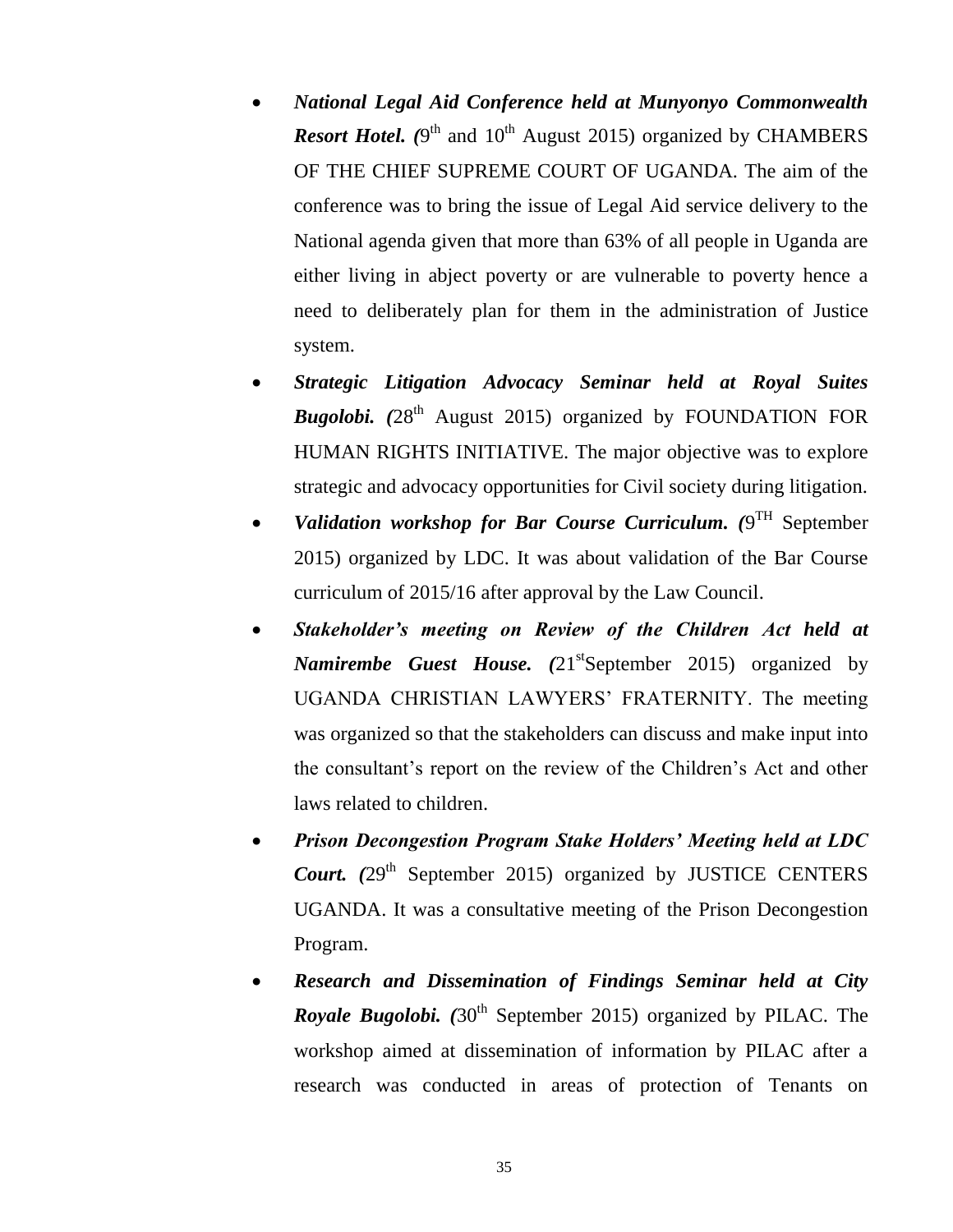Registered Land Against Evictions and Disempowering the Already Marginalized.

- *Strategic Plan 2015-2020 Validation Meeting held at Silver Springs Hotel in Bugolobi.* (8<sup>th</sup> October 2015) organized by LASPNET. The meeting was to discuss and provide a frame work, within which annual operational plans are derived, create a common platform for managing emerging coordination and networking challenges.
- *Consensus Building Conference on Access to Justice held at Serena Hotel Kampala.* (22<sup>nd</sup> October 2015) organized by LASPNET. The meeting aimed at starting a journey to tackle the loose ends hindering Access to Justice for All, particularly the vulnerable and marginalized.
- *ICT Working Group Meeting held at EADB Building.*   $(13<sup>th</sup>$ November ,2015) organized by DGF. The meeting was about integrating ICT in organizations for Digital security and productivity tools.
- *Skilling For Legal Aid Service Provision Program-Post*  **Demonstration Reflection Session**(3<sup>rd</sup> December 2015) organized by CENTRE FOR JUSTICE STUDIES AND INNOVATION partnering with LDC. The Session was organized basically for documentation of lessons learnt and so as an action plan can be developed thereafter to inform the next steps and future programming.
- *Developing a Common Learning Agenda on Prevention and*  **Respnding to Violence against Children in Schools.** (14<sup>th</sup> -16<sup>th</sup> July 2015) organized by ELEVATE CHILDRENS FUNDERS GROUP. The event was organized to further learning in developing responsive programs to address the issues of violence against children in schools.
- The East African International Arbitration Conference (  $9<sup>th</sup>$ -10<sup>th</sup> April 2015) organized by EABN .The conference was organized to improve capacities and highlight dispute resolution capabilities in the Region.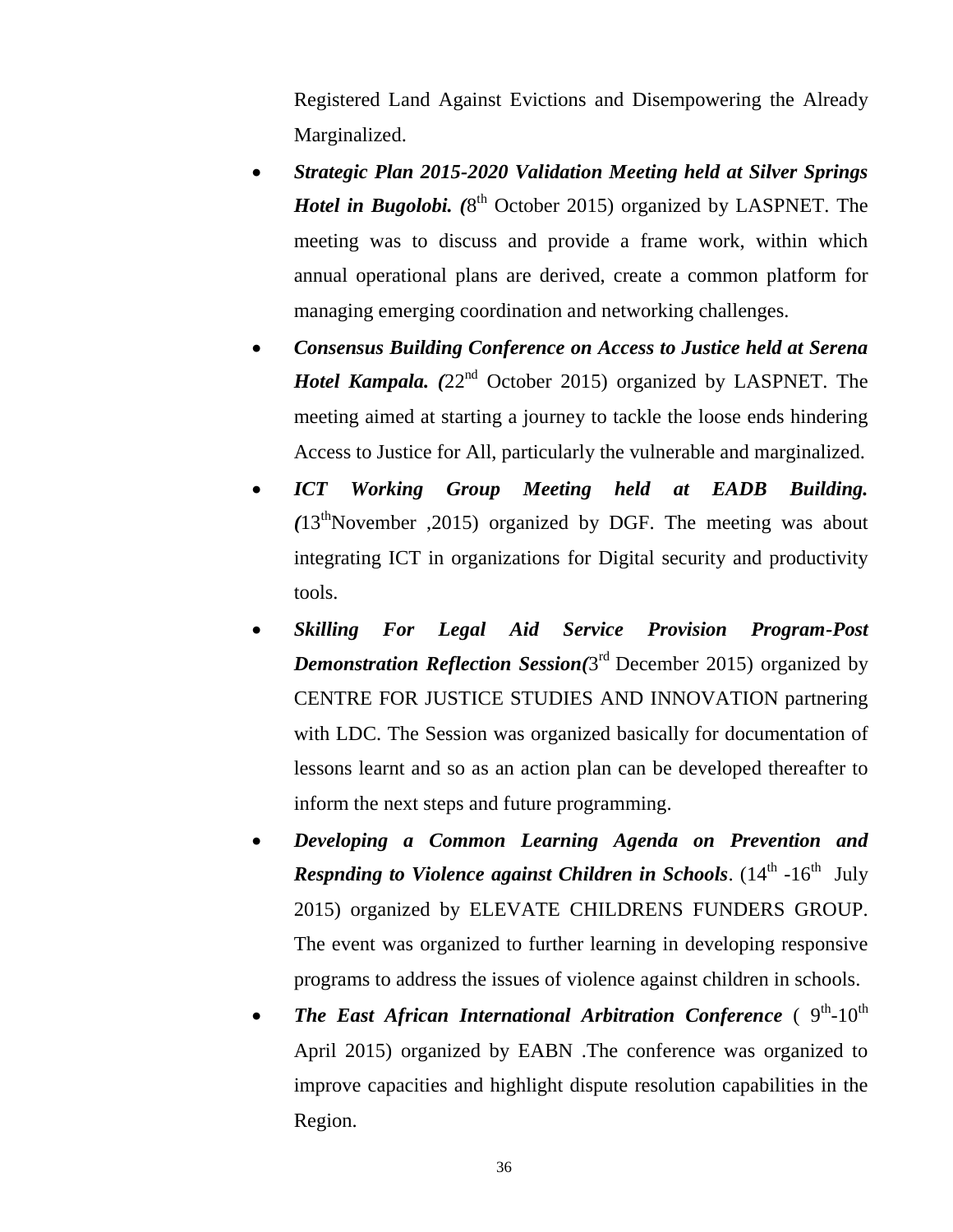- The DGF Partnership Conference 2015  $(3<sup>rd</sup> -4<sup>th</sup>$  December 2015) organized by DGF to share and learn from experience.
- *National Child Justice Convention* (24<sup>th</sup> -25<sup>th</sup> November 2015) organized by LASPNET,SAVE THE CHILDREN and UCRNN. The theme of the Convention was Enhancing restorative and child friendly justice in Uganda.

#### **4.0 CHALLENGES ENCOUNTERED**

# **4.1 Enabling the Clinical experience for the bar course student, incorporating new learning requirements into the program.**

Although the LDC has embraced the Clinical component as a necessary part of the study of legal practice-because of the size of the clinic and its clientele as compared to the student number, it has not been possible to have the Clinical practice as part of the students learning. It would seem that this will be in the medium and long term plans of the LDC. The nomenclature for the program, therefore may be a question that is an issue. The nearest we have managed to get to the live client practice is in the role play sessions of simulated cases. We note that the role play session is also used in other subjects of the bar course study.

The teaching of the large number of students such as the 2014/2015 did present some challenges to consider in terms of effective teaching-the space available and equipment would not easily allow for micro teaching, the student teacher ratio also presents a challenge as the student numbers grow.

The opportunity for the live client practice has been possible in the attachments at the end of the course-however the number of student opportunities is minimal as compared to our student intake.

There is therefore still room to introduce more innovations for student participation in clinical practice.

There is also need for the learning to keep abreast with the changes in the practice situations advocates face. The mechanism of obtaining feedback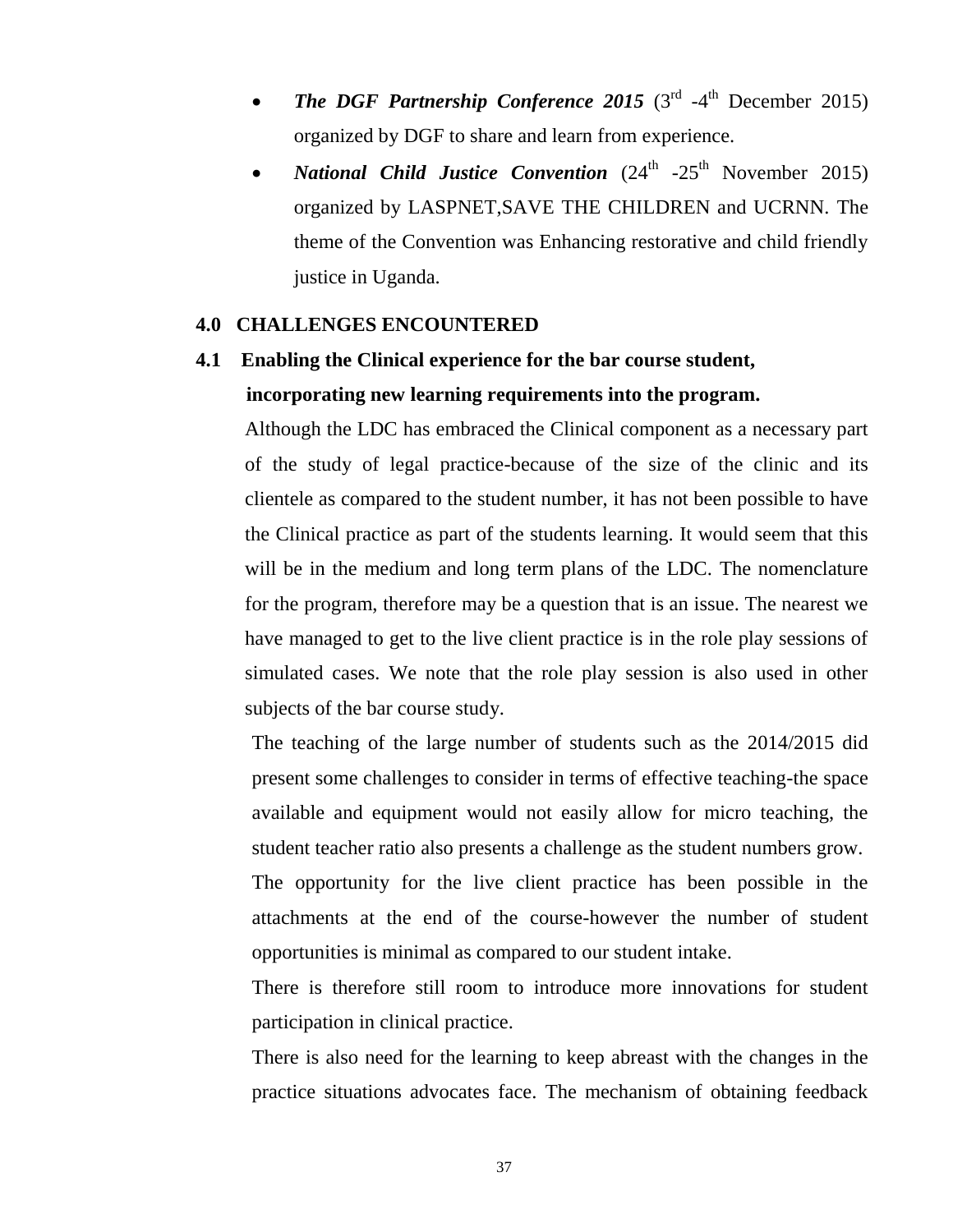from the legal fraternity in practice as to what topics should be introduced on the syllabus is still not yet established.

#### **4.2 Financing for legal aid service provision**

This is a big challenge. The current service is mostly donor supported. The Clinics donors are still very few and their funding is uncertain and intermittent. The legal aid sector is growing. Our coverage is not in match with the national demand. Further still there is a fast growing competition within the providers of legal aid. The seventeen year old government Clinic would need to take up a more forefront position in the sector. With the limited funds it is difficult for the LDC Clinic to face up to the competition which is emerging and existing from the civil society organizations providing legal aid.

In addition the Clinic and its branches are required to meet the compliance requirements in the Advocates (Legal Aid to Indigent Persons) Regulations, No.12 Of 2007.We are not yet able to comply fully. In addition ,with the limited funding it is difficult for the clinic to modernize its service and embrace new approaches to legal aid.

### **4.3 Records Management, Reorganization and Rehabilitation.**

The Clinic has a number of old records and also has growth in its records both at the headquarter and branch offices. The Clinic systems are still wanting in this area and the Clinic is yet to meet the requirements as set out in the guidelines within the LDC 2015 Records Management Policy. Storage is a serious challenge-much of the records are paper records, we have not yet embraced e records management. In addition there are no clear guidelines with regard to management of records from the grass root structures the Clinic has established within the districts where the Clinic operates.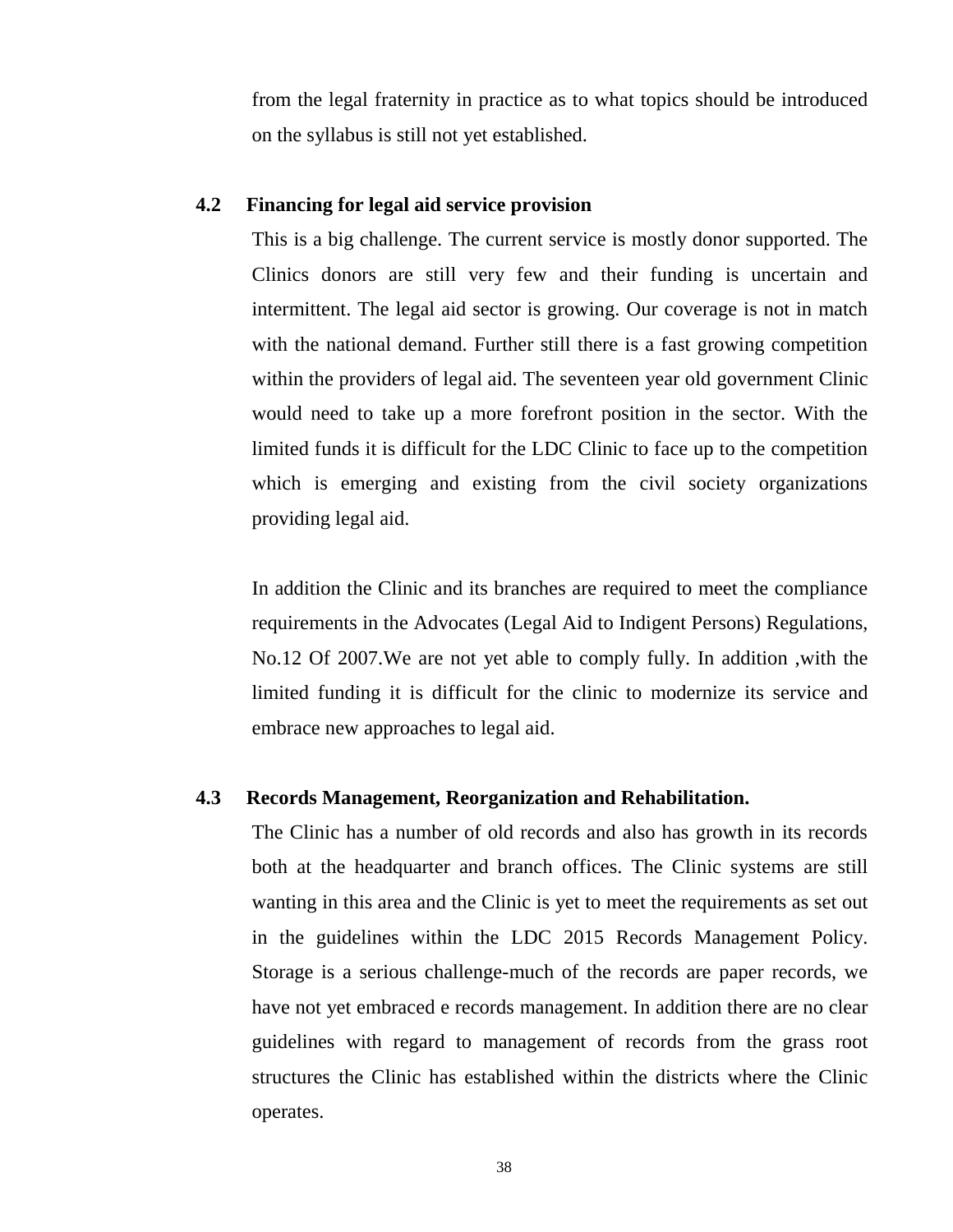### **5.0 PRIORITIES FOR THE YEAR 2016**

- These will include plans to prepare the Clinic for teaching of the new subject Probono Legal Aid Practice.
- Harness efforts towards the diversification of projects, programs and partners.

Strengthening existing partnerships.

### **5.2 Department of Law and Continuing Legal Education**

The Department of Law and Continuing Legal Education is one of the teaching departments at the Law Development Centre (LDC).

It came into place after the merger of the Departments of Law and Continuing Legal Education (CLE). It started operating on the  $1<sup>st</sup>$  day of January 2015.

The department is charged with the core function of providing legal education in form of long and short courses. It runs two programmes leading to the award of a Diploma in Law, that is, the day and evening courses. The department also organizes a Diploma in Human Rights Course, Evening programme.

It organizes short courses for the public officers and other persons, with an aim of introducing them to the administration of justice in order to improve their efficiency in the performance of their duties. The courses offered include the following:

- Administrative Officers Law Course
- Court Bailiffs, Auctioneers, Court Brokers and Court Clerks Law course.
- Tailor made courses upon request from various organizations.

The department runs upcountry study centres, that is, Gulu, Lira, Mbale, Soroti, Mbarara and Rukungiri.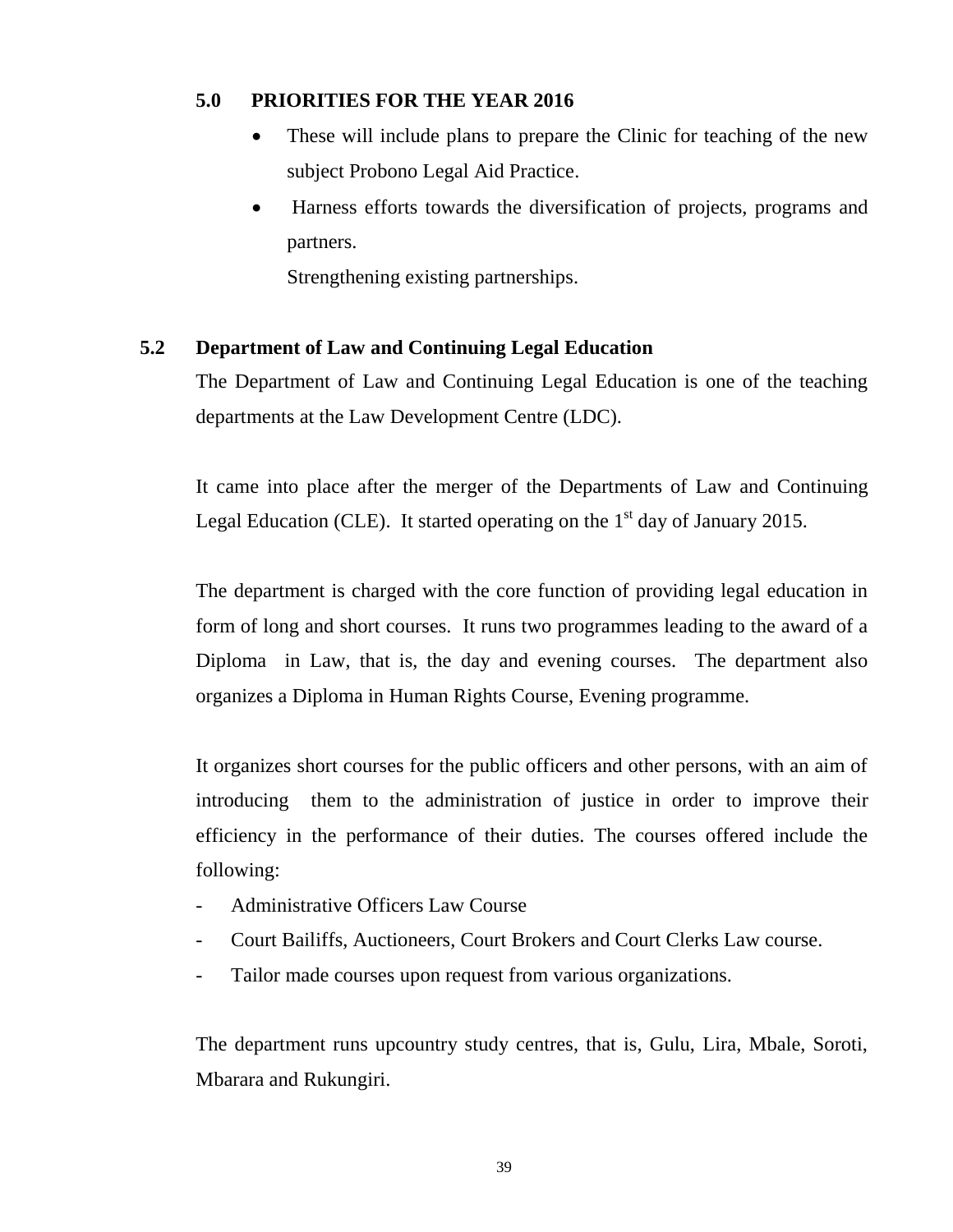### **Courses Conducted**

- Diploma in Law Course 2014/2015.
- Diploma in Law Course 2015/16 (ongoing).
- Diploma in Human Rights course 2015.
- Court Bailiffs, Auctioneers, Court Clerks Law Clerks Course February-March 2015.
- Court Bailiffs, Auctioneers, Court Clerks Law Clerks Course –August-September 2015.
- Administrative Officers Law Course (at LDC) April –May 2015.
- Administrative Officers Law course (at LDC) August-September 2015.
- Administrative Officers Law course (evening) October-December 2015.
- Administrative Officers Law Course (Lira study centre)January April 2015.
- Administrative Officers Law Course (Lira study centre)August November 2015.
- Administrative Officers Law Course (Gulu study centre) May-July 2015
- Administrative Officers Law Course (Mbarara study centre) June– August 2015.
- Administrative Officers Law Course (Mbale study centre) April-July 2015.
- Administrative Officers Law Course (Mbale study centre) August– November 2015
- Administrative Officers Law Course (Soroti study centre) July– October 2015.
- Administrative Officers Law Course (Rukungiri study centre) October-December 2015.

### **Number of students trained**

This year, the number of students admitted to various courses has significantly increased as indicated here below: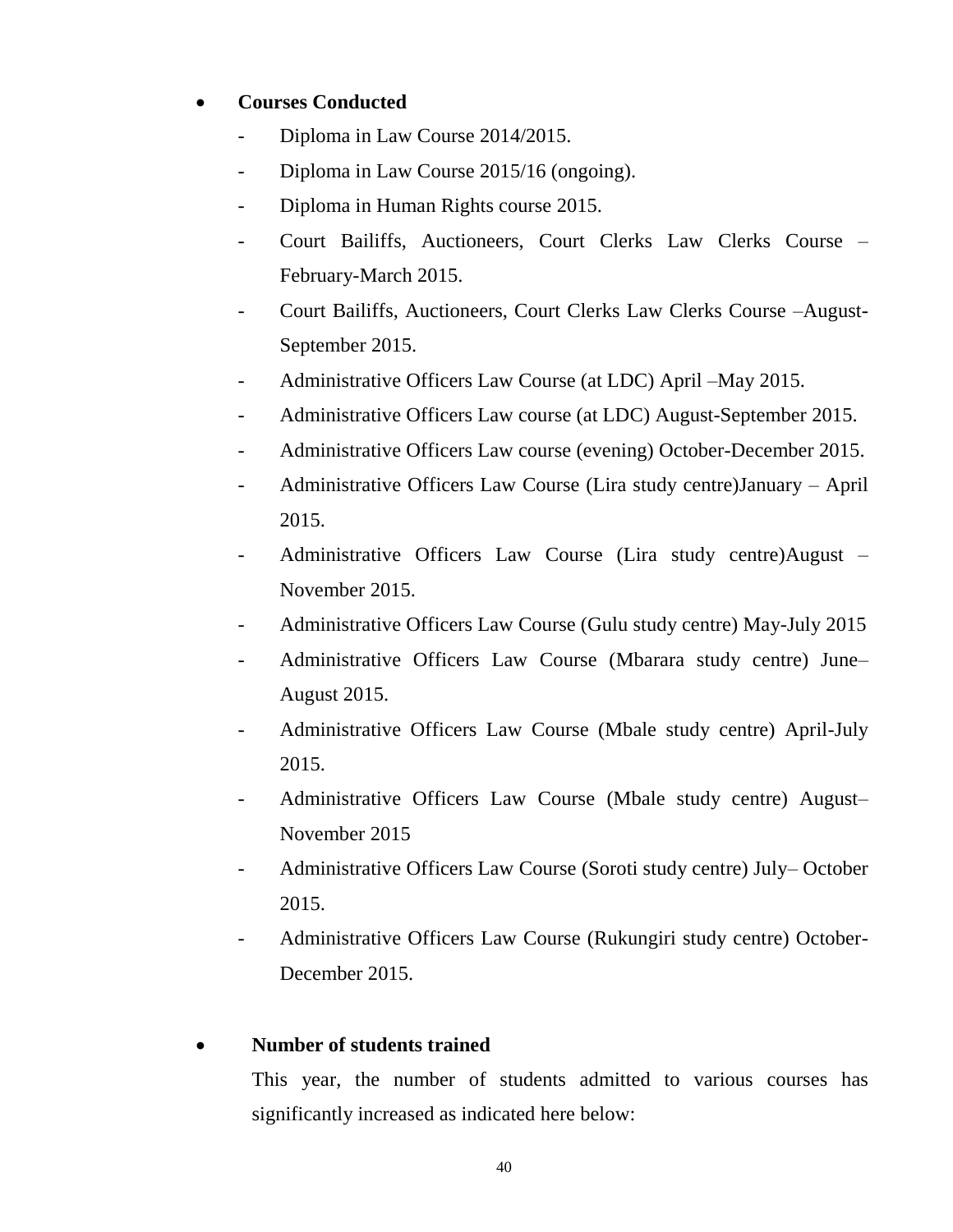| <b>Total</b>         | 1,247    |  |
|----------------------|----------|--|
| <b>Short Courses</b> | 722      |  |
| Diploma Courses      | 525<br>- |  |

E**xpected revenue from students admitted this year.**

| Diploma Courses      |  | Shs. 1,165,500,000/ $=$  |
|----------------------|--|--------------------------|
| <b>Short Courses</b> |  | - Shs. $653,410,000/=$   |
| <b>Total</b>         |  | - Shs. $1,818,901,000/=$ |

#### **Teaching on the courses**

Teaching on all programmes has been successful. Most of the lecturers assigned tasks have completed them in time. Students have appreciated the manner in which our courses have been conducted.

We have been successful due to our reliance on competent and dedicated staff who are very much alive to the needs of our primary customers.

#### **Timely release of results**

The department has succeeded in releasing results in a timely manner. The short courses results which in the past used to take 4 to 6 months, to be released are now released within one to two weeks. We have so far released the results for all the courses mentioned above, save for the Diploma in Law first term which ended on 4<sup>th</sup> December 2015 and Administrative Officers Law course evening programme and Rukungiri Study Centre whose exams are still going on. This has greatly improved the image of LDC. It has, contributed significantly to the increase in the number of students.

We have been successful in this respect because the lecturers are committed. Also, the Department makes a serious follow up in regard to the lecturers who are assigned work. The Academic Registrar, his Assistants and our Administrative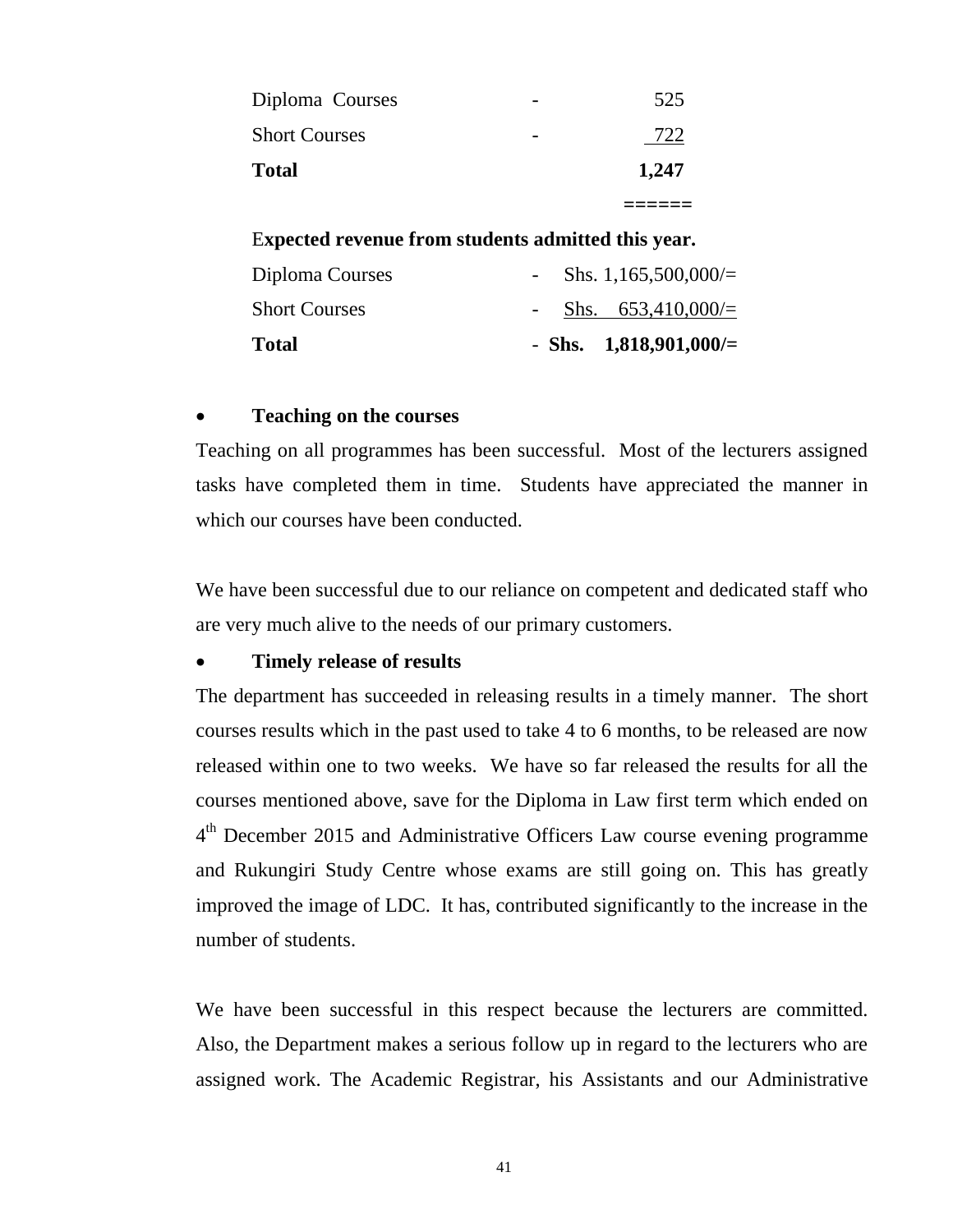Assistant have also contributed significantly in ensuring that results are released in a timely manner.

#### **Future Plans**

- The department would wish to start a Distance Learning Programme for Diploma courses. This would decongest LDC. It would enable LDC serve those who may not find it possible to study on the day and evening programmes. The department would be comfortable starting this programme in the Academic Year 2016/2017.
- Conducting CLE for practicing Advocates. This will depend on having LDC accredited by the Law Council as one of the CLE provider. It would be better to have the proposed CLE conducted from LDC most especially from our auditorium when it's completed. Using our teaching facilities would be cost effective.
- The department intends to propose a modern and cost effective system of availing reading materials to students who pursue courses which it conducts. Use of hard copies of text books is phasing out in many institutions. This is because, most essential text books, statutes and precedents can now be accessed online. The department responsible for issuing text books to students is struggling. There's doubt as to whether its struggle is cost effective. There is urgent need for us to adopt modern methods by exploiting the advancement in information technology. We shall, at the beginning of next year propose that students who enroll on courses in the Department be given a soft copy of the necessary materials.

Students will be able to get all essential reading materials at a very low cost. The department responsible for producing hard copies would have time to move out and look for external customers other than concentrating on those who are obvious.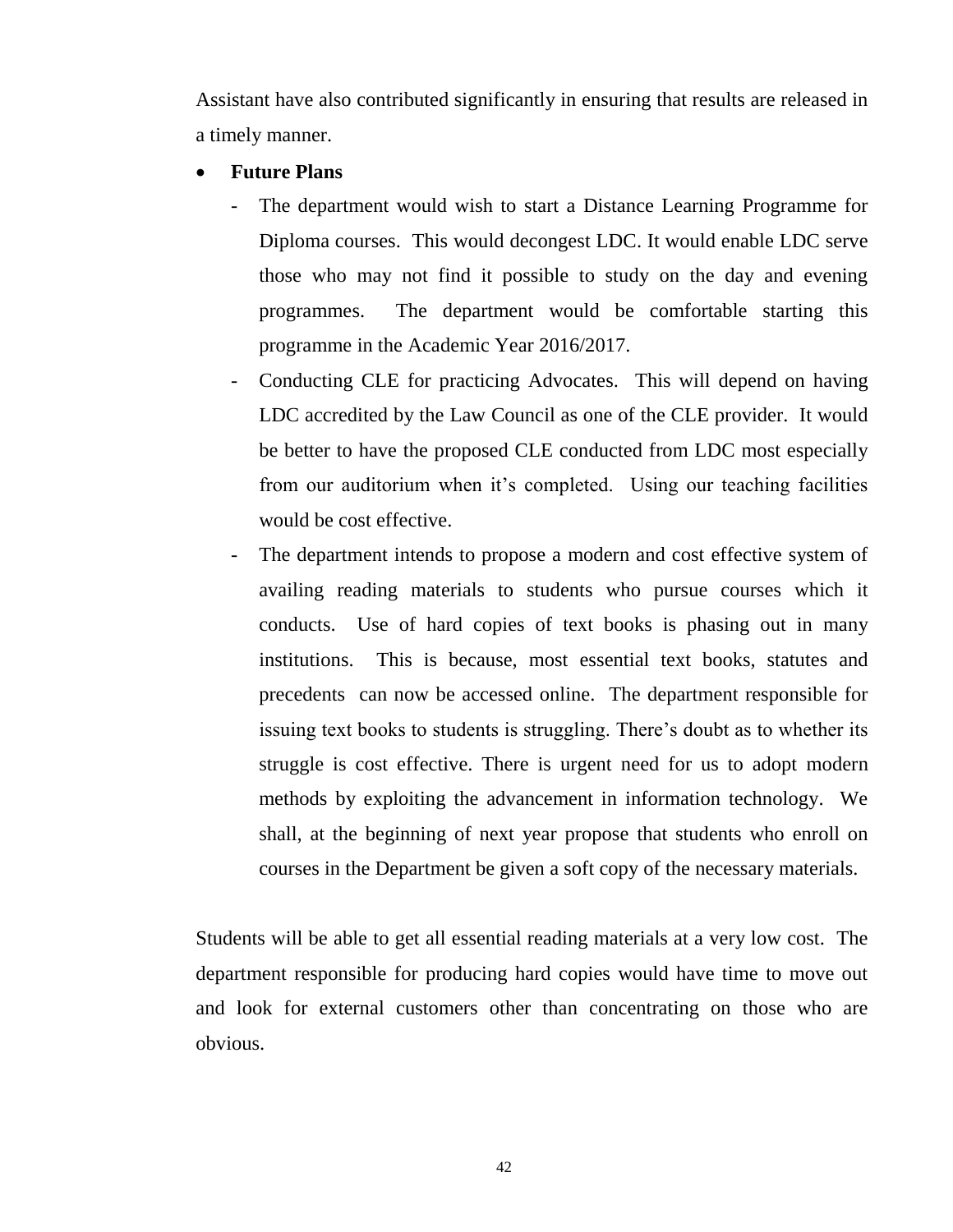Complaints of the students who finish the course and even graduate without getting text books for which they paid at the beginning of the course will stop.

#### **Challenges:**

There is no doubt that the Department has a huge potential. However, it has some challenges which if not addressed urgently might limit its prospects.

The following are some of the challenges:

### **Competition from other service providers**

The department does not have monopoly over the courses it offers. These courses are offered by several other service providers. At present, about 15 universities are accredited to offer law courses. They are free to conduct all law courses offered by the department. However, the department and LDC at large cannot offer other law courses offered by these service providers e.g LL.B, LLM and Phd. These service providers offer courses in other disciplines other than law. LDC does not have this privilege.

### **Lack of adequate infrastructure**

The department is struggling with the problem of infrastructure. It is becoming difficult to contain a large numbers for the Diploma in Law course and Administrative Officers law course which are conducted at LDC. The only space available is the old main hall which cannot accommodate large numbers. In addition, this hall does not provide a conducive learning environment given its location.

The toilets for students, which are also used by staff are in an alarming condition. At times they are flooded. At other times they are closed. If they are open, the doors cannot close. This is putting students and staff at a risk.

The problem is worrying when it comes to study centres. Some of the centres were opened in 2011. New ones were opened this year. However, to date, we still operate from hired premises. Most of them do not offer a conducive learning environment. Some are in primary schools where senior officers have to contend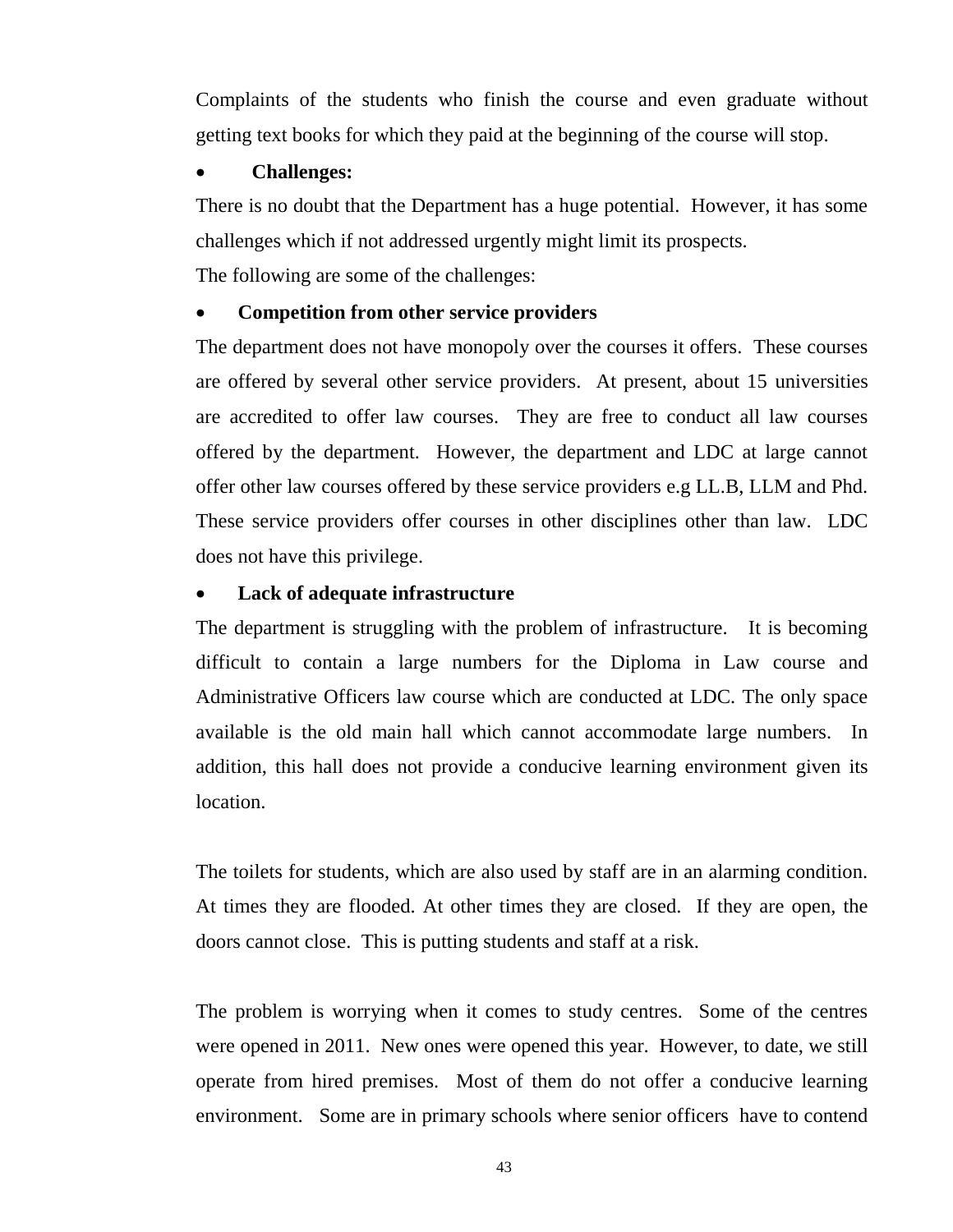with the inconvenience of using furniture fit for children. The furniture for secondary schools is not any better. The places of convenience are not only a challenge to students but also to lecturers.

Some of our competitors have become aggressive by acquiring land and constructing their own premises. Others rent premises on a permanent basis. At the minimum, others, at least have a liaison office in areas where they operate from. For LDC, after the completion of a programme there's nothing that remains, that shows that it conducts any programme in that area.

It would be better for LDC to acquire land in some areas and construct its premises or hire premises on a permanent basis. At the minimum, it should open liaison offices. With any of the above, LDC will be to be visible. It will have its premises, an office, sign post and staff.

In most study centres, it takes long to convince potential customers that its LDC which is conducting the course. Some think we could be imposters since there's nothing to demonstrate that we are from LDC. That is why in most cases some study centres begin with a small number of students. Others join after getting convinced that its LDC. We are certain that some may not get convinced and choose to join our competitors.

#### **Power Cuts**

Sometimes, the department experiences a serious problem of power cuts. This greatly affects students in the course of lectures. We cannot proceed when there is no power. Our microphone cannot work. For the evening programme, we can't teach in darkness. Although there is a standby generator, it is not automatic. We have to stop lecturers and look for a technician.

#### **Delay in release of text books to students**

Our primary customers who purchase text books from our Bookshop are our students. We tactfully make them customers by including a sum of money for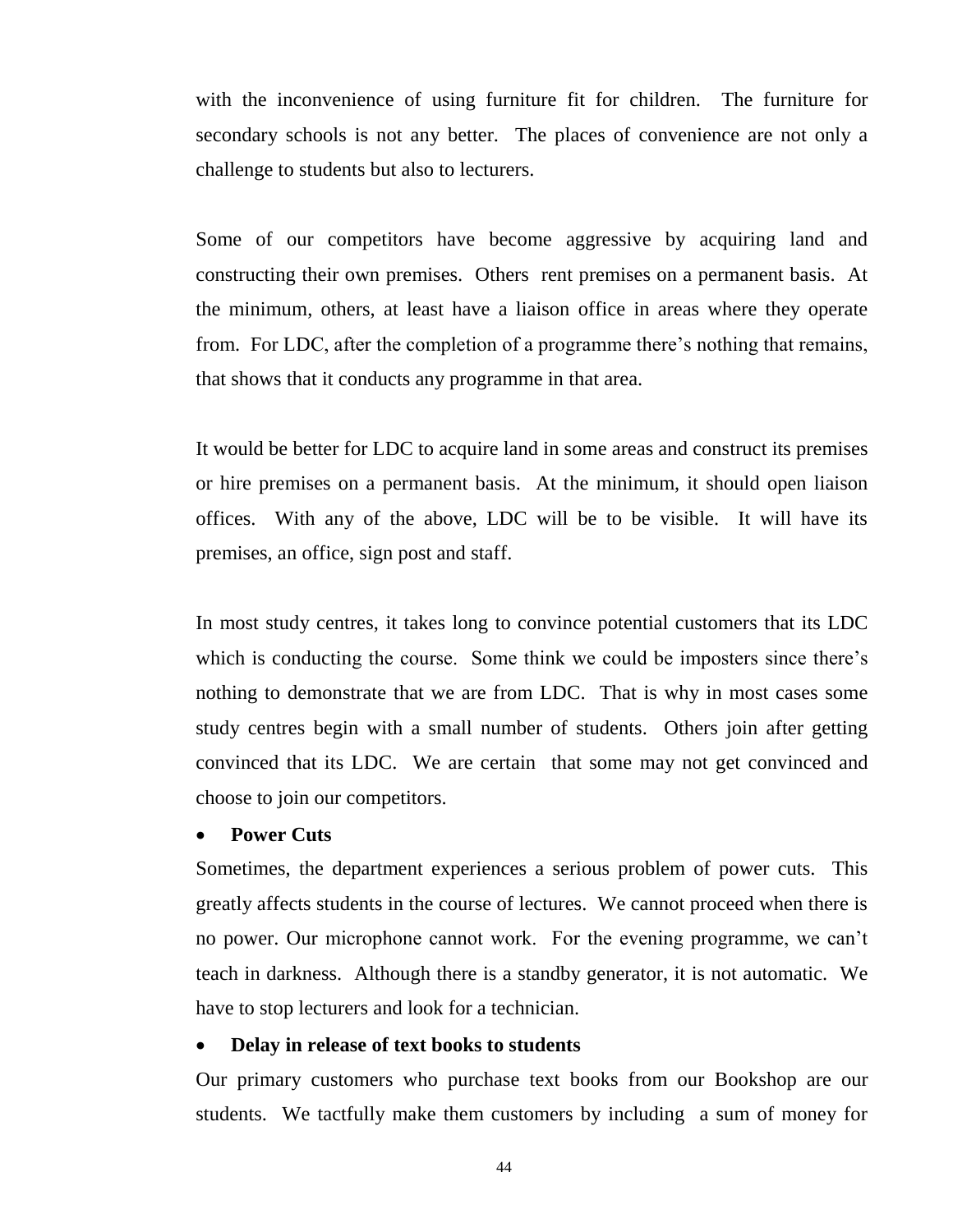text books on their tuition fees. It seems to me that we have a small number of customers who walk in to purchase text books. However, the delivery of text books, which should be done immediately a student pays, has become a problem. Students now complete their courses and even graduate without receiving their text books. Obviously, this is bad for our public relations.

There is need to evaluate the capacity of the department responsible and determine whether it is able to deliver up to our customers' expectations.

There is need to analyze the cost effectiveness of LDC's undertaking to supply text books to students.

Given the level of information technology, it may no longer be feasible to issue hard copies to students. It would be better to avail students with a soft copy of the relevant reading materials.

#### **Subsistence Allowance for Lecturers**

This is an allowance which lecturers spend when they travel to study centres over the weekend to perform the core function of LDC. However, with the new system, which in my view is the best, this allowance is sent directly to lecturers' bank accounts. However, the problem we have is the delay in transferring this money. Sometimes lecturers reach the time of departure when the money is not yet credited to their accounts. Since the department issues a time table covering all weekends and reflecting the concerned lecturers, we hope that this allowance will in future be transferred in time.

#### **Teaching Allowance**

Teaching on the Bar Course, Diploma in Law and Human Rights courses attracts an allowance of Shs.100,000 $/$ = per hour. However, this is different when it comes to short courses. For the short courses at LDC, the rate used to be about 70,000/. This was later reduced to  $50,000/$ =. For the upcountry study centres where a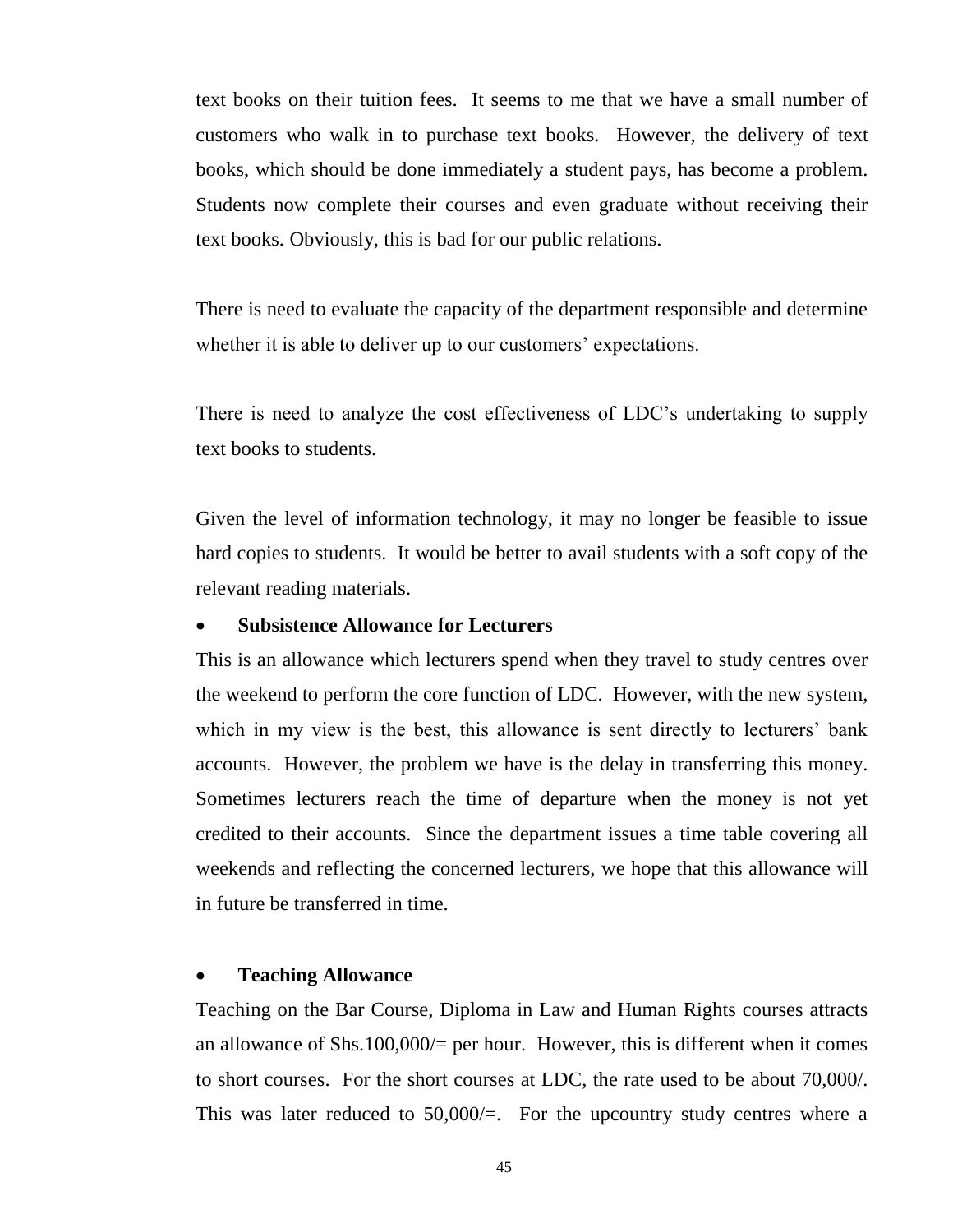lecturer forfeits his weekend and family obligations, it has remained  $50,000/=$ This implies that after taxation, one earns  $35,000/$  per hour. Considering the consumer price index and inflation, this amount demotivates staff. Moving from home to LDC on a weekend means that one has to use this amount for fuel or even top up from his sources. Though this figure was fixed by the LDC management Committee before the coming into force of the LDC Standing Orders and new staff contracts, it remains unfair for one to earn 100,000/= for an hour and another  $50,000/=\,$ . This needs to be reviewed given the new contracts and LDC Standing Orders. It is largely becoming difficult to get willing lecturers who are ready to earn 50,000/= when others are earning 100,000/= on other courses.

It seems LDC could be the only institution where an hour is remunerated differently for particular courses. Failure to remunerate professionals adequately in some cases has the potential of compromising the quality of professional output. Therefore there is need to harmonize the remuneration for teaching for an hour on all courses.

#### **Transport and Communication for the Department**

The department offers services to customers during the official working hours i.e 8:00a.m – 5:00p.m as provided under the LDC Standing Orders. However, the huge volume of work is done outside the official working hours. It offers services at night and over the weekend at the main campus. It also offers services over weekends at several study centres within the country. It conducts internship twice a year i.e for Diploma in Law and Diploma in Human Rights courses. There is no doubt that the department has a huge volume of work that requires movement during day, night and over the weekend. This is necessary if the department is to properly monitor and evaluate its activities. However, the department does not have any means of transport or at the minimum a fuel allocation to enable it perform the above task.

The department does a lot of communication by telephone. This is to coordinate lecturers, upcountry coordinators, students etc. However the department does not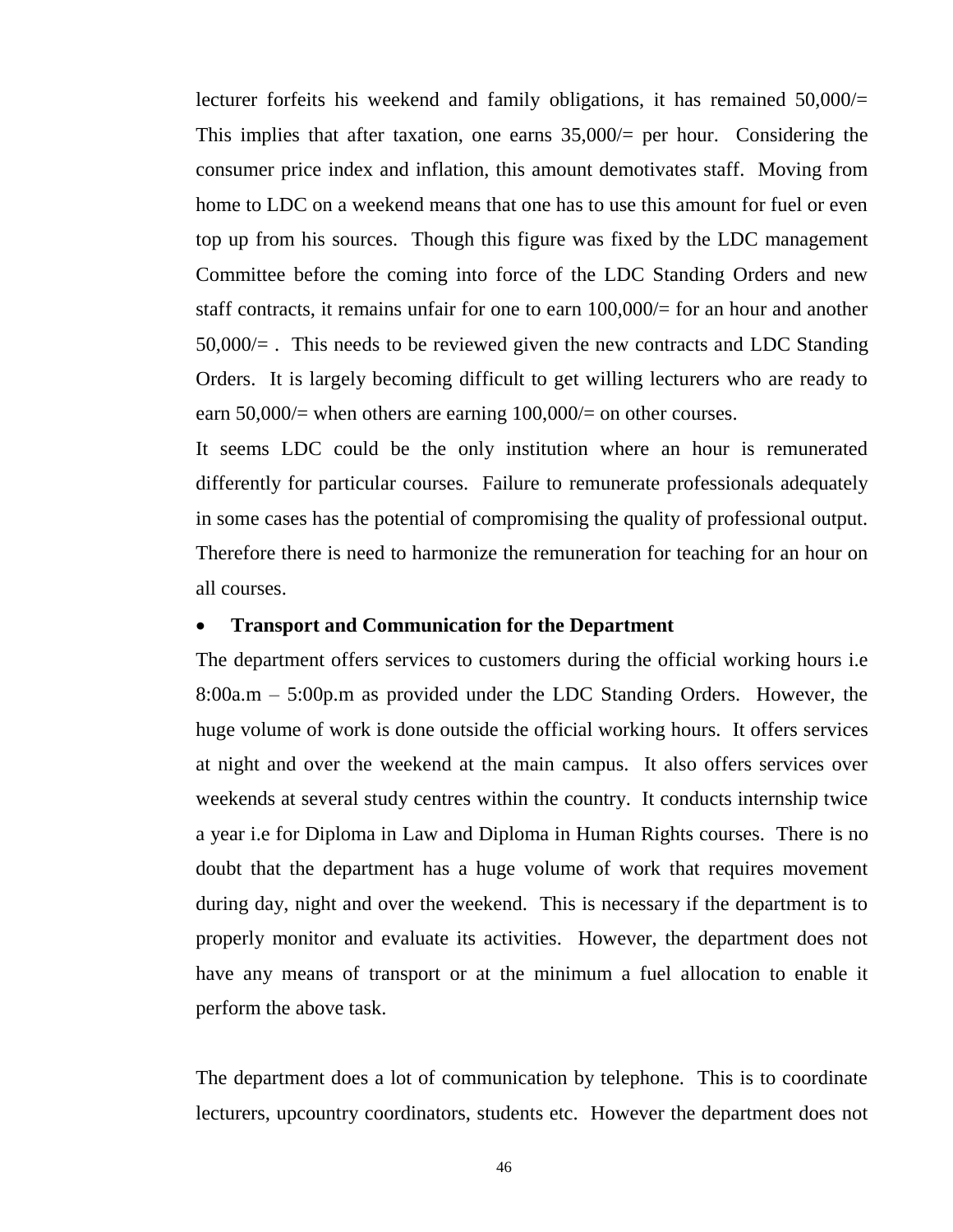have an allocation of air time. The Head of Department usually uses his personal air time for coordination purposes.

#### **Transport for study centres**

We have had a serious problem with transport for upcountry study centres. Though study centres are under the department of Law & CLE, transport is controlled by another department. It is difficult to determine whether lecturers will use the LDC motor vehicle or a hired motor vehicle.

Lecturers have in many cases been kept waiting. Departure has at times been at 6:00p.m or 7:00p.m. Sometimes, lecturers reach their destination between mid night and 3:00a.m. This obviously puts the lives of lecturers at risk.

We have had cases where drivers are under pressure to drive back to LDC because the motor vehicle is needed for other activities. It's not uncommon for a driver to remind a lecturer that the motor vehicle being used is needed for other activities. This makes a lecturer teach while on tension. It also puts the driver on tension.

The responsible officer who was tasked to calculate the Kilometrage for lecturers who may wish to use their personal vehicles needs to do so urgently. This will save a lot since some of the lecturers would wish to travel using their personal vehicles.

It would be better if transport was organized by the department carrying out a particular activity. It's such a department that greatly appreciates the concerns of those participating in its activities.

#### **Lack of an Office Assistant**

The department has big volume of work. In most case the Administrative Assistant is overwhelmed by work. There is urgent need to provide the department with an office assistant.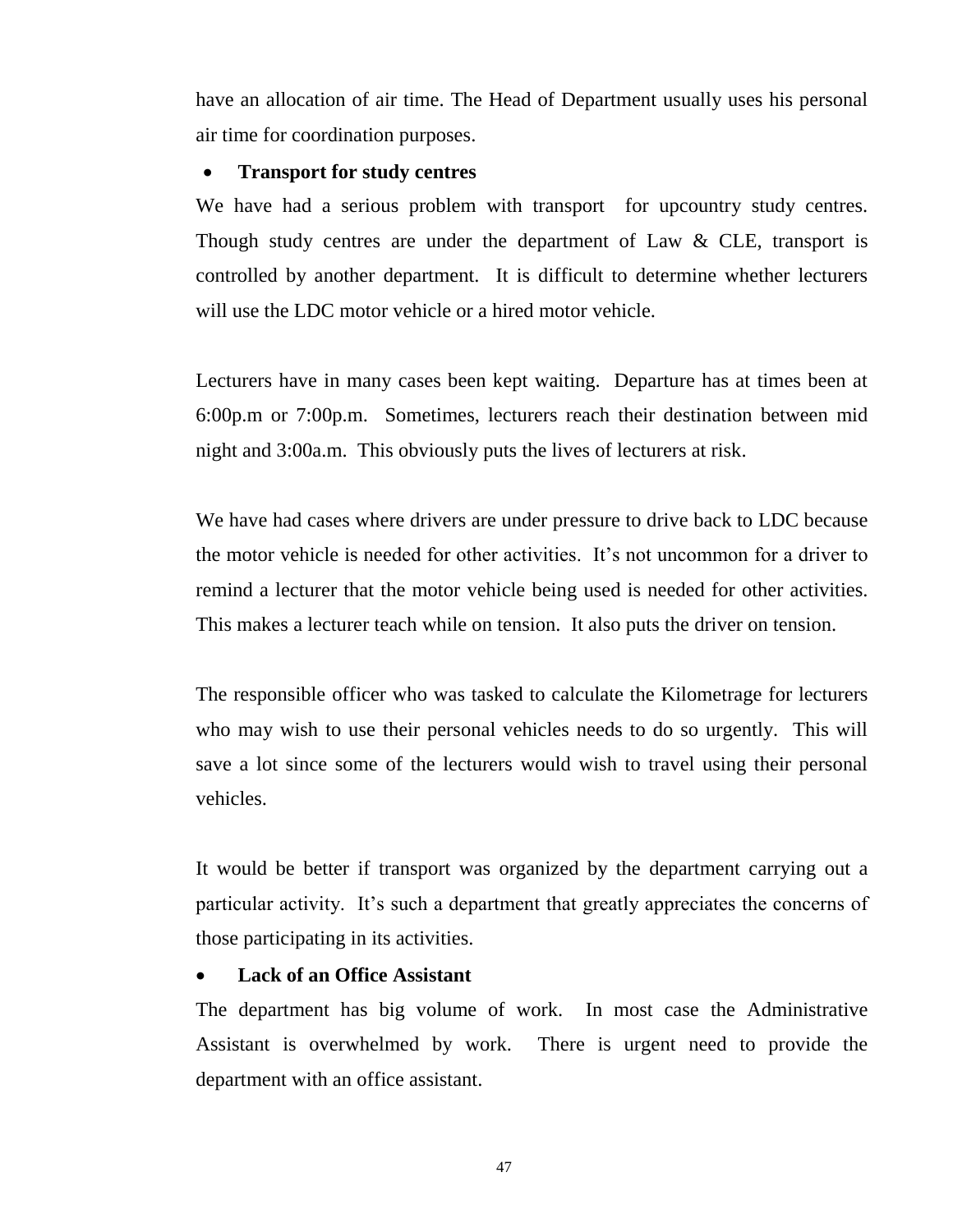#### **Limited Autonomy of the department**

Given the volume of work and the functions of the department, there is need to give it some reasonable measure of autonomy. This will help in the area of innovation and creativity. It will be quick to come up with reforms which will make it more visible. However, presently, the department relies heavily on other departments in order to discharge its functions.

### **Hope and optimism**

There is a lot of hope and optimism that this department has the capacity to fully exploit its potential. With the continued support of the Director and which has always been fully accorded, we are confident that this will be possible.

It will also be possible if the teaching and administrative staff remain very much alive to the statutory core function that is providing legal education. Also, if they appreciate the fact that the primary benefit that accrues to LDC, is changing people's lives through the discharge of its core statutory core function. Other benefits that might accrue to LDC are secondary and incidental to the primary one.

### **5.3 Department of Law Reporting, Research and Law Reform**

The department handles the following:

### **High Court Bulletins:**

- 1. [2013] HCB Published available at LDC Bookshop.
- 2. [2014] HCB Final proof-reading.
- 3. [2012] HCB Volume 2 ready for printing.
- 4. [2015] HCB Volume Judgments collected, selected and now ready for digesting.

### **Uganda Law Reports**

- 1. [2010] ULR Volume 1 Manuscript ready for printing.
- 2. [2011] ULR Volume 1 Manuscript ready for printing.
- 3. [2012] ULR Volume 1 Manuscript ready for printing.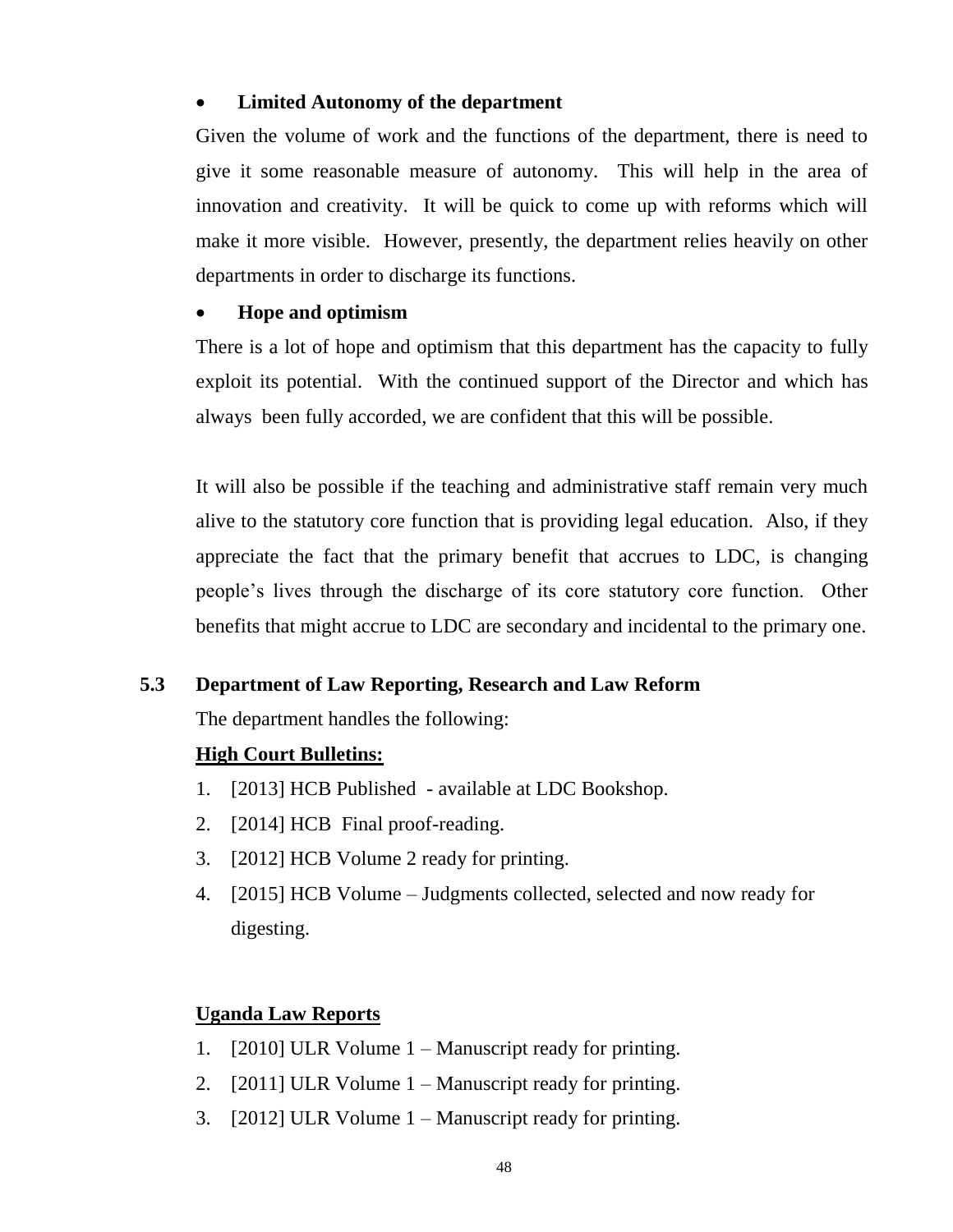- 4. [2013] ULR Volume 1 final proof-reading completed.
- 5. [2014] ULR Volume 1 Under styling and proof-reading.

### **Research and Law Reform**

Under the research and law reform function, the department has carried out the following activities:

- Study to reform the LDC Act of 1970 field research was completed. A draft study report in progress. A validation workshop to be held early next year to consider the study report and thereafter we develop a Bill which will be forwarded to the line ministry – Ministry of Justice and Constitutional Affairs.
- The Department undertook a study to harmonize the Advocates Act Cap 267 and the Universities and Other Tertiary Institutions Act on the role of the Law Council and the National Council for Higher Education in regulation of legal education in Uganda. To this end, a Concept Note has been drafted and an Issues Paper for consultation with stakeholders is ready. Next year we shall carry out consultations, produce a study report and forward our proposals for reform to the line ministry and JLOS.
- The department, in collaboration with the Judiciary (through the Justice Book Bench Committee set up by the Chief Justice) has completed the Civil Justice Bench Book. The manuscript is ready for printing. Work on the Criminal Justice Bench Book has started.
- The Department has kick-started research on quality of lawyers produced by the Centre. A Research Proposal was developed. Research pre-visits have been conducted in the districts of Kabale, Mbarara, Masaka, Tororo, Gulu and Arua. Full scale consultations start January.
- We have also completed Manuscript for the LDC 2015/16 Students Prospectus.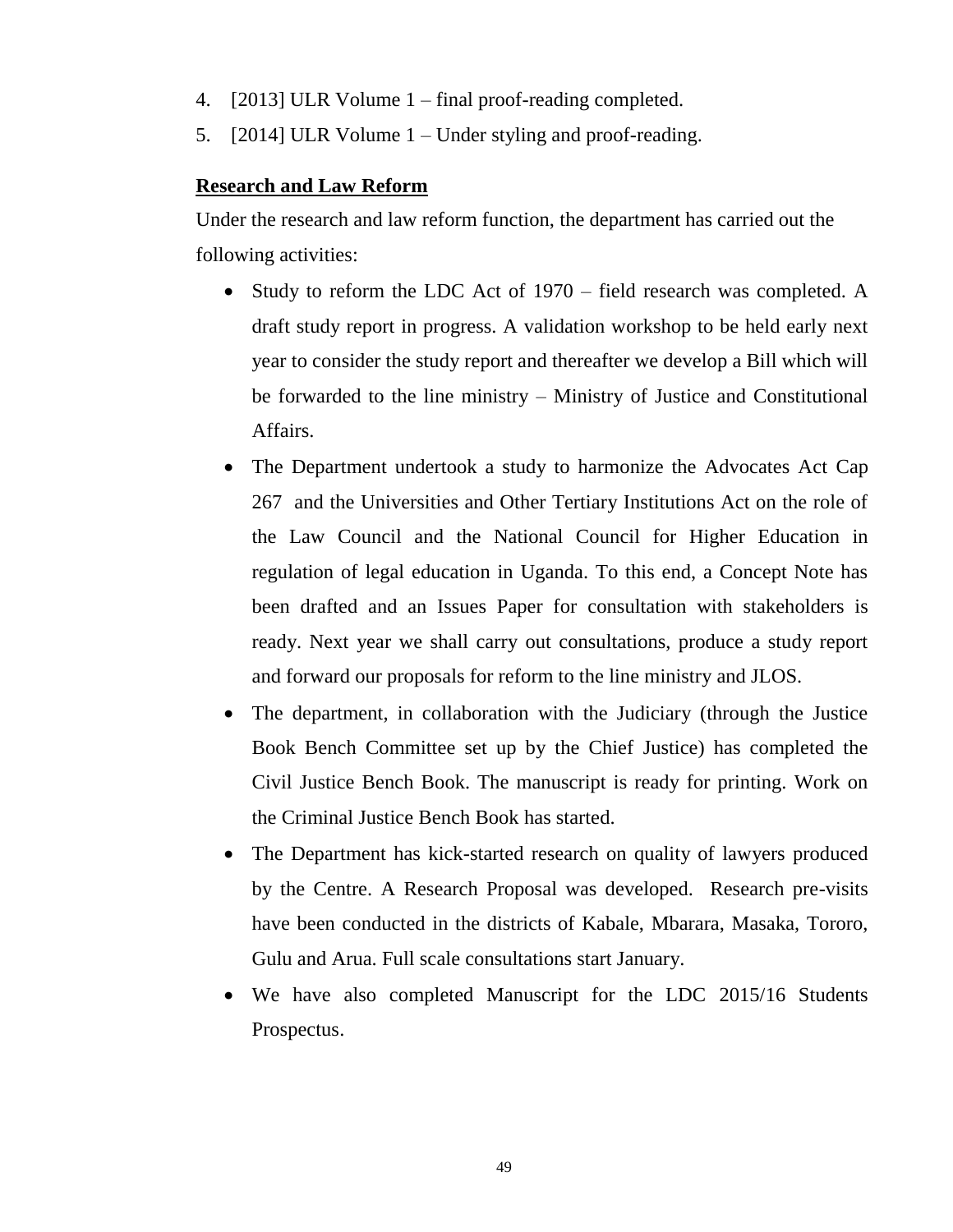### **5.4 Department of Academic Registrar**

The department of the Academic Registrar is established under the current Standing Orders. It commenced operations on  $1<sup>st</sup>$  January, 2015. It is mandated to coordinate and manage the following functions at LDC;

- Management of applications, admissions, registrations and examinations for all courses.
- Coordinating teaching and running of various courses.
- Coordinating students' assessments.
- Organizing graduation functions.
- Handling processing and issuance of academic transcripts and certificates.
- Certifications of academic documents.
- Verifications of academic documents for former students.
- Custodian of key student records.

### o **Management of application forms for courses**

The department introduced an application tracking system to ensure that all applicants for the LDC courses access the application forms, pay for these forms as required by the rules and submit them to the department for processing. The table below shows a summary of application forms processed in the period under review.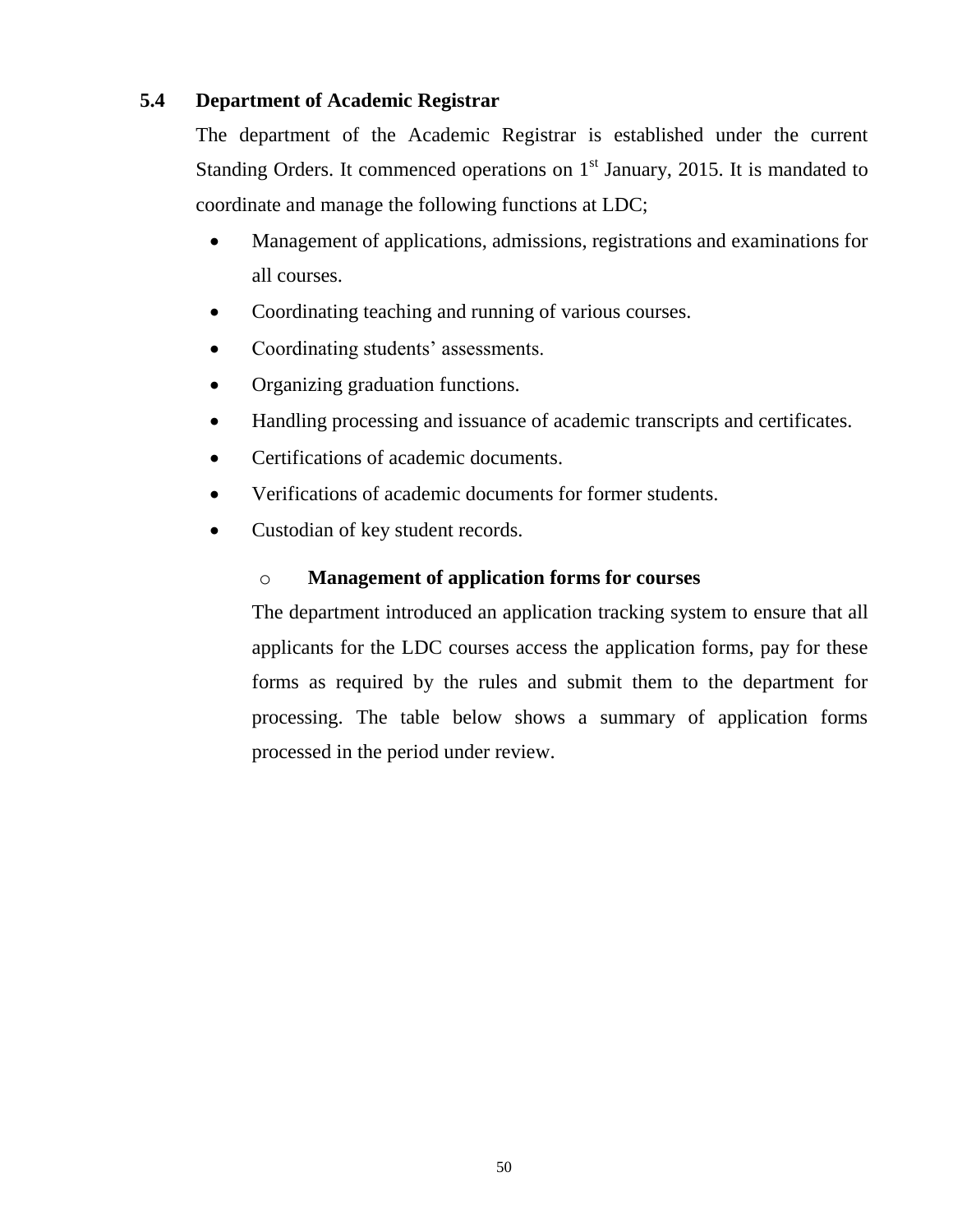| <b>Course</b>             | <b>Number of forms</b> | <b>Application fee</b> | <b>Total Revenue</b> |
|---------------------------|------------------------|------------------------|----------------------|
| <b>Bar Course</b>         | 1280                   | 50,000                 | $64,000,000=$        |
| Diploma in Law            | 403                    | 50,000                 | $20,150,000=$        |
| (Day)                     |                        |                        |                      |
| Diploma in Law            | 348                    | 50,000                 | $17,400,000=$        |
| (Evening)                 |                        |                        |                      |
| Diploma in Human          | 38                     | 50,000                 | $1,900,000=$         |
| Rights                    |                        |                        |                      |
| <b>Administrative Law</b> | 366                    | 50,000                 | $18,300,000=$        |
| Course (Kampala)          |                        |                        |                      |
| <b>Administrative Law</b> | 394                    | 50,000                 | $19,700,000=$        |
| course (Upcountry)        |                        |                        |                      |
|                           |                        |                        |                      |
| <b>Court Bailiffs</b>     | 92                     | 50,000                 | $4,600,000=$         |
| Tailor made course        | 07                     | 50,000                 | $350,000=$           |
| (UNBS)                    |                        |                        |                      |
| <b>Total</b>              | 2928                   |                        | $146,400,000=$       |

*Table 1: Application forms processed from January-December, 2015.*

### o **Admissions and registrations**

The department processes applications for admission to courses at LDC. After processing of the applications, the Academic Registrar convenes a meeting of the Admissions Board to consider lists of applicants. The table below shows admissions and registrations to various courses in the period under review.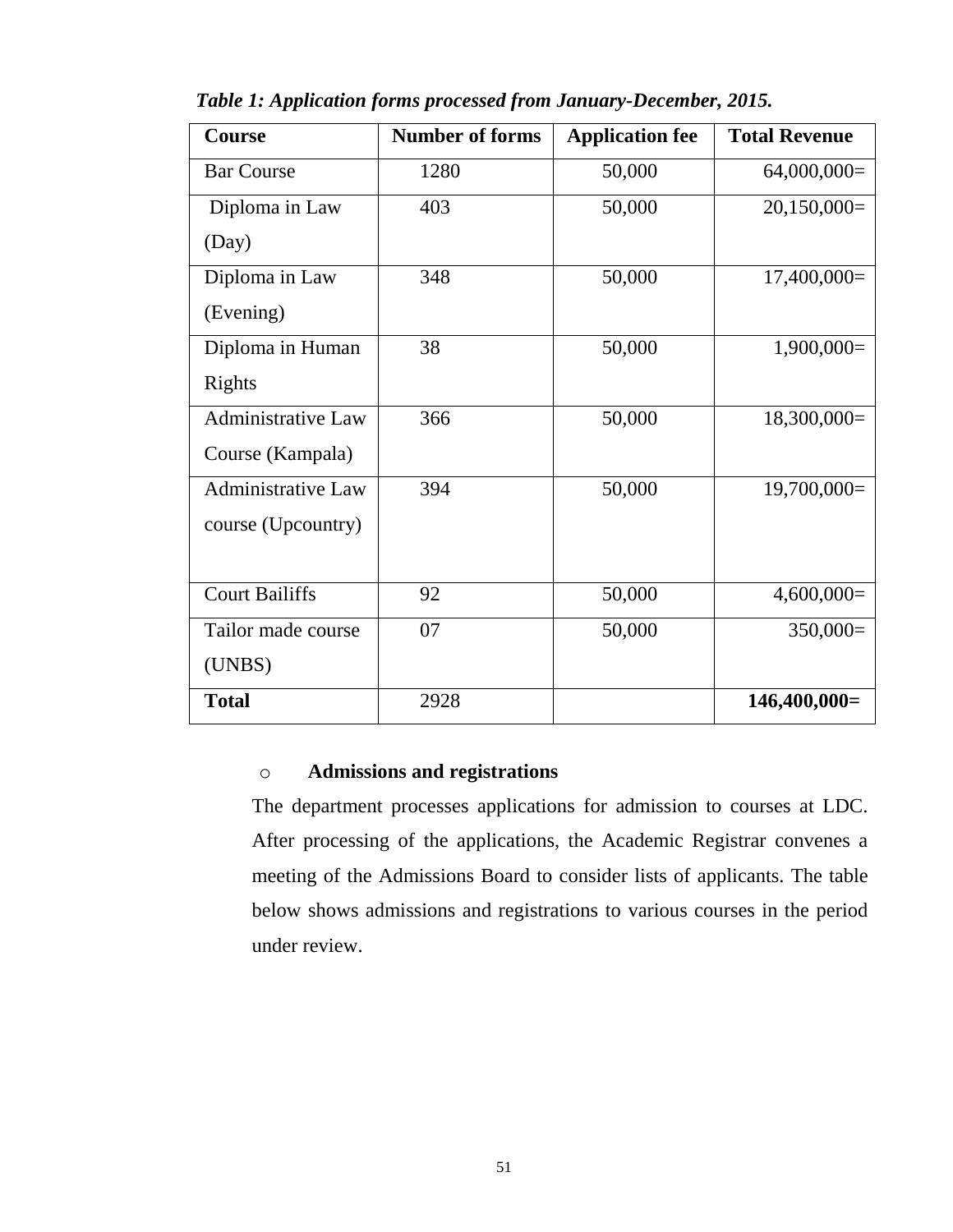| S/N            | Course                          | <b>Study Period</b>                       | <b>Admitted</b> | <b>Registered</b> |
|----------------|---------------------------------|-------------------------------------------|-----------------|-------------------|
| $\mathbf{1}$   | <b>Post Graduate Bar Course</b> | 2014/2015                                 | 675             | N/A               |
|                | Second term                     |                                           |                 | 622               |
|                | Fourth term                     |                                           |                 | 622               |
| $\overline{2}$ | <b>Post Graduate Bar Course</b> | 2015/2016                                 | 435             | 400               |
| $\overline{3}$ | Diploma Human Rights            | 2015                                      | 49              |                   |
| $\overline{4}$ | Diploma In Law                  | 2014/2015                                 |                 |                   |
|                | Final Term (Day)                |                                           | 371             | 229               |
|                | Final Term (Evening)            |                                           | 312             | 176               |
| 5              | Diploma in Law                  | 2015/2016                                 |                 |                   |
|                | Day                             |                                           | 403             | 292               |
|                | Evening                         |                                           | 348             | 226               |
| 6              | Tailor-made<br>for<br>course    | $\overline{19}^{\text{th}}$ January -     | $\overline{7}$  | $\tau$            |
|                | <b>UNBS</b> staff               | $20th$ February                           |                 |                   |
| $\overline{7}$ | AOLC-Lira                       | $24^{\text{th}}$ January -                | 57              | 45                |
|                |                                 | $19th$ April, 2015                        |                 |                   |
|                |                                 |                                           |                 |                   |
|                |                                 |                                           |                 |                   |
| 8              | AOLC-Lira                       | $22nd$ August -                           | 58              | 42                |
|                |                                 | 8 <sup>th</sup> November, 2015            |                 |                   |
| 9              | AOLC - Kampala (Day)            | $13^{th}$ April - $15^{th}$               | 153             | 110               |
|                |                                 | May, 2015                                 |                 |                   |
| 10             | AOLC – Kampala (Day)            | $24^{\text{th}}$ August- $25^{\text{th}}$ | 212             | 163               |
|                |                                 | September, 2015                           |                 |                   |
| 11             | AOLC - Kampala (Evening)        | $12^{th}$ October-18 <sup>th</sup>        | 101             | 90                |
|                |                                 | December, 2015                            |                 |                   |
| 12             | AOLC - Mbale                    | $25th$ April -19 <sup>th</sup> July,      | 43              | 36                |
|                |                                 | 2015                                      |                 |                   |
| 13             | AOLC - Mbale                    | $29th$ August - $5th$                     | 44              | 37                |
|                |                                 | November, 2015                            |                 |                   |
| 14             | <b>AOLC</b> - Mbarara           | $13th$ June -30 <sup>th</sup>             | 46              | 45                |
|                |                                 | <b>August, 2015</b>                       |                 |                   |
| 15             | AOLC-Soroti                     | $25^{\text{th}}$ July -1 <sup>th</sup>    | 34              | 31                |
|                |                                 | October, 2015                             |                 |                   |
| 16             | $AOLC - Gulu$                   | $30^{\text{th}}$ May -15 <sup>th</sup>    | 55              | 49                |
|                |                                 | <b>August</b> , 2015                      |                 |                   |
| 17             | AOLC - Rukungiri                | $3rd$ October-20 <sup>th</sup>            | 39              | 37                |
|                |                                 | December, 2015                            |                 |                   |
| 18             | Court Bailiffs, Auctioneers,    | $22nd$ February-                          | 43              | 32                |
|                | Clerks<br>Court<br>and<br>Law   | $21^{\text{st}}$ March, 2015              |                 |                   |
|                | Clerks                          |                                           |                 |                   |
|                |                                 |                                           |                 |                   |

*Table2: Admissions and registrations carried out for the period January-December 2015*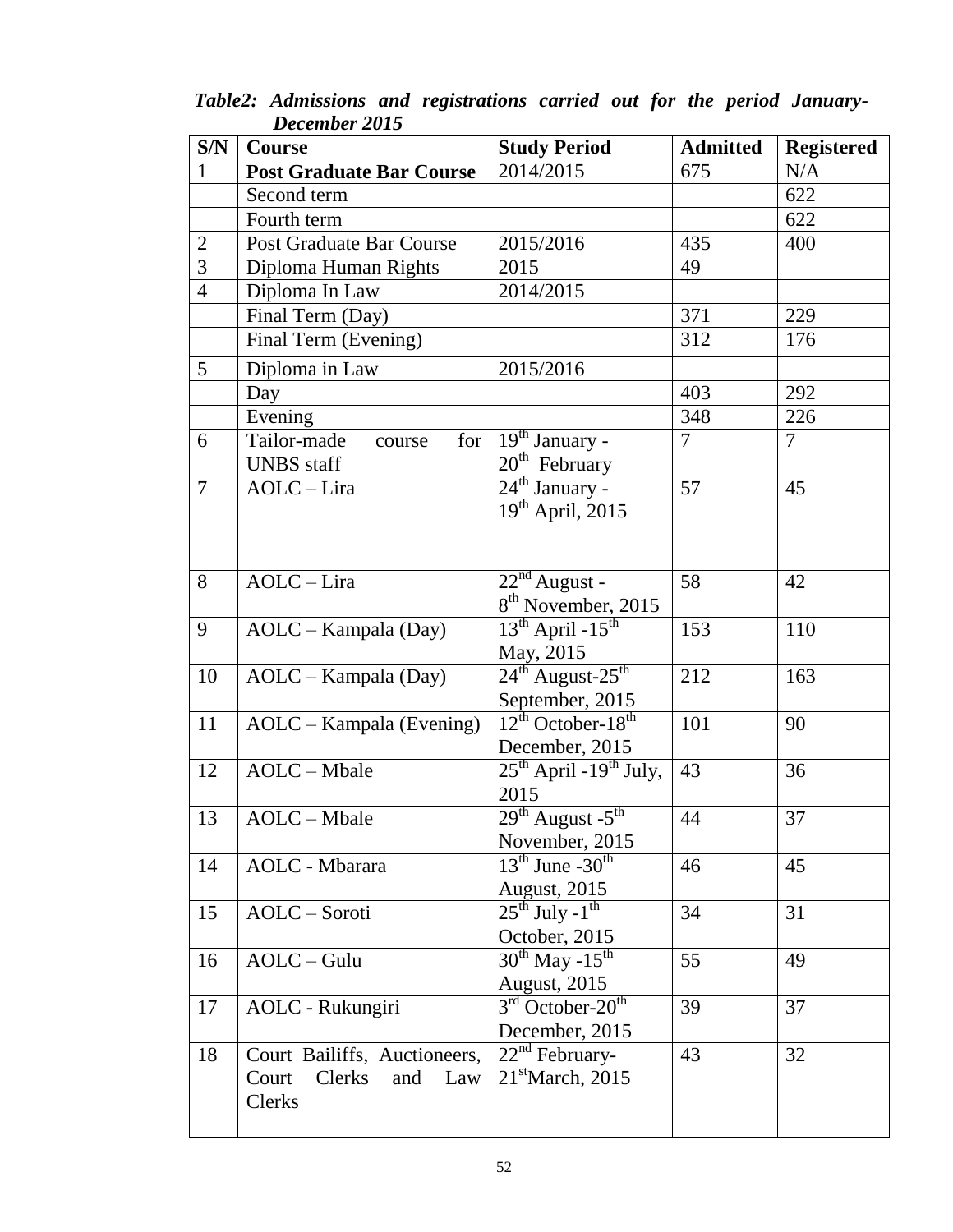| Court Bailiffs, Auctioneers, $24^{\text{th}}$ August- $25^{\text{th}}$<br>Court Clerks and Law September, 2015<br><b>Clerks</b> |      | 49               | 33 |
|---------------------------------------------------------------------------------------------------------------------------------|------|------------------|----|
| Pre-entry                                                                                                                       | 2015 | 128 <sub>1</sub> |    |

 *Source: Records*

#### o **Quality assurance in teaching at LDC**

The Academic Registrar's Department is mandated to coordinate and plan for quality assurance in teaching departments. The department is developing a quality assurance framework to enhance quality assurance mechanisms in teaching and assessment.

#### o **Examination management**

The department conducted examinations in various courses offered at LDC. The table below gives a summary of the examinations conducted.

| *Postgraduate Bar Course                    | <b>Examinations Period</b>                    |
|---------------------------------------------|-----------------------------------------------|
| Supplementary/Special Examinations          | $6^{\text{th}}$ -16 <sup>th</sup> January     |
| <b>Oral Examinations</b>                    | $23^{\text{rd}}$ March- $3^{\text{rd}}$ April |
| <b>Compulsory General Subjects</b>          | $7th - 3rd$ April                             |
| <b>Final Term Examinations</b>              | $17^{\text{th}}$ -21 <sup>st</sup> August     |
| Diploma Human Rights                        |                                               |
| <b>First Term Examinations</b>              | $23^{\text{rd}}$ -27 <sup>th</sup> March      |
| Final Term, Special and Supplementary Exams | $7th$ -11 <sup>th</sup> September             |
| *Diploma in Law                             |                                               |
| <b>Final Term Examinations</b>              | $11^{th}$ -19 <sup>th</sup> June              |
| Tailor-Made Course For UNBS Staff           | $15^{th}$ -19 <sup>th</sup> February          |
| Administrative Officers' Law Course         |                                               |
| <b>LDC Study Centre</b>                     | $11^{th}$ -15 <sup>th</sup> May               |
|                                             | $21^{st}$ -25 <sup>th</sup> September         |
| Mbale                                       | $11^{th}$ -15 <sup>th</sup> July              |

 *Table 3: Examinations conducted for the period January-December, 2015*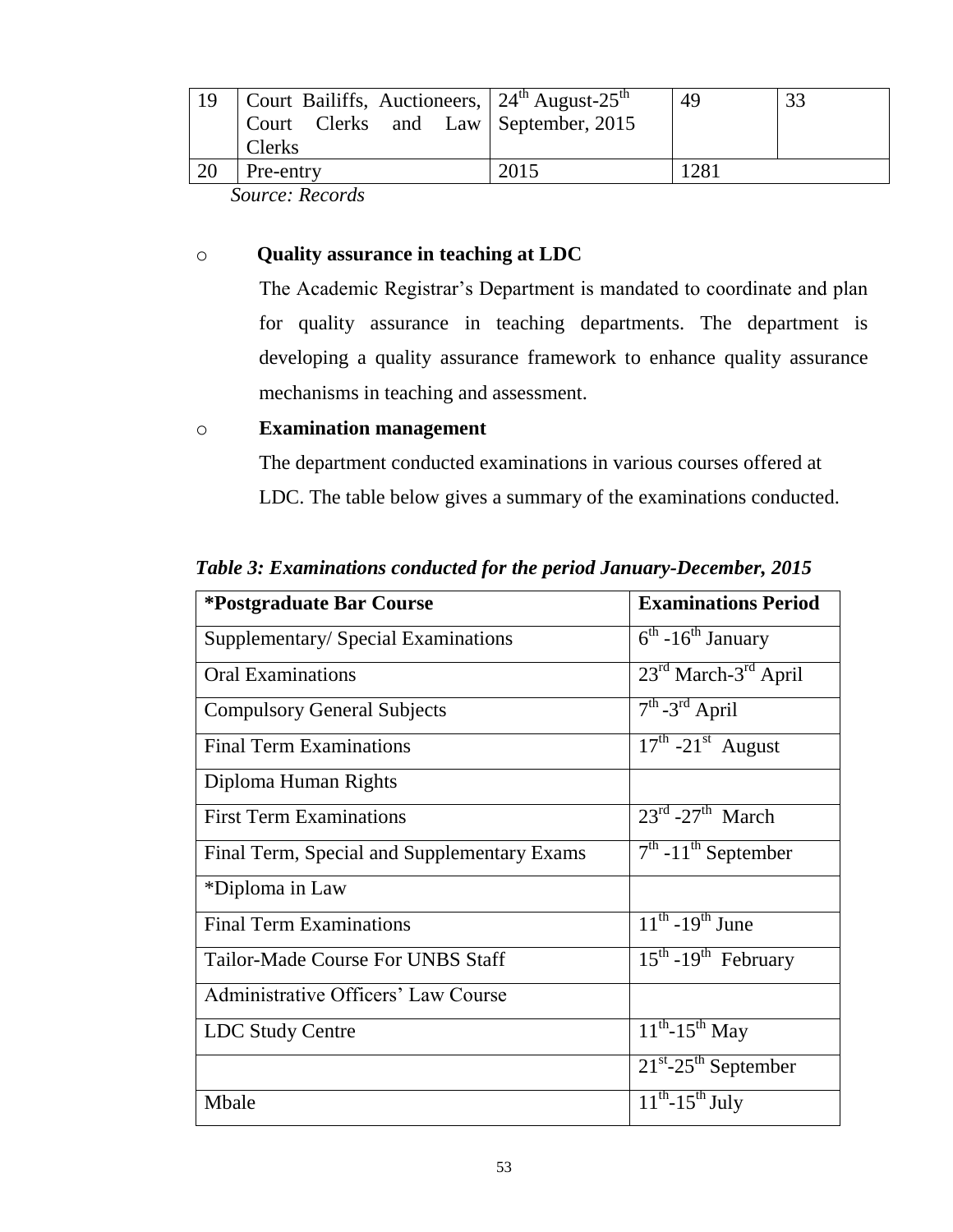| <b>Gulu Study Centre</b>              | $11^{th}$ -15 <sup>th</sup> August        |
|---------------------------------------|-------------------------------------------|
| <b>Mbarara</b>                        | $26^{\text{th}}$ -30 <sup>th</sup> August |
| Soroti                                | $21^{st}$ -25 <sup>th</sup> July          |
|                                       |                                           |
| Lira                                  | $30^{th}$ October-8 <sup>th</sup>         |
|                                       | November, 2015                            |
| Mbale                                 |                                           |
| <b>Court Bailiff, Law Clerks</b>      | $17th$ -21 <sup>st</sup> March            |
|                                       | $21st - 26th$ September                   |
| Diploma in Law 2015/2016 (First Term) | $30th$ Nov-4 <sup>th</sup> December       |
| Bar Course 2015/2016                  | 14-18 Dec 2015                            |
| <b>ADMIN Course Evening</b>           | 14-18 Dec 2015                            |

#### o **Marking of examinations**

The department coordinates marking of examinations. The written examinations for various courses were marked and results and scripts submitted. The department appreciates the Director's support in ensuring that retreat marking is conducted. Marking of the examination scripts for the Bar Course Final examinations 2014/2015, academic year was conducted at a retreat marking in Jinja. Internal examiners completed marking within eight (8) days. External examiners moderated the scripts at the retreat and results were processed as planned.

#### o **Verification of students' scripts**

The department coordinates verification of examination scripts. During the period under review, verification exercises were conducted successfully. The Verification Committee is now fully staffed with committed professional members.

#### o **Organizing Graduation functions**

The department organized a graduation ceremony that took place on  $30<sup>th</sup>$ April, 2015. Over 900 candidates graduated with diplomas and certificates.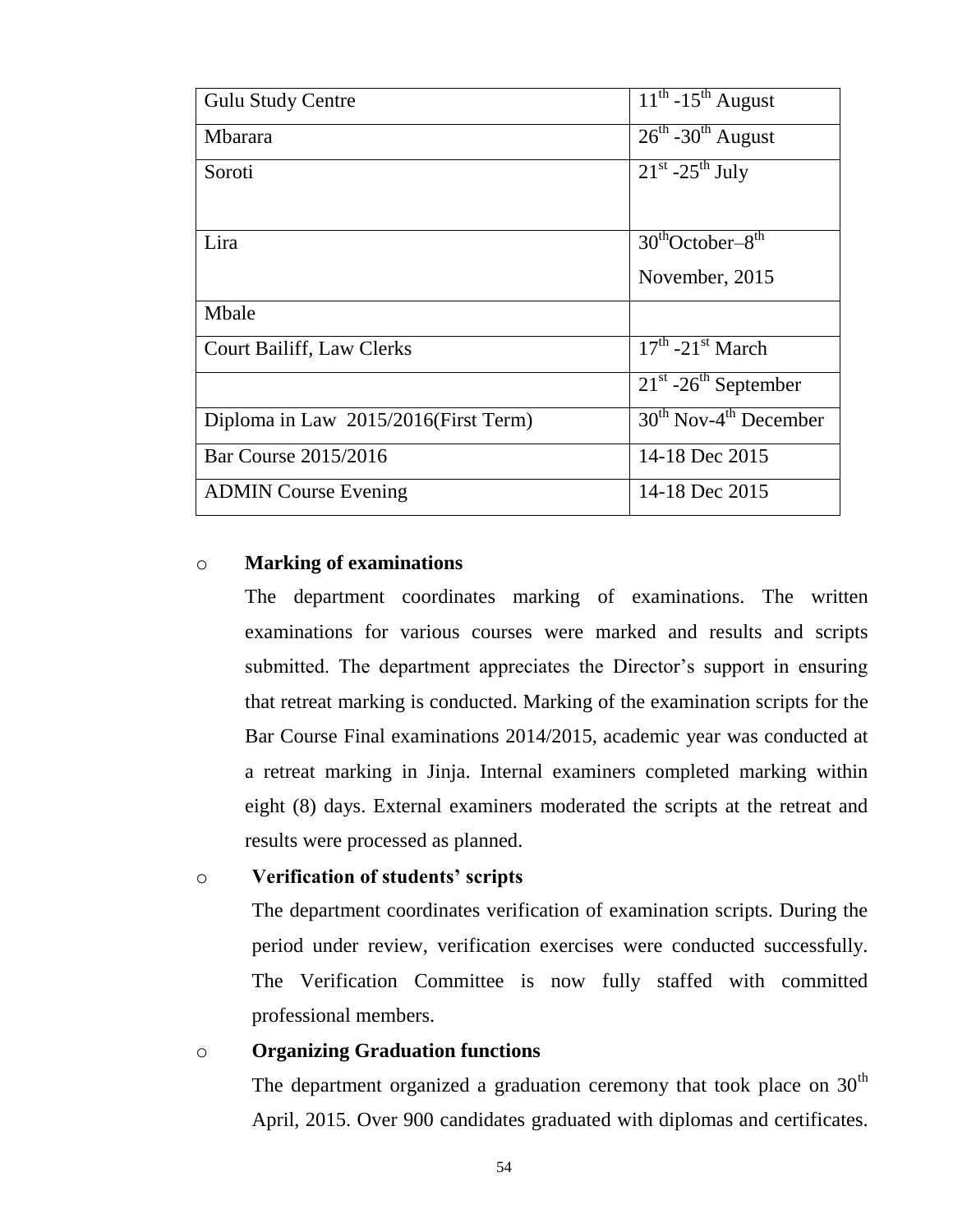This colorful ceremony was the first to be organized by the department. Graduates were issued with their academic transcripts and certificates. The department got support from various staff especially the Director and the organizing committee.

#### o **Certification of academic documents**

The department receives requests from former students (alumni) in relation to certifications. We ensure that all requests for certification are handled within two hours from the time of receipt. Every student pays 10,000 per copy to be certified. The money is paid cash in the accounts office, Finance department.

The Academic Registrar has streamlined the certification process to include recording of every certified copy. Effective 24<sup>th</sup> August, 2015, every request to certify has to be recorded in a book. This is done in order to track this activity. The table below shows the number of copies certified since the process was streamlined.

# *Table 4: Certified copies of academic transcripts and certificates from 24th August 2015 to 10th December, 2015*

| No. of    | Fee per copy | <b>Total revenue</b>     |
|-----------|--------------|--------------------------|
| certified |              |                          |
| copies    |              |                          |
| 385       | 10,000       | $3,850,000=$             |
| Total     |              | 3,850,000=Three          |
|           |              | million, eight hundred   |
|           |              | fifty thousand shillings |

#### o **Verifications of academic documents for former students**

The department receives requests from various organizations in relation to verifying academic transcripts and certificates awarded by LDC to its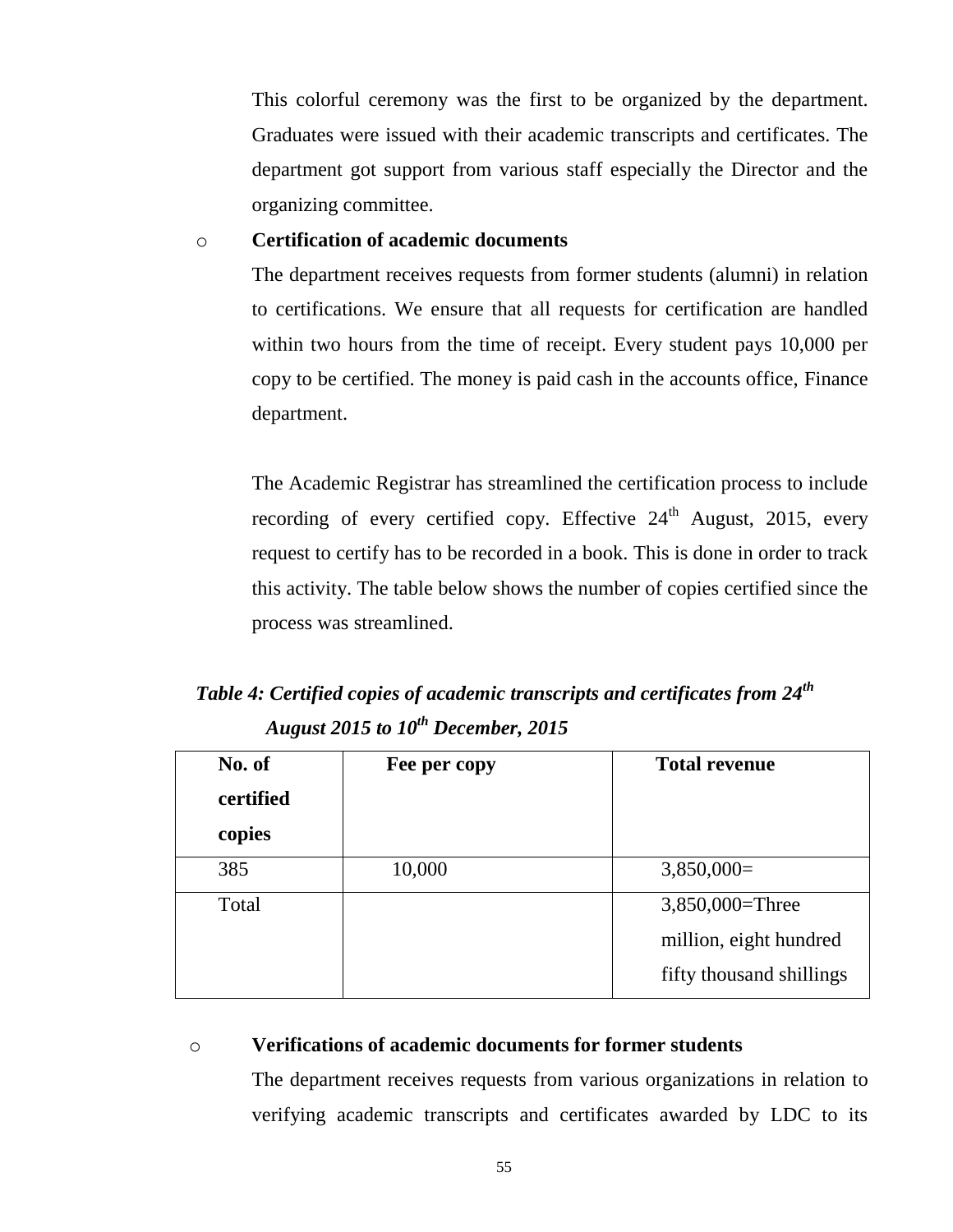former students. Most requests of this nature come from public as well as private institutions. The department at times receives bulky requests so much so that work has to come to a standstill while handling these requests. Perhaps LDC could introduce a verification fee just like it is done in other organizations.

#### o **Management of up country study centres**

Since January 2015, the department has coordinated management of study centres in Mbale, Lira, Gulu, Mbarara, Soroti, and Rukungiri. There were plans to conduct courses in Hoima and Fort Portal but the applicants were few as LDC did not have funds to advertise the courses. In the centres where radio advertisements and radio talk shows were made, many people applied for the Administrative Officers Law Course. We managed to conduct more than one course per study centre.

The department in coordination with the Head, Department of Law and Continuing Legal Education (CLE) successfully managed study centres during the period under review. The department appreciates support of the Director in ensuring that staff are facilitated to conduct courses upcountry. We also appreciate the tireless efforts by the Head Department of Law and CLE.

#### o **Marketing of courses**

During the period under review, the department undertook marketing of courses at LDC. This was done in collaboration with the Department of Law and CLE with support from the Director. We held several radio talk shows in various regions such as Gulu (Mega FM), Soroti (Radio Etop), Mbale (Open gate FM), Mbarara (Radio West), Lira (Voice of Lango). Several radio announcements were aired on these radios. Consequently, we were able to conduct at least two courses in most of these centres where marketing was done.

o **Poor working environment**

The department of the Academic Registrar occupies some of the worst offices at LDC with leaking roofs. Quite often the Academic Registrar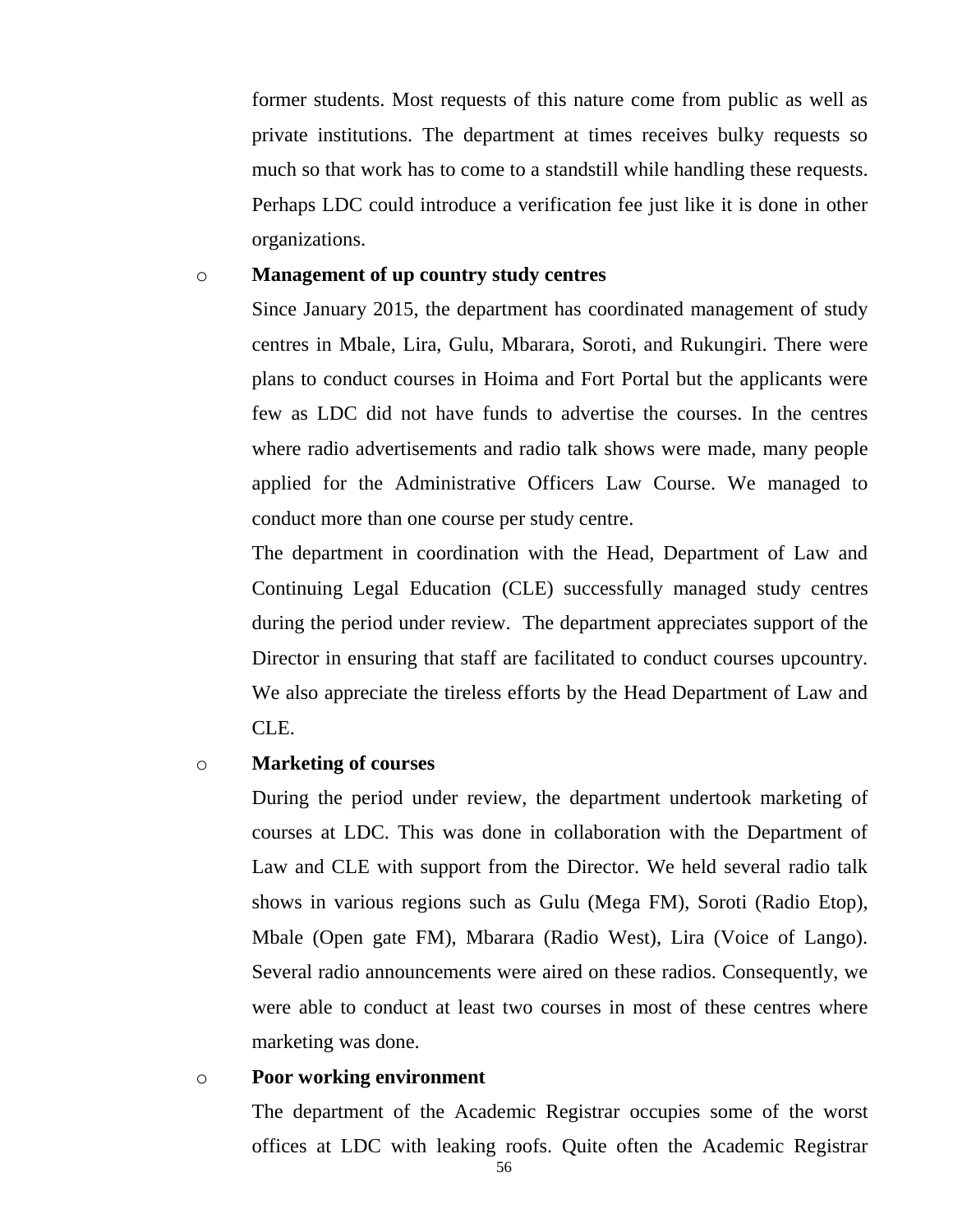operates in corridors on second floor especially during rainy days. All corners of the ceiling in the Registrar's office leak. The leakage has caused substantial damage to student's records, office computers and furniture.

The department has a strong room where key academic records of students are kept. Academic records for all students who have attended a course at LDC such as transcripts and students' results sheets are kept in this room which is also leaking.

Another leaking office is that of the Assistant Academic Registrar in charge of examinations. This office is also used as a store for the current examination documents such as scripts and mark sheets. There is a lot of damage being caused by leaking roofs.

#### o **Future plans in the Academic Registrar's department**

The department plans to:-

- Develop a quality assurance framework for admissions and examinations
- Work with teaching departments to introduce more marketable courses
- Digitize all key records
- Coordinate with teaching departments and office of the Director to open more study centres for short courses
- Develop a model to guide LDC in decentralization of the Bar Course and Diploma courses
- Computerize all operations

#### **Conclusion**

The department is proud of its successes realized since January 2015. The department appreciates the support from the Director and cooperation from various colleagues in various departments. We need further support and cooperation in order to neutralize the remaining challenges.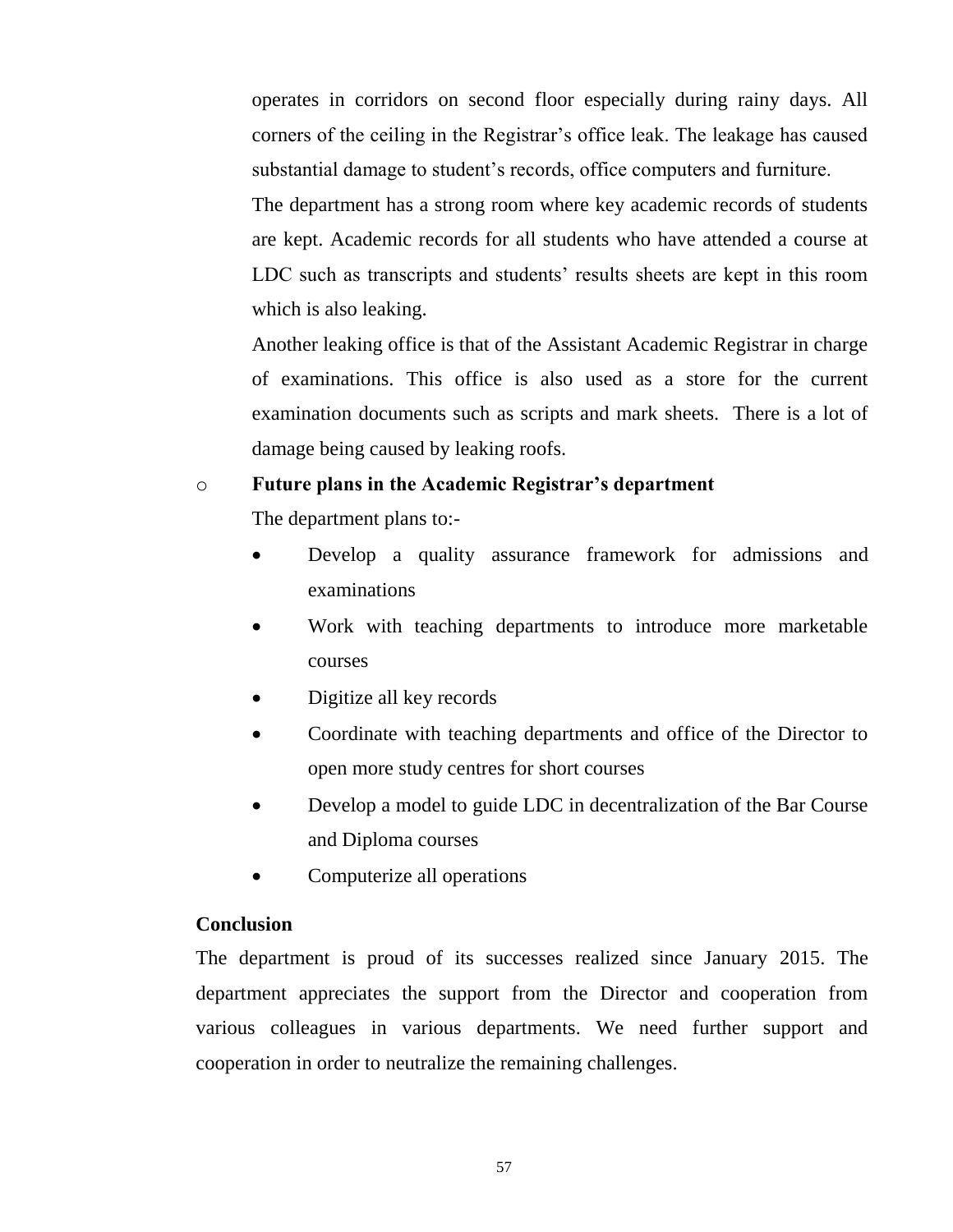### **5.5 Library Department**

The Library exists to facilitate the academic, law reporting and research functions of the Centre by availing an assortment of relevant legal materials in both print and electronic formats.

### **Objectives:**

- To acquire legal information materials in both hard and soft copies from local and international sources.
- To electronically process, store, retrieve and make accessible up to date legal information and the accompanying support services, e.g. photocopying, scanning, binding. Etc.
- To provide a conducive environment for reading and research by using the appropriate as well as functional equipment, furniture and buildings.

### **Departmental Activities:**

### **Reading and Study**

The Library facilitated reading and study for the following categories of users:

- Postgraduate Bar Course students.
- Diploma in Law Course students (on day and evening programmes).
- Diploma in Human Rights students.
- Students from other institutions.
- Students on the Short Law Courses.
- Lawyers, Advocates, Judges and Civil servants.

### **Reference Services:**

The Library staff were involved in helping and guiding library clients in accessing the relevant reading and reference materials.

### **Lending Services:**

These services were extended to lecturers and administrative staff.

Acquisition and processing of new materials e.g Laws of Uganda, Text books, Cases, Law Reports and indexing them: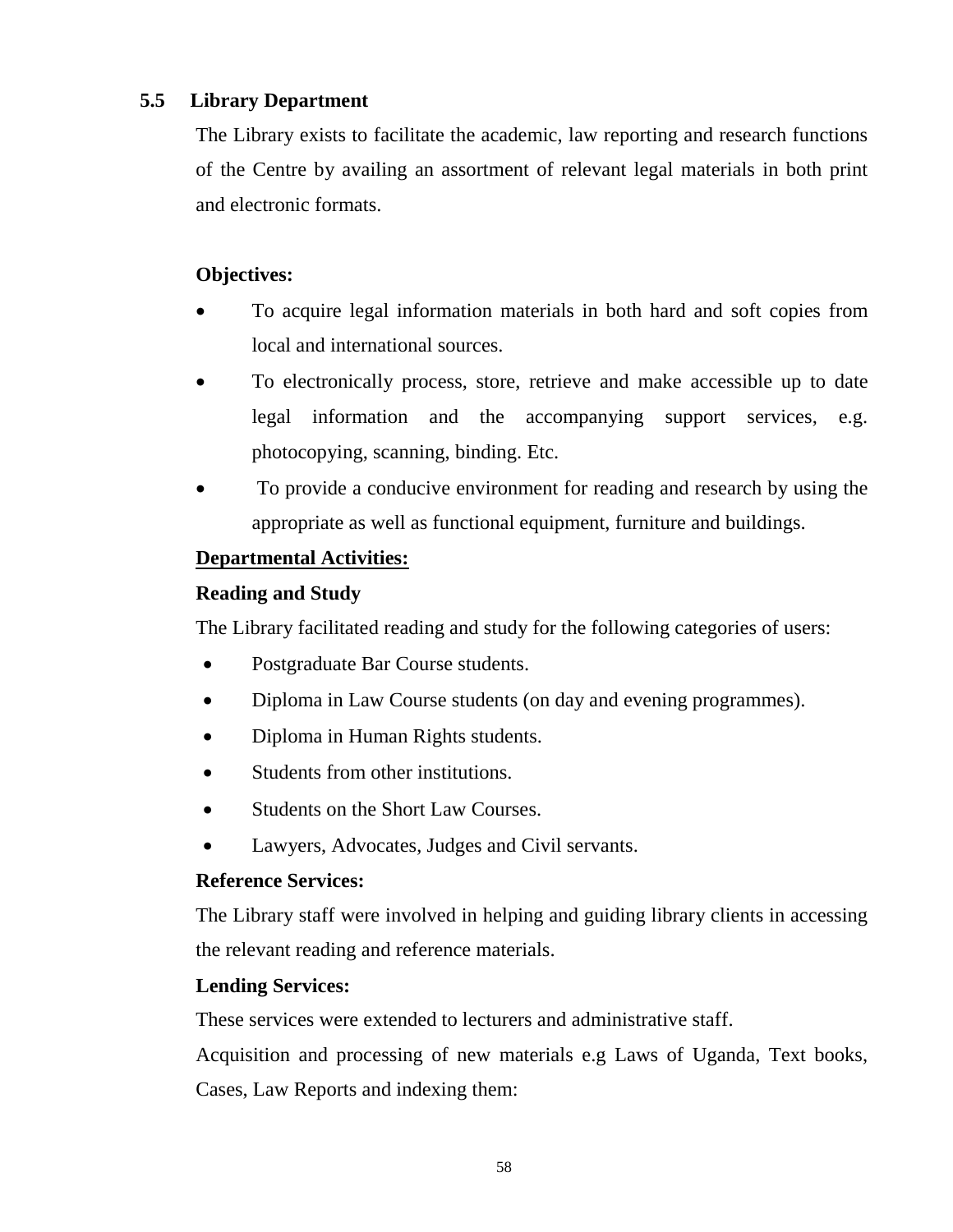- 49 textbooks on various subjects in law were procured.
- 38 law reports were procured.
- Procured and stocked 2015 laws of Uganda.
- Subscription to the Online Lexis Library (Law reports).

### **Key developments:**

Digitalization of unreported cases from the 1060's to date commenced.

### **Updating Laws:**

This activity involved indicating all the changes (i.e repeals, amendments) in the Laws of Uganda.

### **Library Income:**

The Library continued to charge its services to outsiders at the following rates:

| $\bullet$ | Library use $-$ single visit | $\blacksquare$ | $5,000/=(\text{students}).$<br>Shs.     |
|-----------|------------------------------|----------------|-----------------------------------------|
|           |                              |                | Shs. $100,000/=(\text{non students}).$  |
| $\bullet$ | Library use – Annual         | $\blacksquare$ | Shs. $100,000/=(\text{students}).$      |
|           |                              |                | Shs. $150,000/=(\text{non students})$ . |

The department earned approximately **UGX 2,432,000/=** (Two million four hundred thirty two thousand shilling only) from outside user fees and subscriptions.

### **Conclusion**

The Library continues to be overwhelmed by the number of users with serious constraints when it comes to reading space and materials. Increased use of electronic resources is required as well as a more spacious functional library building.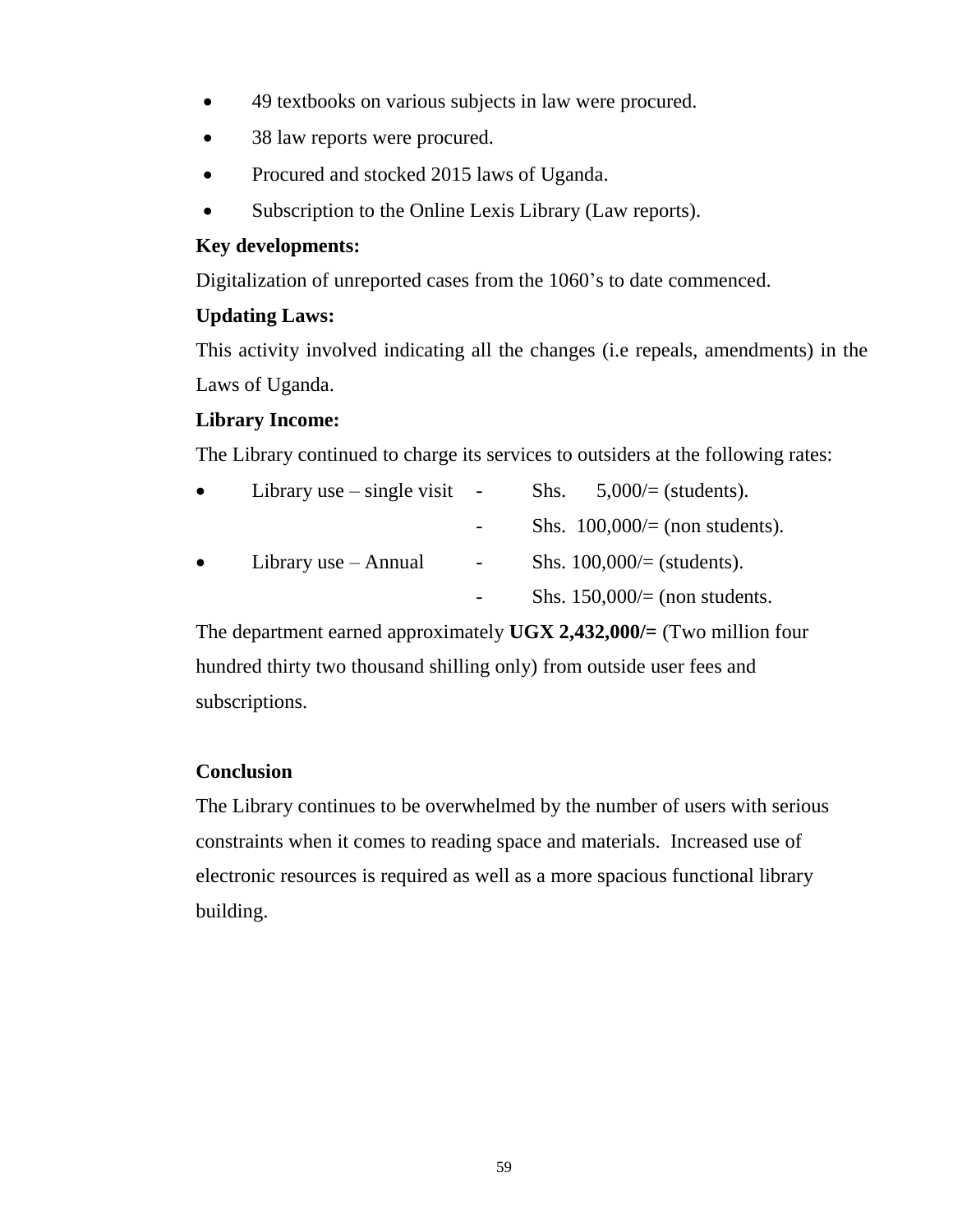### **6.0 Overall performance of the Centre**

In the year 2015, the Centre made some achievements, experienced constraints and laid future strategies as outlined below:

### **6.1 Achievements**

- The number of computers in Computer lab and library increased from 30 to 60 as an intervention to develop ICT services at the Centre thereby reducing the ratio of computers to students to 1:13.
- Wireless access points have been increased from 3 to 6 thereby widening network coverage.
- The process of installing Moodle (online learning platform) has completed and waiting launching
- A 3mbps fibre link for orange Uganda has been installed to LDC premises. This has increased the speed of internet connectivity.
- Digitalization of cases in the Library is complete. All cases have been uploaded and students can access cases online.
- Integrated Management Information System (IMIS) has been installed and is operational in the Finance department and the Academic Registrar's office. This has enhanced management of student finances and academic records.
- Construction of the Auditorium is ongoing and completion is expected by the end of July.
- All firm/ lecture rooms have been renovated.
- The Centre successfully conducted and completed on schedule all the major courses.
- Supplemented government subvention with funds generated internally mainly from course fees.
- The Legal Aid Clinic made significant progress in fulfilling its objectives.
- Recruited staff under phase II of restructuring.
- Acquired more modern equipment and assets.
- Repaired and maintained its property.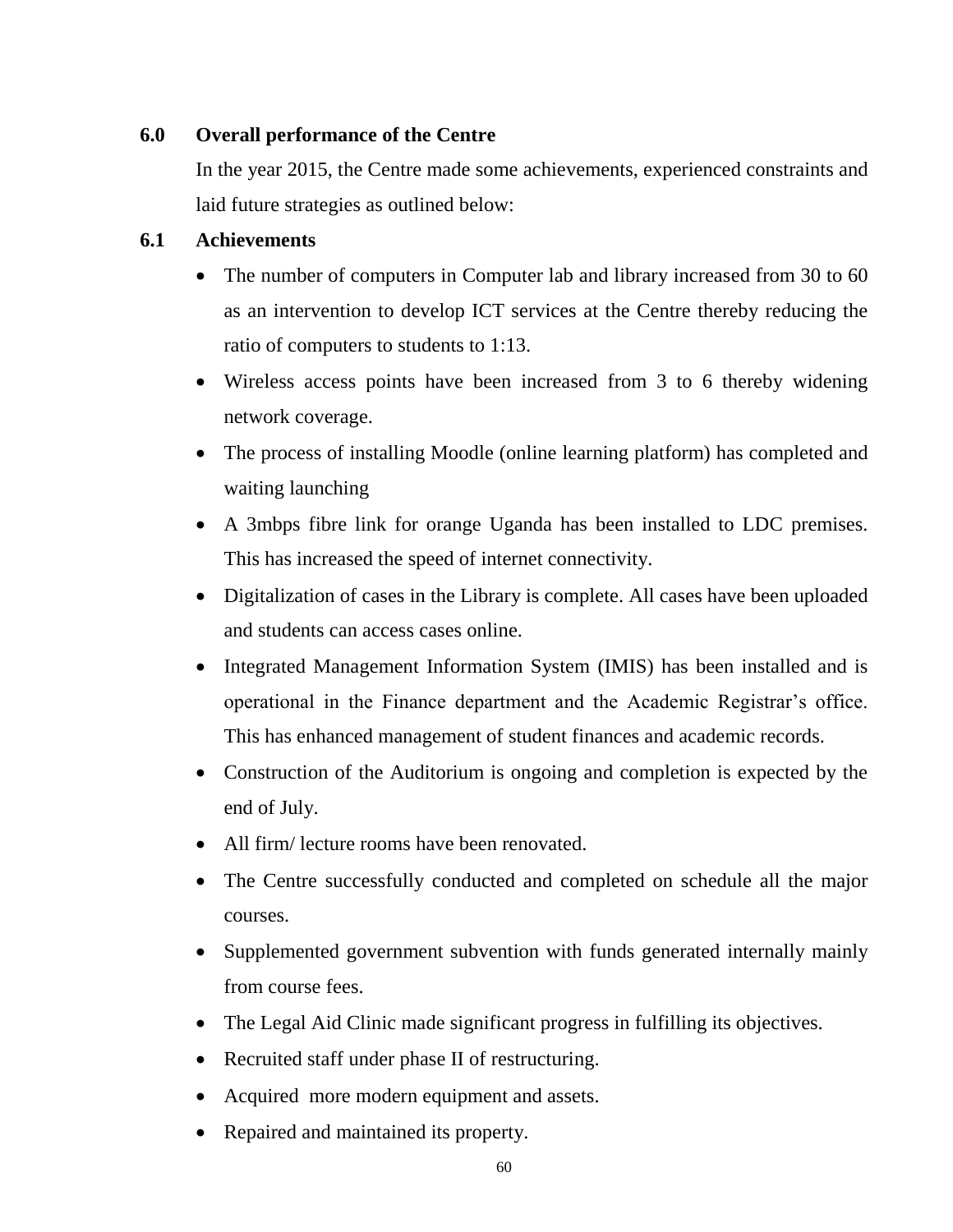- Continued with computerization of its operations.
- Continued with construction of the Auditorium which will accommodate over 1000 students.

### **6.2 Constraints**

- Inadequate office and teaching space.
- Securing LDC land compulsorily acquired by government and disposing off unviable land.
- Inadequate physical facilities.

### **6.3 Future strategies**

The Centre plans to undertake the following:

- Undertake human resource training and development.
- Increase its capacity to generate income.
- Diversify and improve on courses offered.
- Increase student intake especially on short law courses and diploma courses and maintain academic and professional standards.
- Develop its land.
- Continue the computerization process of Centre operations and establishment of information technology systems.
- Undertake research on various social, economic and topical legal issues.
- Adequately stock the Library to boost the user book ratio.
- Solicit for funds to support the Legal Aid Clinic and the LDC Publishers.
- Carry out curricula review.
- Embark on the process of revising the Law Development Centre Act.
- Digitalize the admission process and start online publications of Uganda Law Reports.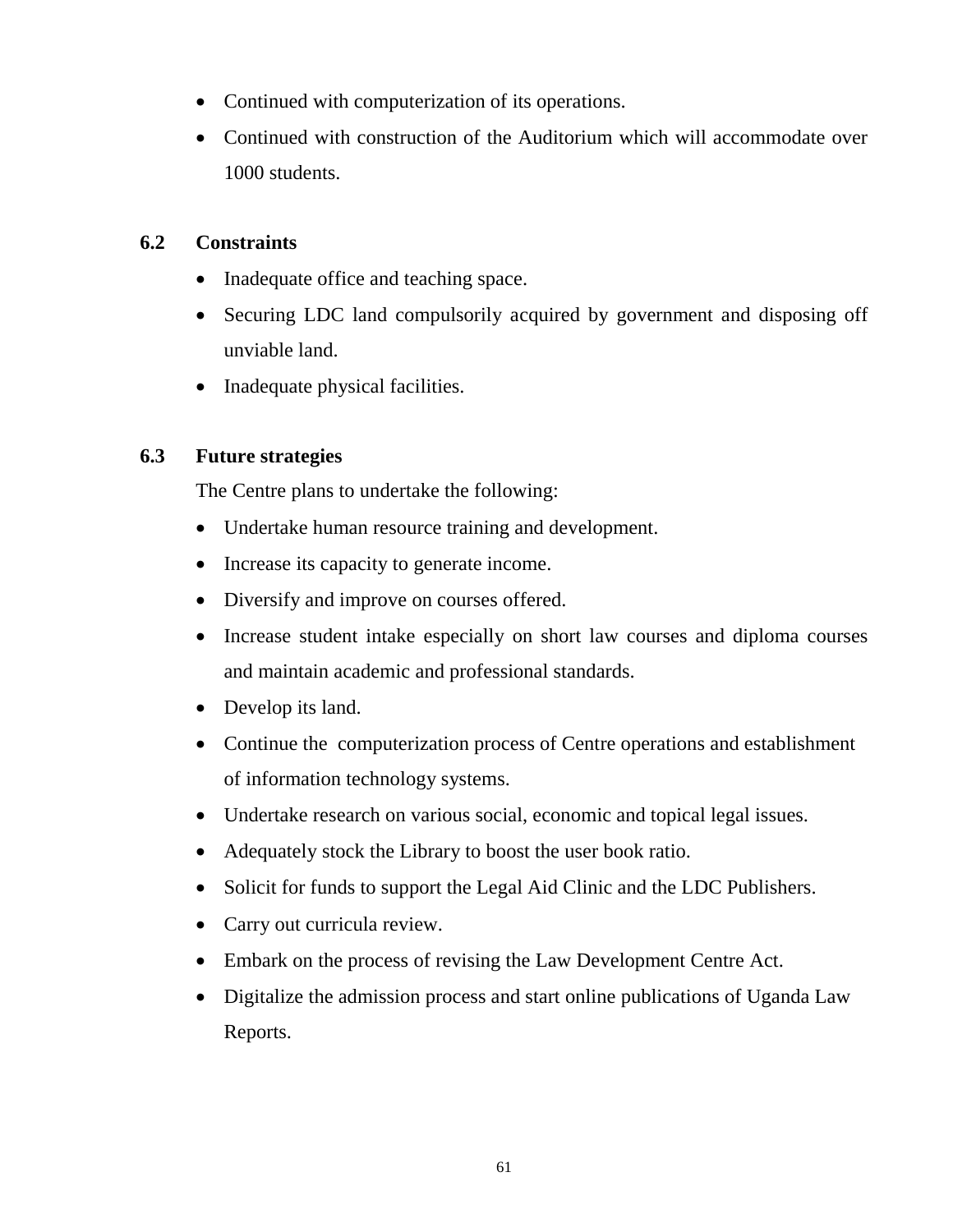### **7.0 Conclusion**

The Centre continued to carry out its statutory functions despite the major constraints of inadequate funding and physical facilities.

The Centre appeals to government to increase its funding to the institution to support its activities as the Centre also strives to devise ways and means of increasing its capacity to generate sustainable revenue.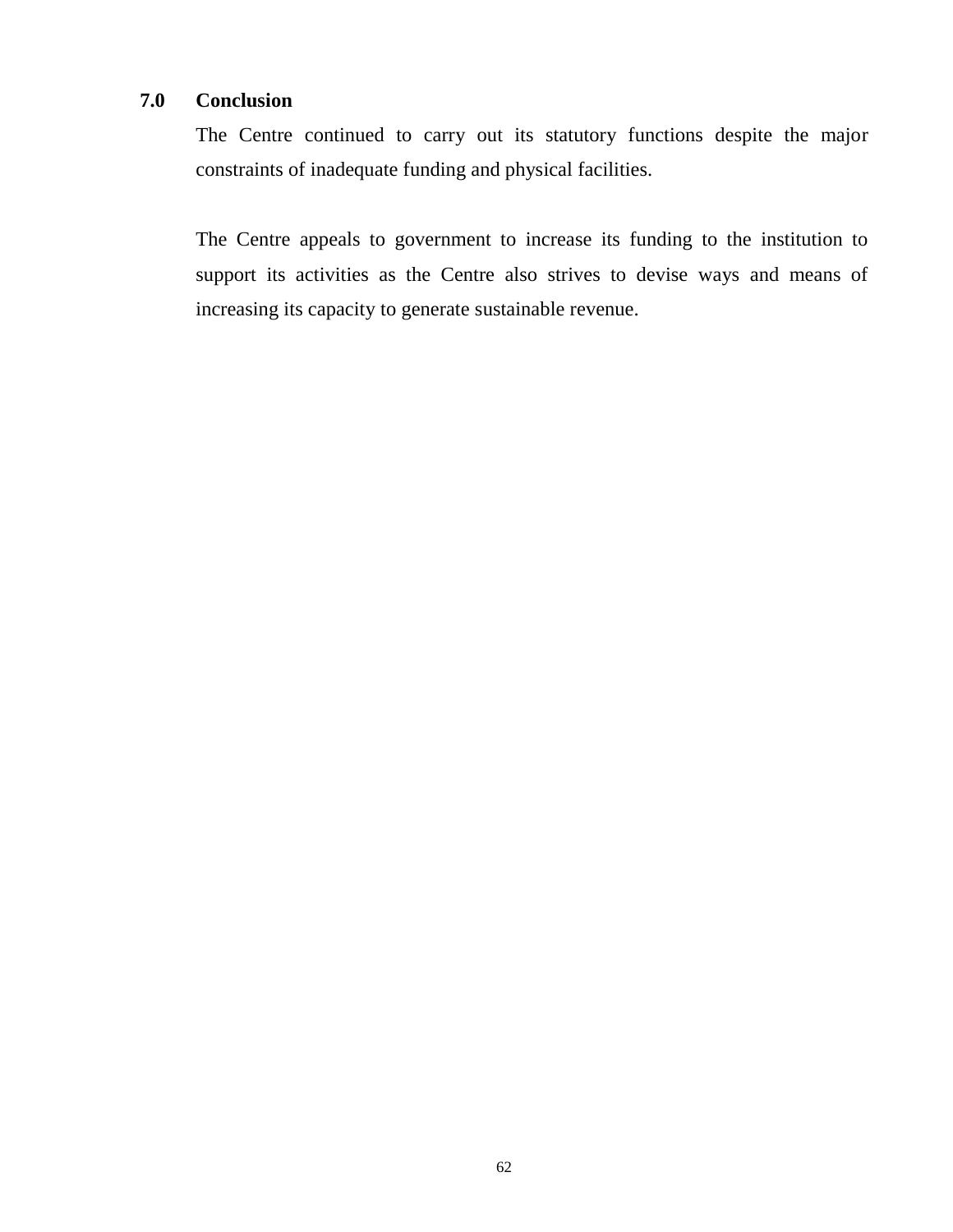### **APPENDIX I**

### **1. MEMBERSHIP OF THE MANAGEMENT COMMITTEE**

| Hon. Lady Justice Stella Arach-Amoko J.S.C.                                                                           | Chairperson                 |
|-----------------------------------------------------------------------------------------------------------------------|-----------------------------|
| Dr. Pamela Tibihikirra-Kalyegira,                                                                                     |                             |
| Director, Quality Assurance & Accreditation,                                                                          |                             |
| National Council for Higher Education,                                                                                | Member                      |
| Mr. James Mukasa Sebugenyi, Advocate,                                                                                 | Member                      |
| Mr. Edgar Agaba, Advocate,                                                                                            | Member                      |
| Mr. Denis Bireije, representing the Solicitor General,                                                                |                             |
| Ministry of Justice and Constitutional Affairs                                                                        | Ex-officio member           |
| Mr. Kakula-Khirome S., representing the Permanent Secretary,<br>Ministry of Education, Science, Technology and Sports |                             |
|                                                                                                                       | Ex-officio member           |
| Dr. Damalie Naggita-Musoke Dean, School of Law,                                                                       |                             |
| <b>Makerere University</b>                                                                                            | Ex-officio member           |
| Mr. Frank Nigel Othembi, Director, LDC.                                                                               | Ex-officio member           |
| Mrs. Joyce Werikhe, Secretary                                                                                         |                             |
| /Head Human Resource and Administration                                                                               | Secretary to the<br>Meeting |

### **2. SENIOR ADMINISTRATIVE MEMBERS OF STAFF**

|    | 1. Mr. Frank Nigel Othembi | Director                            |
|----|----------------------------|-------------------------------------|
| 2. | Ms. Nakachwa Florence      | Deputy Director                     |
| 3. | Mrs. Joyce Werikhe         | Secretary/Head Human Resource and   |
|    |                            | Administration.                     |
|    | 4. Mrs. Joy Badebye        | Head Finance and Planning.          |
|    | 5. Mr. Mubiru Stephen      | Head Postgraduate Legal Studies and |
|    |                            | Legal Aid.                          |
|    | 6. Mr. Ngabirano P.B       | Head Department of Law and          |
|    |                            | Continuing Legal Education.         |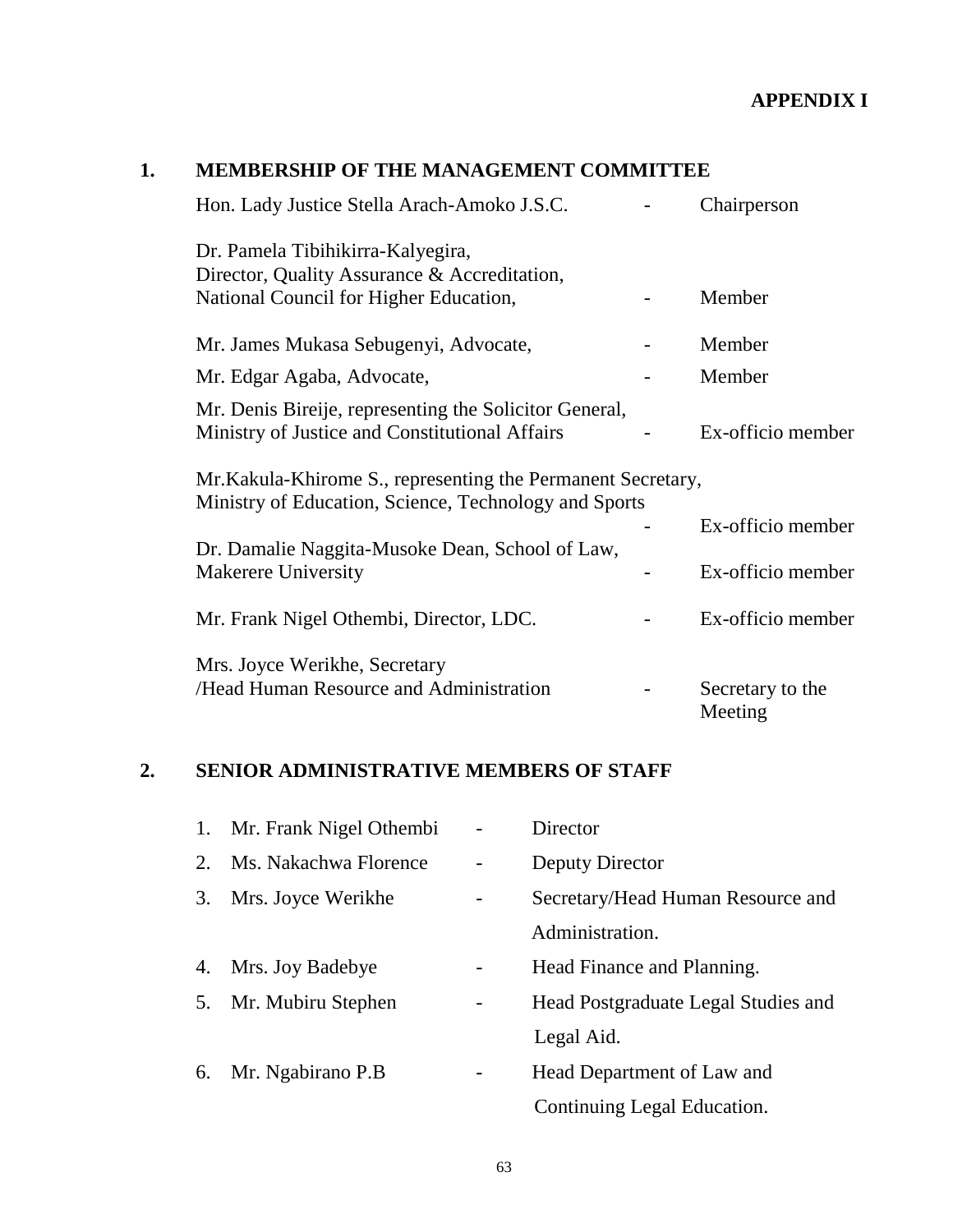| 7. | Mr. Bakunzi Didas Mufasha -      |   | Head, Dept. of Law Reporting, Research |
|----|----------------------------------|---|----------------------------------------|
|    |                                  |   | and Law Reform.                        |
| 8. | Mr. Semugabi Joseph              |   | Head Library Department.               |
| 9. | Mr. Turyahikayo Everest          |   | Academic Registrar.                    |
|    | 10. Mr. Lukyamuzi Hamis D.       | ۰ | <b>Administration Manager.</b>         |
|    | 11. Mr. Behangana Prinari        |   | Human Resource Manager.                |
|    | 12. Mrs. Anne Nabulime Kayongo-  |   | Manager LDC Publishers.                |
|    | 13. Ms. Wandera NtendeAgnes      |   | LAC Manager.                           |
|    | 14. Mr. Eyena Andrew             |   | Human Resource Officer.                |
|    | 15. Ms. Aber Harriet             | - | Procurement and Disposal Officer.      |
|    | 16. Ms. Namutamba Doreen         |   | <b>Estates Officer.</b>                |
|    | 17. Ms.Logose Betty              |   | Ag. Internal Audit.                    |
|    | 18. Ms. Mariam Namukasa          |   | Systems Administrator.                 |
|    | 19. Ms. Nabirye Susan            |   | Senior Legal Officer                   |
|    | 20. Mr. Edward Kyewalyanga       |   | Program Officer                        |
|    | 21. Ms. Allen Agatha Kabahenda - |   | Legal Officer                          |
|    | 22. Ms. Nancy Masendi            |   | Legal Officer                          |
|    | 23. Mr. Nyanzi Geoffrey          |   | Accountant.                            |
|    | 24. Ms. Kaija Imelda             |   | Accountant.                            |

### **3. TEACHING STAFF**

## **FULL TIME:**

- 1. Mr. E. Kkaaya
- 2. Mr. P.B. Ngabirano
- 3. Mr. S. Mubiru
- 4. Mrs. A.K. Mutabingwa
- 5. Mr. S.H. Wambuga
- 6. Dr. D.H. Musoke
- 7. Mr. N. Bulamu-Mayanja
- 8. Mr. Roscoe Sozi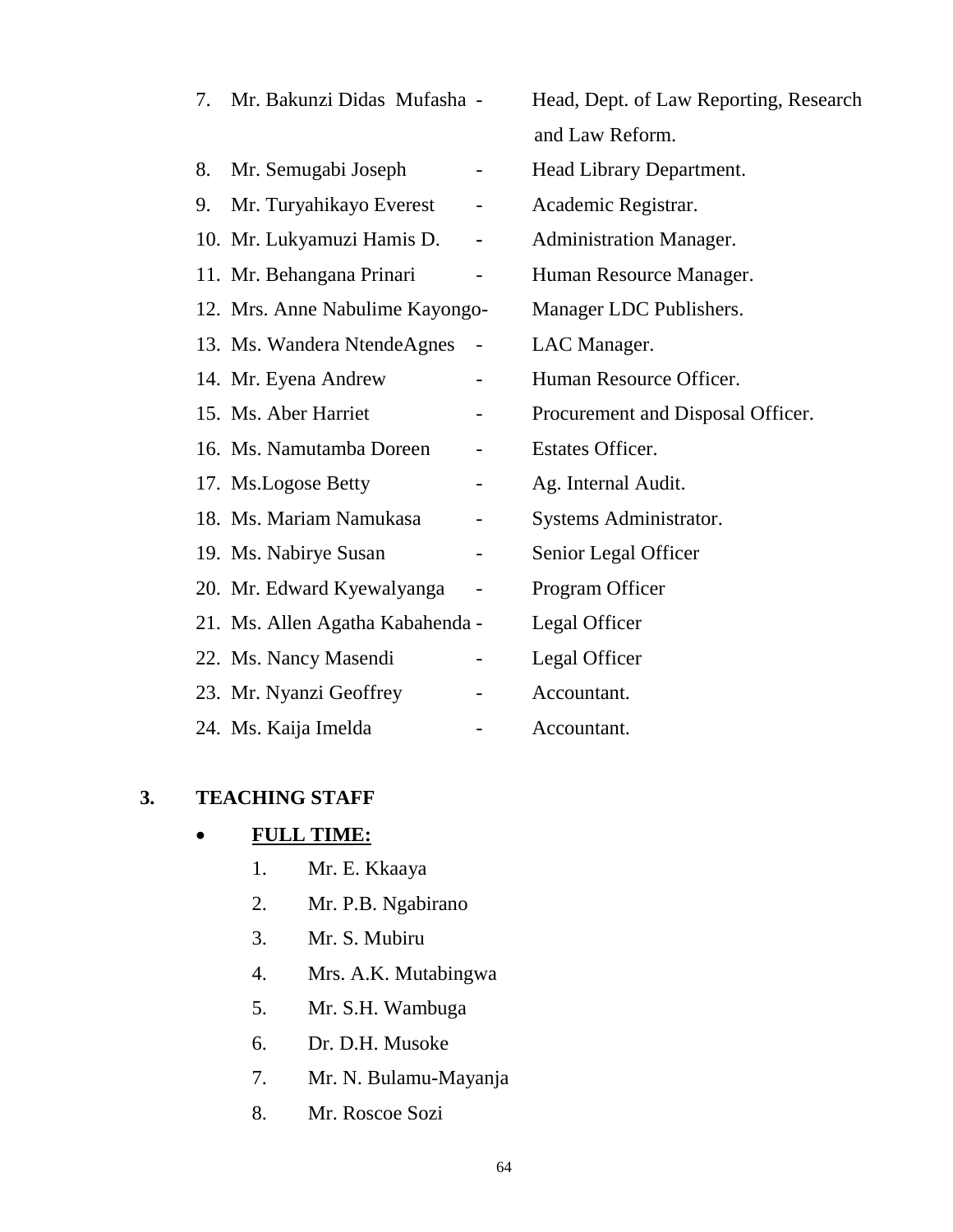- 9. Ms. Busingye Sylvia Mbabazi
- 10. Mr. Mooli Albert Sibuta

### **PART-TIME:**

- 1. Ms. Lydia Nabiryo
- 2. Ms. Joanita Bushara
- 3. Mr. Kaboggoza Musoke P.M.
- 4. Mr. Sekaana Musa
- 5. Mr.Edward Ocen
- 6. Mr. Gimara Francis
- 7. Mr. A. Ntwali
- 8. Ms. Edroma Enid
- 9. Mr. Kakuru Martin
- 10. Mr. Mbalinda Nuwagaba Tom
- 11. Ms. Tirisa C. Bonareri
- 12. Mr. Sayekwo G. Emmy
- 13. Mr. Samuel Ejoku Oonyu
- 14. Mr. James Bagonza Amooti
- 15. Mr. Nyonyintono Asuman
- 16. Ms. Patricia Nyangoma
- 17. Mr. Okong Donman Innocent
- 18. Mr. Joseph Henry Kunya
- 19. Mr. George Okello
- 20. Ms. Harriet Nabankema
- 21. Ms. Achieng Miriam
- 22. Ms. Diana Doris Akiidi M'bingham
- 23. Mr. Paul Mukiibi
- 24. Mr. Chris John Bakiza
- 25. Ms. Linda Alinda Ikanza